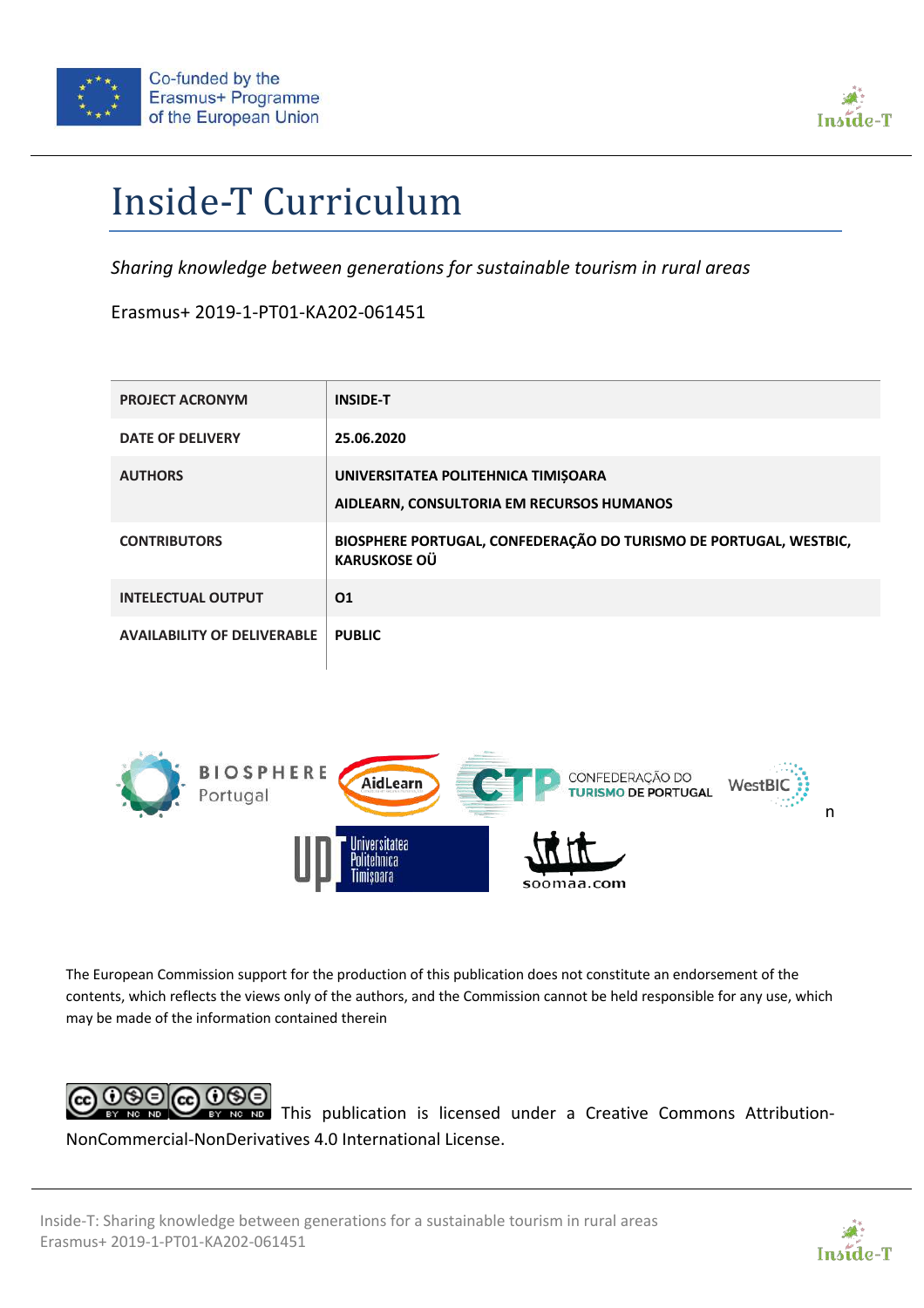





# **Content**

| 2.3 Intergenerational learning & intergenerational entrepreneurship education  16 |
|-----------------------------------------------------------------------------------|
|                                                                                   |
|                                                                                   |
|                                                                                   |
|                                                                                   |
|                                                                                   |
|                                                                                   |
|                                                                                   |
|                                                                                   |
|                                                                                   |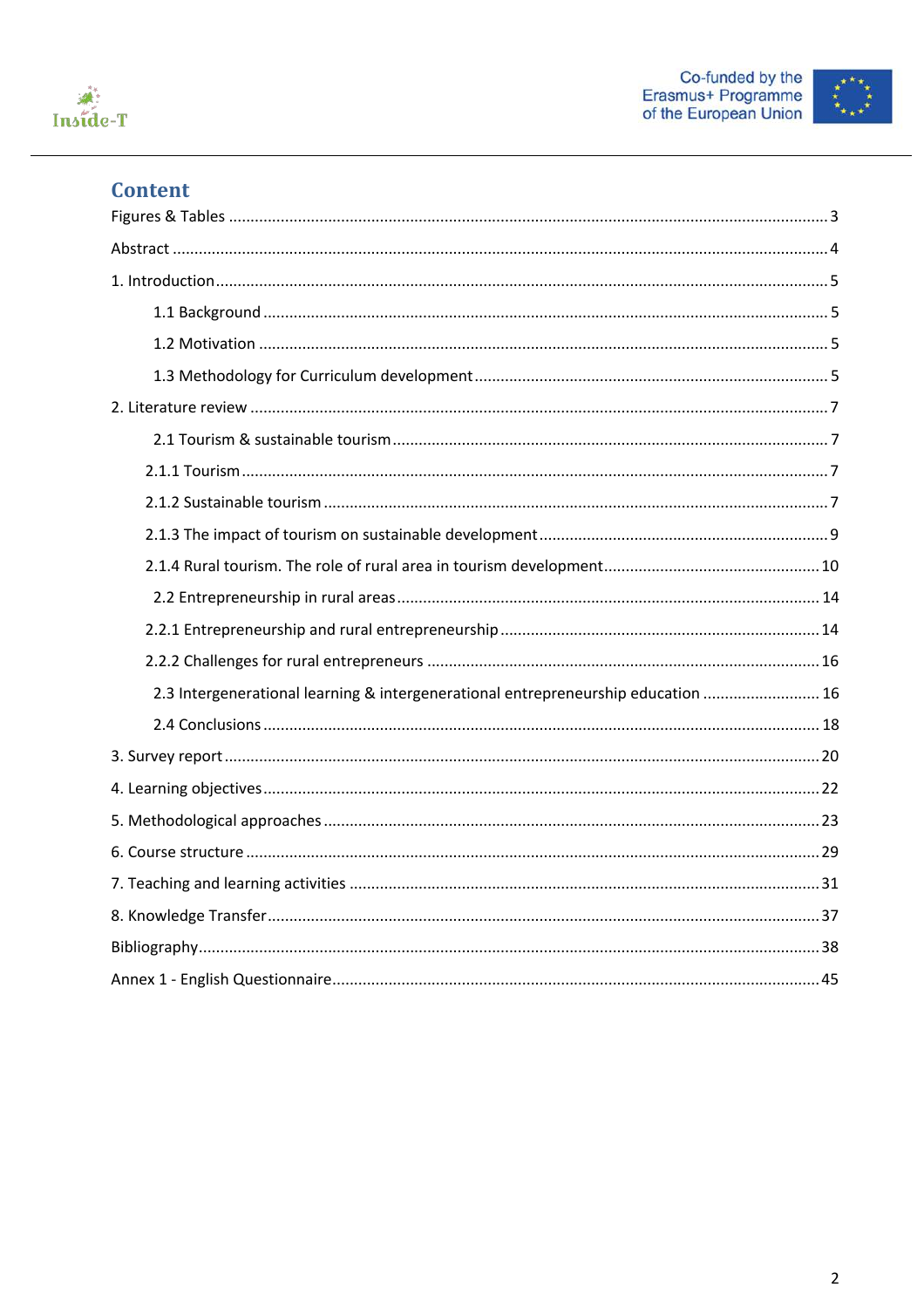



# **Figures & Tables**

| Figure 1 Internal tourism consumption in selected OECD countries (by type of tourism and product) - |  |
|-----------------------------------------------------------------------------------------------------|--|
|                                                                                                     |  |
|                                                                                                     |  |
| Figure 3 Environmental sustainability for the Sustainable Development Goals in the 2030 Agenda  10  |  |
| Figure 4 Sustainable development model of tourism (Source: Moseñe, Patiño (2011), Rural tourism: A  |  |
|                                                                                                     |  |
|                                                                                                     |  |
|                                                                                                     |  |

|--|--|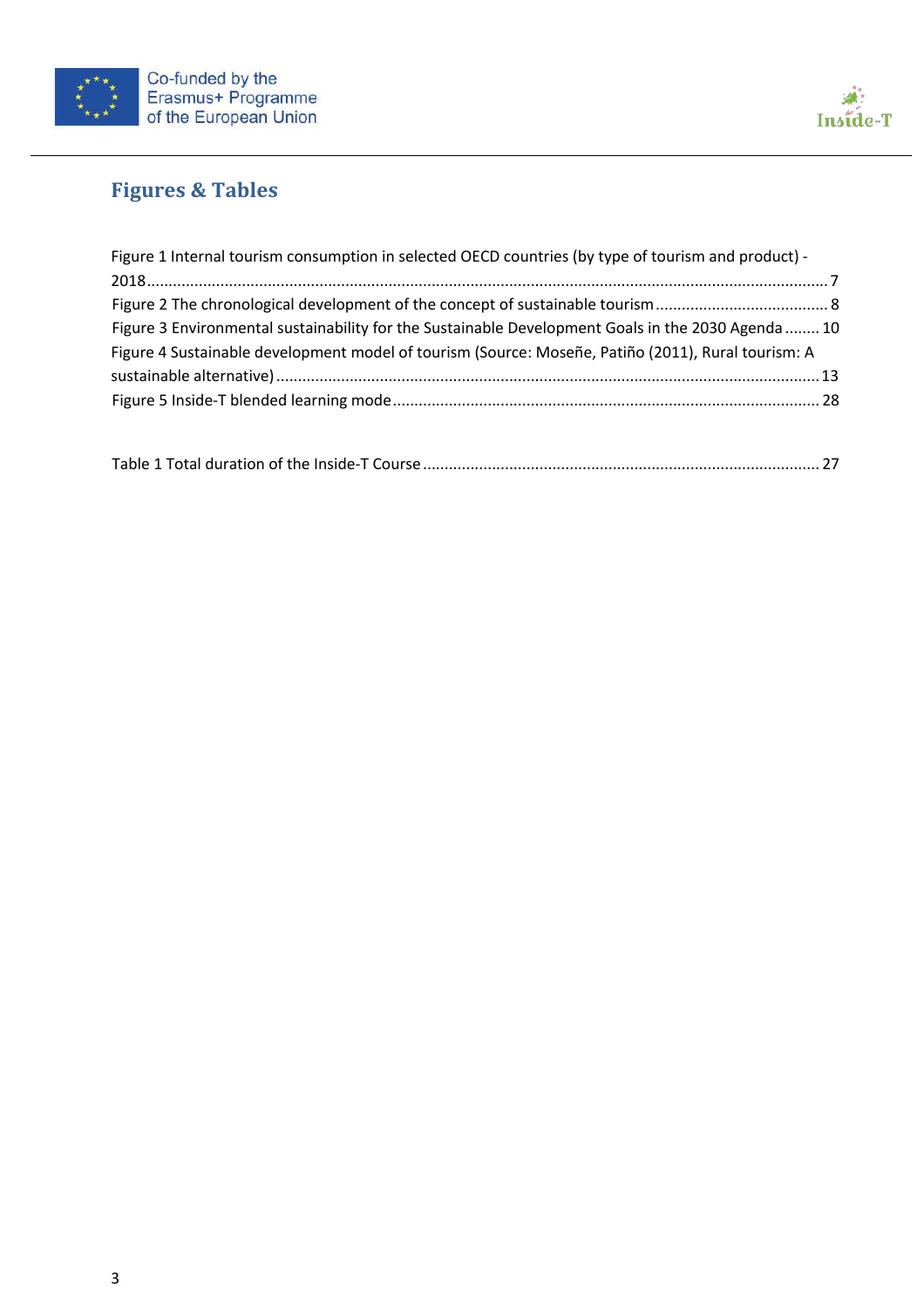



# **Abstract**

Inside-T Curriculum is a methodological document that guides the project activities and supports the development of the main outputs. In the context of COVID-19 pandemic, the curriculum is even more relevant and important for the development of sustainable tourism in rural areas in a way that promotes solidarity and sharing of knowledge between generations. The Inside-T curriculum includes an introduction that resumes the main ideas of the project, followed by an extensive literature review on tourism & sustainable tourism, entrepreneurship in rural areas and intergenerational learning & entrepreneurship education. The methodological part of the document, based on the transnational survey results and guided by the learning objectives, includes an innovative curriculum approach on how to develop sustainable tourism in rural areas, from an intergenerational learning perspective. The curriculum, developed in a way that facilitates the creative and efficient use of the new information and communication technologies, is also truly relevant for the young unemployed, helping them to create new businesses and adapt to the current circumstances of the pandemic. The tourism from the rural areas, heavily hit by the lockdown, economic collapse and social distancing, needs to find new ways to reinvent itself. Our hope is that the Inside-T Curriculum will help in this process and offer new solutions and perspectives.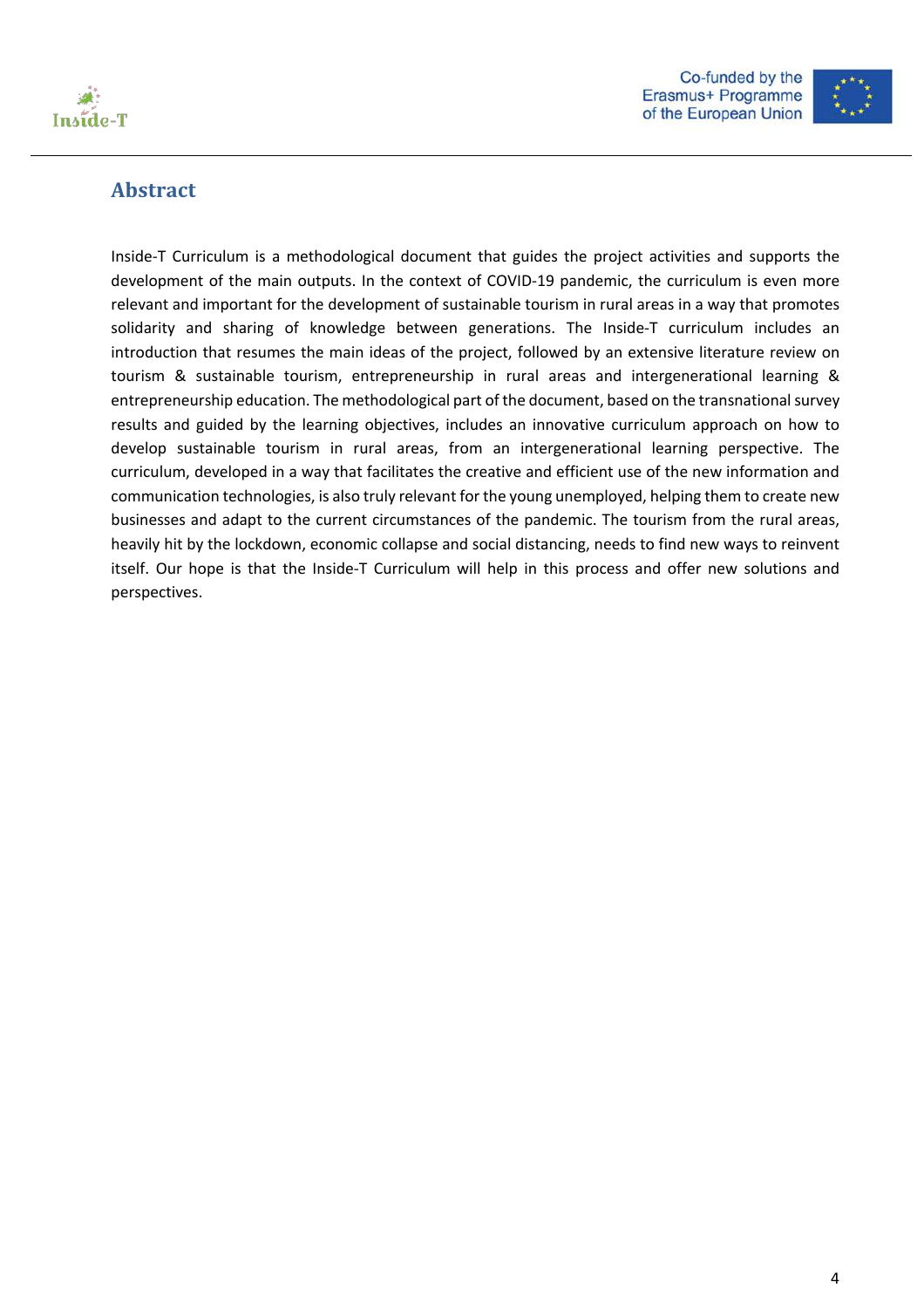



# **1. Introduction**

The Inside-T Curriculum is a methodological document that frames and guides the development of the following project outputs: Best Multimedia Practices (O2), Course (O3), E-tools (O4) and Platform (O5) activities of Inside-T project.

The curriculum was based on transnational research on intergenerational learning, tourism sustainability and rural areas and identifying the challenges that young unemployed people face generating their own jobs. A better understanding of associated problems was established through the literature review carried out, which allowed the identification and integration of useful inputs for a better development of the project.

### **1.1 Background**

Large parts of the European territory are rural areas and there is still about 30% of the continent's population living in these locations. Rural areas, in particular in remote locations, still face diverse economic and demographic challenges. Ageing and migration are serious concerns leading to deterioration in the operational environment of the business community. Labor shortages (quantitative and qualitative) may deter investment. New local-based businesses, which are promoted by young unemployed adults, preferably women, who take advantage of the heritage of ancestral and traditional activities, who add marketing innovation and who use of new technologies, could be potential solutions in some cases for the problem of a shortage of appropriate local job opportunities.

#### **1.2 Motivation**

INSIDE-T proposes to promote intergenerational learning and the development of professional skills in young adults and unemployed women, to improve social sustainability in tourism in low density territories (rural areas). Aligned with this, INSIDE-T wants to break the negative social and economic beliefs on the future of low-density territories.

### **1.3 Methodology for Curriculum development**

The curriculum development approach was based on L.D. Fink's theory on integrated course design. The curriculum must have a three-fold perspective, focused on: learning objectives, assessment activities (with appropriate tools) and learning activities. Secondly, the curriculum should integrate these elements at two fundamental levels: functional and chronological, taking into account the situational factors involved in intergenerational entrepreneurship projects. Finally, the curriculum development should facilitate an active learning process, including: getting information and ideas, reflective dialogue and experience. These different aspects were consistently embedded in training delivery modes, including a blended one, whose flexibility will enable a greater number of potential learnersto be reached, taking into account their needs, preferences and motives.

Then, also the L. Vygotsky's sociocultural theory approach inspired us to propose a curriculum framework that encourages social learning, project-based collaborative activities, mentoring, and scaffolding of both offline and online learning activities. The curriculum creatively integrates the learning objectives, training delivery modes, information about the e-learning platform, learning activities and course structure. The course structure includes additional information on each course module. The curriculum was designed with the necessity of learning flexibility, accessibility and integration in mind.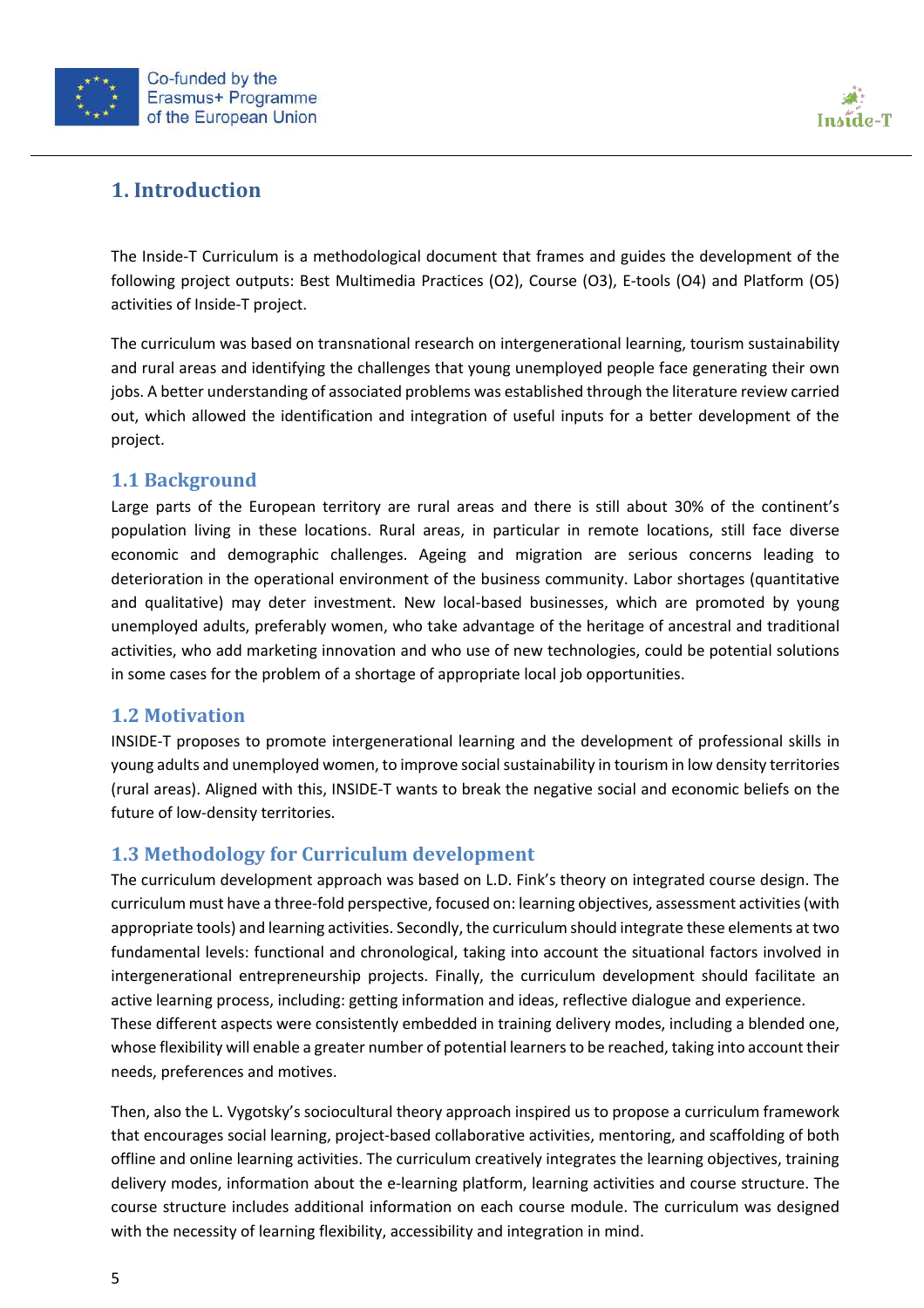



From a methodological standpoint, the curriculum presents:

- The complexity of social sustainability in rural territories.
- The benefits that can be achieved in rural areas of the implementation of intergenerational learning practices that will lead the young unemployed people to create businesses that preserve the local culture, allying it with innovation and thus ensuring a better tourism supply.
- How the course is adapted to the needs of the territories and young adults.
- An approach to networking opportunities that may arise from any business initiatives that may be generated.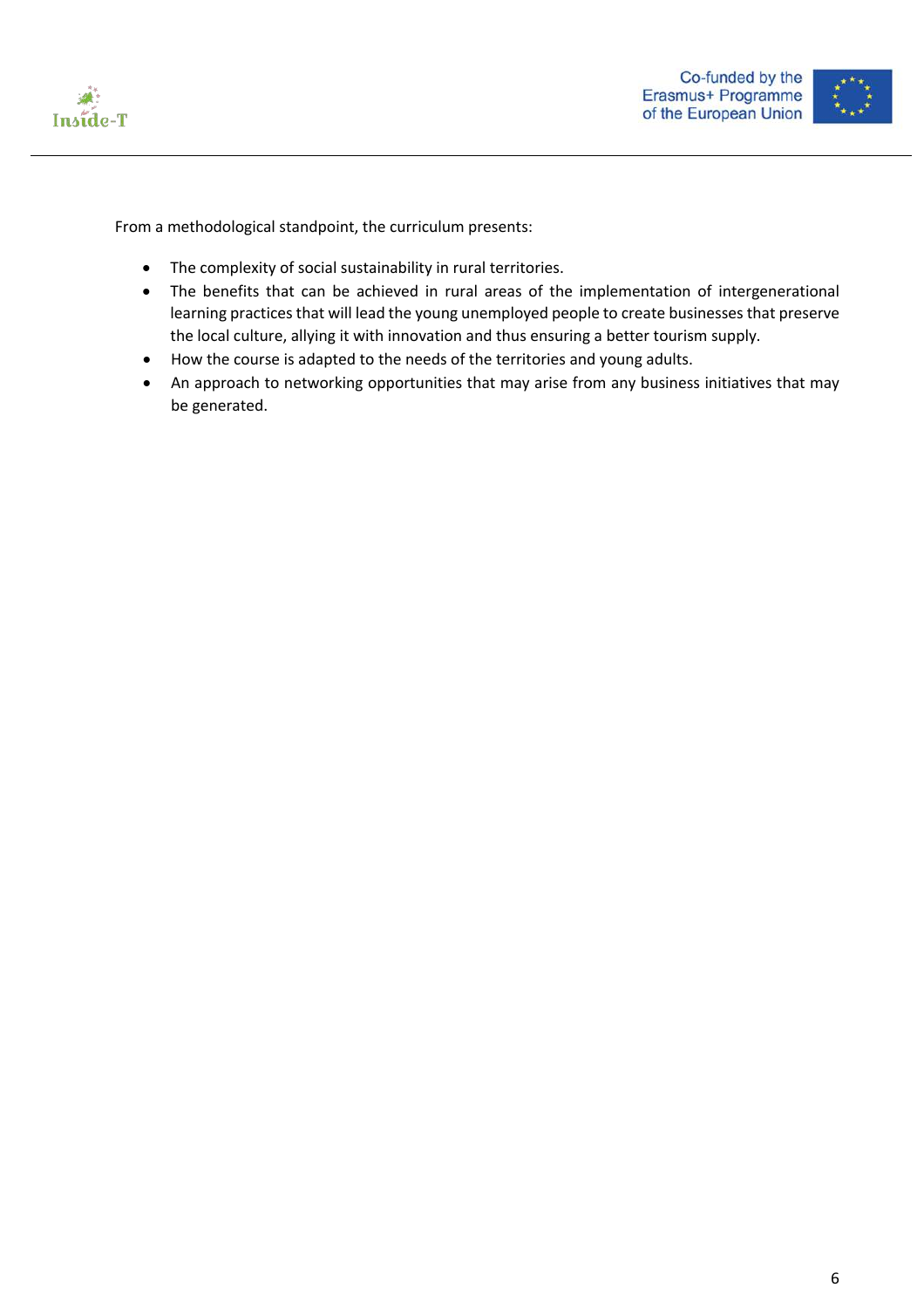



### **2. Literature review**

#### **2.1 Tourism & sustainable tourism**

#### **2.1.1 Tourism**

Tourism is a social activity which involves an individual or group planning to travel and stay outside their usual environment for a reasonably short time period, for the purpose of satisfying leisure, business, or other needs. Tourism has become a popular global activity. It brings in large amounts of income in payment for goods and services and creates opportunities for employment in the service industries associated with tourism (UNWTO, 2010).

The tourism industry has significantly expanded since World War II, and approaches to the tourism industry and sustainable tourism have differed throughout history.

Although the tourism industry accelerated growth in the 1980´s, the documents that define sustainable development did not relate tourism development with sustainable development. Thus 'the Brundtland Report' does not mention tourism at all, while 'Agenda 21' did make some references to the tourism industry. The term 'sustainable tourism' appeared in the early 1990´s, promoted by academics, experts and organizations from the tourism industry, who were aware of the impacts of the tourism industry on the environment, economic growth and social development (Weaver, 2006).

The predecessor of 'sustainable tourism' was the concept of 'green tourism' which was more focused on environmental issues but did not include social and economic components. Since the early 1990´s, the term 'sustainable tourism' has been used more often, which "recognizes the importance of the host community, the way staff are treated and the desire to maximize the economic benefits of tourism for the host community" (Swarbrooke, 1999).



Source: OECD Tourism Statistics (Database).

*Figure 1 Internal tourism consumption in selected OECD countries (by type of tourism and product) - 2018*

#### **2.1.2 Sustainable tourism**

"Sustainable tourism is tourism that takes full account of its current and future economic, social and environmental impacts, addressing the needs of visitors, the industry, and the environment and host communities" (United Nations – World Tourism Organization UNWTO, 2005).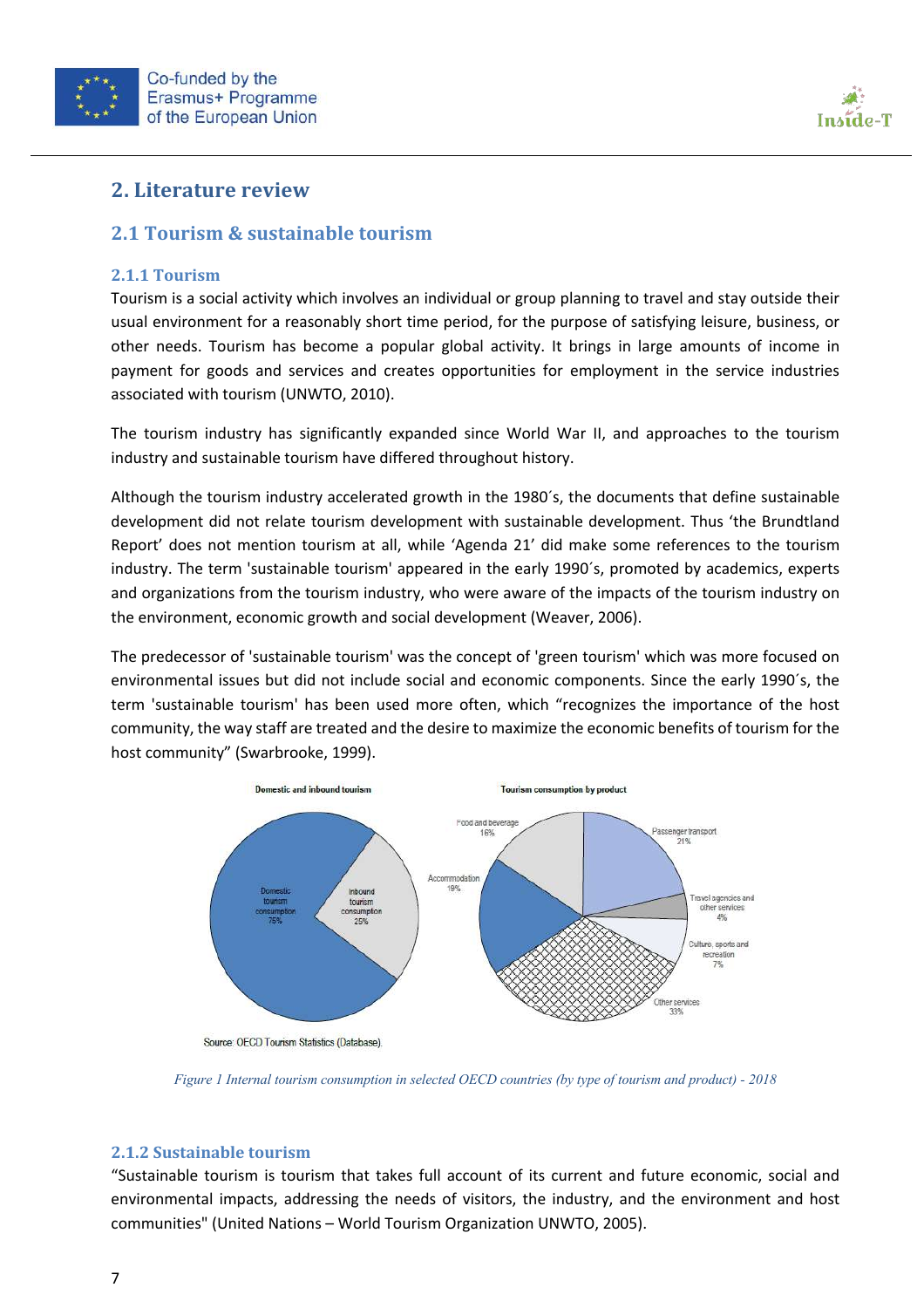



- Makes optimal use of environmental resources, maintaining essential ecological processes and helping to conserve natural resources and biodiversity.

- Respects the socio-cultural authenticity of host communities, conserves cultural heritage and traditional values, and contributes to inter-cultural understanding and tolerance.

- Ensures viable, long-term economic operations, provides socio-economic benefits to all stakeholders that are fairly distributed, assures stable employment, income-earning opportunities and social services to host communities, and reduces poverty" (UNEP & WTO, 2005).

Sustainable tourism is tourism which is economically viable but does not destroy the resources, on which the future of tourism will depend, notably the physical environment and the social fabric of the host economy (Swarbrooke, 1999).



Source: Swarbrooke, 1999, p. 8

#### *Figure 2 The chronological development of the concept of sustainable tourism*

2017 was declared the International Year of Sustainable Tourism for Development with the aim of raising awareness among all stakeholders (including tourists) of the positive impacts of sustainable tourism development as well as its contribution to the '2030 Agenda' and 'Sustainable Development Goals' (United Nations – World Tourism Organization UNWTO, 2016).

Thus, the UNWTO (2016) has developed an action plan: a set of activities which promote sustainable tourism development, the selection of stakeholders who will conduct them; and it provided a description of the reports in which the activities will be presented. The activities were divided into four groups:

1) 'Advocacy and awareness-raising' with the aim of increasing awareness among stakeholders and tourists about the positive impacts of sustainable tourism development through organizing different events like conferences, media promotions, competitions and exhibitions.

2) 'Knowledge creation and dissemination' with the aim of increasing stakeholders´ knowledge of the positive impacts of sustainable tourism development through conducting research, providing instructions, launching publications, promoting the measurement of sustainable tourism indicators, and encouraging cooperation between tourism and tourism related industries.

3) 'Policymaking' with the aim of prioritizing and promoting tourism policies which significantly affect sustainable development.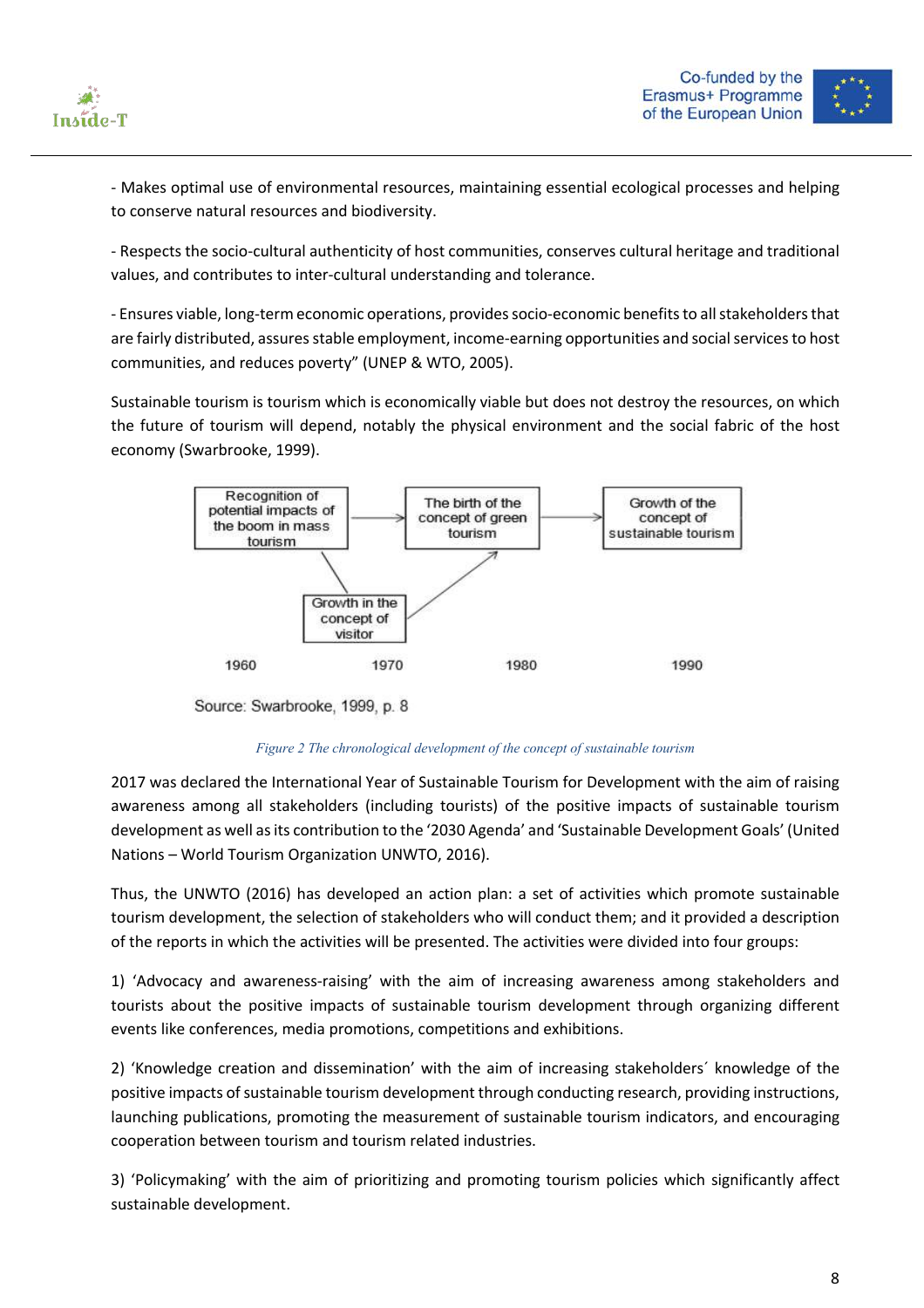



4) 'Capacity-building and education' with the aim of supporting and promoting educational activities which concern sustainable tourism development, and include the 2030 Agenda principles through different workshops, trainings, and/or the modification of current educational programs (UNWTO, 2016).

#### **2.1.3** The impact of tourism on sustainable development

According to the WTTC Report, in 2018 "the direct contribution of the world´s tourism industry to GDP was USD 2,750.7bn (or 3.2% of GDP), while the total contribution was USD 8,811.0bn (10.4% of GDP). In 2018, the tourism industry directly supported 122,891,000 jobs (3.8% of total employment), while the total contribution to employment, including jobs indirectly supported by the industry, was 318,811,000 jobs (10% of total employment). Visitor exports generated USD 1,643.2bn (6.5% of total exports), while investments amounted USD 940.9bn (4.4% of total investments)" (WTTC, 2019).

Forecasts for the future predict further growth in all segments. The aforementioned figures indicate the huge importance of the tourism industry to the global economy, especially its indirect impact which was 3.0 times bigger than its direct impact in 2018. This only confirms tourism´s strong interconnection and interdependence with other industries.

In 2013, the European Commission created the European Tourism Indicator System (ETIS) which represents an effective management tool for monitoring and measuring sustainable tourism in a certain destination. The ETIS toolkit is a seven-step system that provides a process for measuring sustainability. The seven steps are: "(1) raising awareness among stakeholders, (2) creating a destination profile, (3) forming a stakeholder working group of all relevant representatives, (4) establishment of roles and responsibilities, (5) data collection, (6) analysis of results and (7) defining a strategy and enabling ongoing development and continuous improvement"(European Commission, 2016).

The year 2015 was a milestone for global development as governments have adopted the 2030 Agenda for Sustainable Development, along with the Sustainable Development Goals (SDGs). The bold agenda sets out a global framework to end extreme poverty, fight inequality and injustice and fix climate change until 2030. Tourism has the potential to contribute, directly or indirectly, to all the goals. In particular, it has been included as targets in Goals 8, 12 and 14 on inclusive and sustainable economic growth, sustainable consumption and production (SCP) and the sustainable use of oceans and marine resources, respectively.

- **Goal 8** *Promote sustained, inclusive, and sustainable economic growth, full and productive employment and decent work for all*. Tourism is one of the driving forces of global economic growth and currently provides for 1 in 11 jobs worldwide. By giving access to decent work opportunities in the tourism sector, society –particularly youth and women – can benefit from increased skills and professional development. The sector's contribution to job creation is recognized in Target 8.9: "By 2030, devise and implement policies to promote sustainable tourism that creates jobs and promotes local culture and products".
- **Goal 12** *Ensure sustainable consumption and production patterns accelerating the global shift towards sustainability*. A tourism sector that adopts sustainable consumption and production (SCP) practices can play a significant role in accelerating the global shift towards sustainability. To do so, as set in Target 12.b of Goal 12, it is imperative to "Develop and implement tools to monitor sustainable development impacts for sustainable tourism which creates jobs, promotes local culture and products". The Sustainable Tourism Programme (STP) of the 10-Year Framework of Programmes on Sustainable Consumption and Production Patterns (10YFP) aims at developing such SCP practices, including resource efficient initiatives that result in enhanced economic, social and environmental outcomes.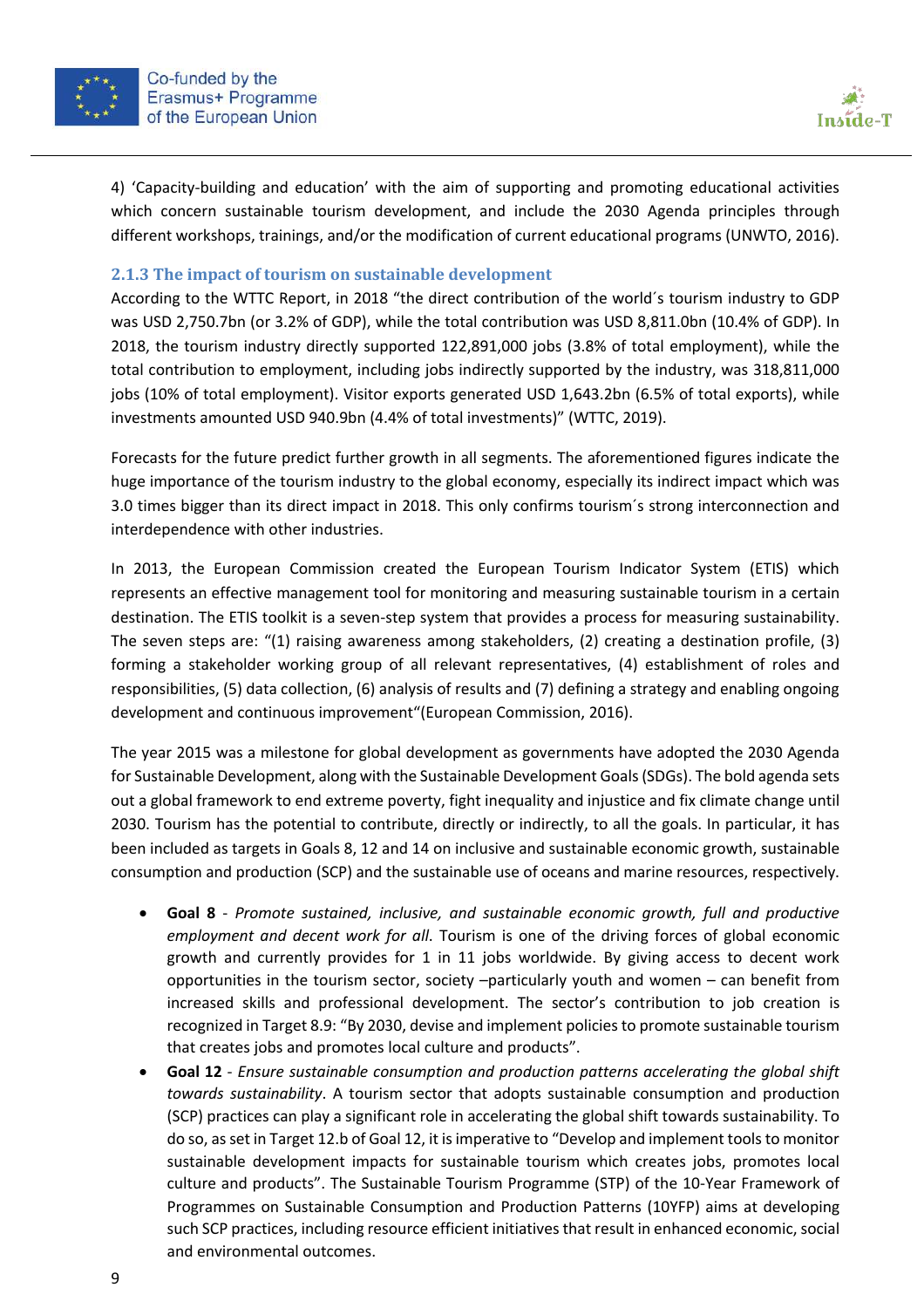



• **Goal 14** - *Conserve and sustainably use the oceans, seas and marine resources for sustainable development*. Coastal and maritime tourism, tourism's biggest segments, particularly for Small Island Developing States' (SIDS), rely on healthy marine ecosystems. Tourism development must be a part of Integrated Coastal Zone Management in order to help conserve and preserve fragile marine ecosystems and serve as a vehicle to promote a blue economy, in line with Target 14.7: "by 2030 increase the economic benefits to SIDS and LDCs from the sustainable use of marine resources, including through sustainable management of fisheries, aquaculture and tourism".



*Figure 3 Environmental sustainability for the Sustainable Development Goals in the 2030 Agenda*

#### **2.1.4 Rural tourism. The role of rural area in tourism development**

The Council of Europe (as cited in Demonja & Ružić, 2010) defines rural tourism as tourism that includes all tourist activities in rural areas, with the main characteristics of a quiet environment, a lack of noise, preserved nature, locally produced organic food, communication with hosts and getting familiar with local people and their customs.

Rural tourism is located in rural areas with low population density (less than 10,000 inhabitants per settlement), open space areas, small scale settlements, and it is closely related with agriculture. It is strongly connected with nature, natural heritage, traditional societies, and the nurturing of traditional customs. The traditional character of rural tourism involves local families and inhabitants in its slow and organic growth in order to ensure sustainable development. Rural tourism should always be sustainable in order to preserve the use of natural resources, to conserve the authenticity of rural areas, and to enable development in the long run (OECD, 1994).

The most common tourist activities in rural areas are hiking, mountain climbing, cycling / mountain biking, exploring nature, rafting, visiting adventure parks, fishing, hunting, experiencing traditional customs, and visiting cultural and historical attractions (OECD, 1994).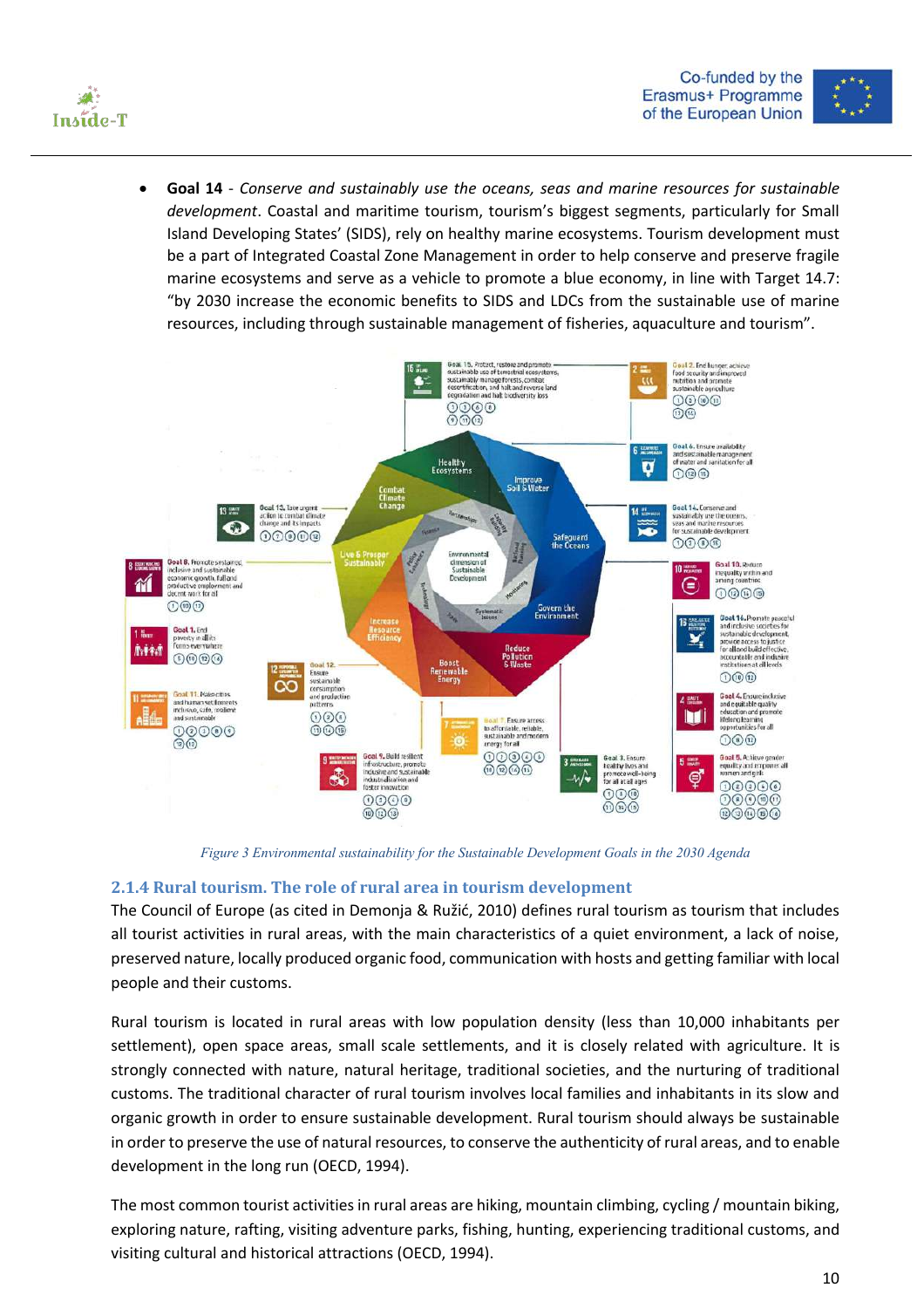



According to Demonja & Ružić (2010), rural tourism appears in different forms, of which agrotourism takes place on family farms, and other forms outside family farms.

A special form of rural tourism is agrotourism, which takes place on family farms or in so-called rural households. The main activity on family farms is agriculture (vegetable / fruit growing, cattle breeding, beekeeping, viticulture), while providing tourist services (accommodation, food preparation) is a secondary activity. Tourist services on family farms can be food preparation, and/or accommodation services. (Demonja & Ružić, 2010).

Based on activities in rural households, agrotourism encompasses the following types of farm-based tourism:

- Farm tourism offers activities for tourists within the farms. This includes activities that are usually done on farms and may be interesting to tourists, for example: horse riding, tractor riding, and farm tours.
- Farm holidays offer farm tourism with the possibility of tourist stays, where usually some of the farm buildings are transformed into accommodation facilities. This usually appears as B&B type accommodation and also includes tourist activities on the farm and in the wider area.
- Farm hosting is similar to farm holidays, only tourists are more included in the daily lives of the hosts and their work, in which tourists have the opportunity to participate in cattle feeding, sowing, and harvesting. In this type of agrotourism, the relationship between tourists and hosts is more expressed and deepened, so tourists can identify themselves more with rural life and tradition (Loverseed H., 2007).

Besides agrotourism, Demonja & Ružić (2010) differentiate other types of tourism, which are mostly based on tourist activities in rural areas:

- Residential tourism is a form of spending vacations in rural areas in weekend cottages, whose owners live in bigger cities. These cottages can also be rented to tourists, which represent potential for the development of rural tourism in the area.
- Homeland tourism is associated with the origins of people who have left rural areas and moved to bigger cities, but still spend holidays in their homeland, and use tourist services like eating in local restaurants, and participating in different events/activities. Sport and recreation tourism in rural areas is primarily based on sport activities such as hiking, cycling, skiing, horse riding, ball games within specially built playgrounds, and fishing. Since travelling for sport activities is a usual phenomenon, organized sport activities are an excellent supplement for increasing touristic supply in rural destinations.
- Adventure tourism is a special type of tourism based on recreation with lots of risk, excitement, and adrenaline. This usually includes rock-climbing, trekking, mountain cycling, rafting, paragliding. This type of tourism requires physical and mental qualifications. Adventure parks represent a lighter version of adventure tourism, consisting of a lot of "adrenaline" activities under the supervision of authorized personnel, and are intended for tourists with average physical conditions.
- Health tourism is closely related to thermal water springs, therapeutic mud, and mountain areas and forests, with the aim of improving the health of tourists, and relieving stress. The tourist products and services are usually organized within health resorts, and under the supervision of medical staff.
- Cultural tourism is a type of tourism whose main driving force is travelling in order to visit cultural monuments, historical heritage, museums, galleries, and cultural events. Since culture is one of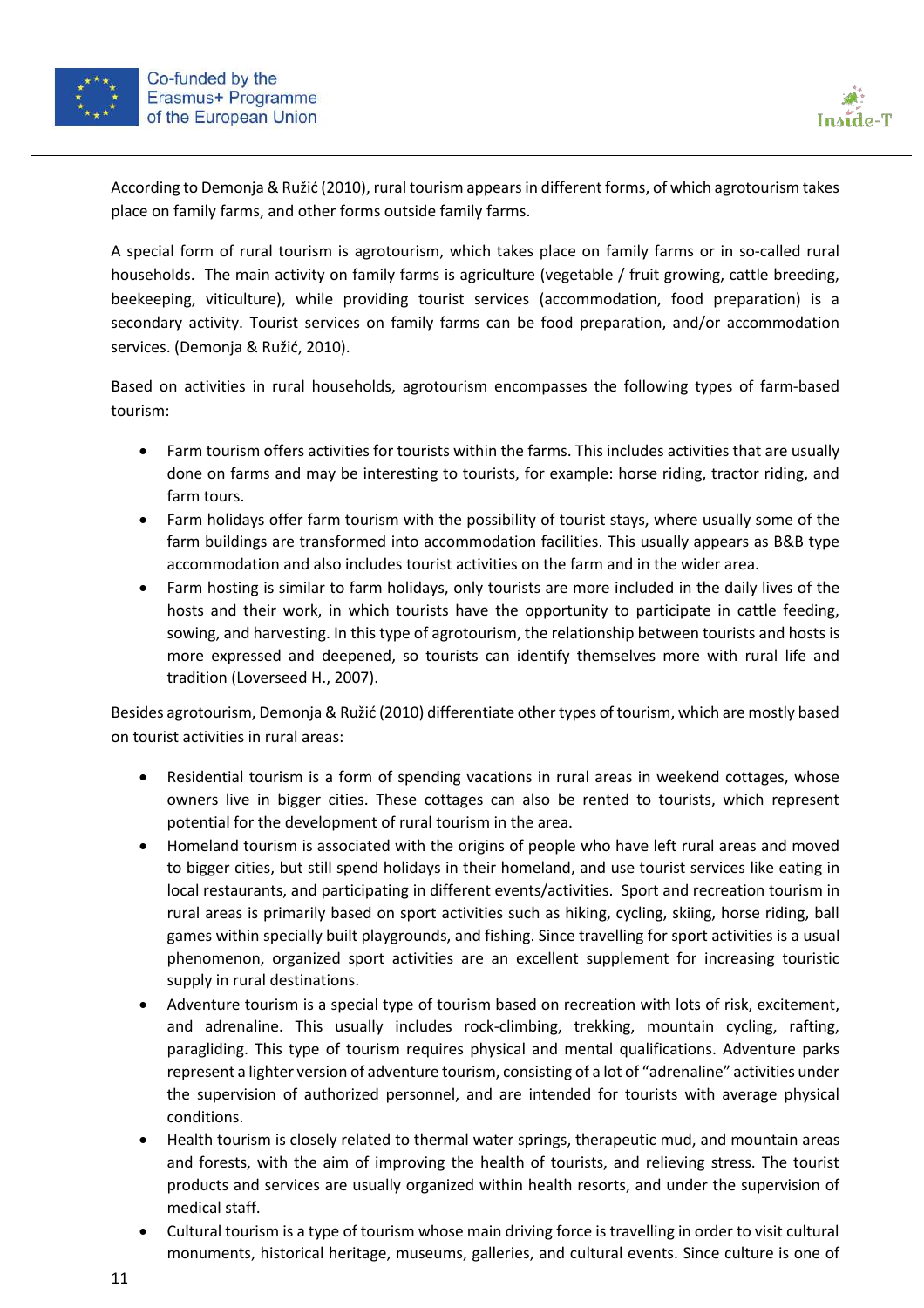



the main prerequisites for the development of this type of tourism, in rural touristic areas it is very important to familiarize tourists with local culture, traditional customs and their hosts.

- Religious tourism is related to visiting local, regional, national or international religious centers, and pilgrimages, where tourists are usually motivated by religion. Religious tourism is also closely related to cultural tourism.
- Hunting tourism is specific tourism for rural areas which takes place in agricultural, water or other land areas. The prerequisites for hunting areas are favorable geographical, hydrographical and climatic features in which game animals have good conditions for breeding and growth. Fishing tourism is a special form of rural tourism, which takes place in water areas such as rivers and lakes. In order to develop fishing tourism, it is necessary to protect the environment and water quality from pollution, and to secure undisturbed fish spawning. Besides a clean environment with plentiful fish, the development of fishing tourism also requires appropriate accommodation, and other products and services.
- Gastronomic tourism is based on gastronomic products and services and is very important for rural tourism. Gastronomy products and services in rural areas should be diversified and specific to the local area or region and presented to tourists in a "story telling" way.
- Wine tourism is closely related to gastronomic tourism and requires vineyards within agricultural areas. In areas where wine tourism is well spread, tourists can enjoy wine roads, wine exhibitions, wine tasting, exploring wine cellars, and wine production.
- Educational tourism in rural areas is intended to educate tourists about the characteristics of rural areas, agriculture, tradition, experiencing nature, country life, and flora and fauna. Participants in this type of tourism are usually school children and students.
- Camping tourism is a form of tourism in which the accommodation form for tourists is camping. Camps in rural areas are usually located on a family farm or near natural or cultural attractions.
- Nautical tourism uses boats, sailing boats, and yachts as a form of accommodation. In rural areas, nautical rural tourism takes place on lakes, rivers or canals (Demonja & Ružić, 2010).

There are many benefits to developing rural tourism since it is responsible for starting many economic and non-economic activities. Rural tourism stimulates the production of organic and healthy food, stimulates agriculture on small estates, enables the active participation of tourists in local production on family farms, and enables tourists to return to natural values and traditional culture. More and more people are interested in rural tourism, which includes all forms of country life: habitation, architecture, vegetation, wildlife, preserved nature, and traditional culture. Rural tourism enables family households to improve the quality of their lives since it comprises an additional source of income (Demonja & Ružić, 2010).

Furthermore, the development of rural tourism has positive impacts on employment rates in rural communities. In small, undeveloped rural areas, rural tourism has a positive impact on different types of service industries like transport, hospitality, retail services and medical care, in terms of retaining and creating jobs as well as making job offers more diverse.

Rural tourism ensures additional income for farmers, increases cash flows, revives small communities, and contributes to keeping the population from leaving rural areas. Rural tourism also supports farms, by increasing cultivation and sales of farm products to tourists. Additionally, rural tourism supports smaller settlements which are attractive to tourists, but without tourists, the settlements wouldn´t survive since many services require a large number of people in order to be viable.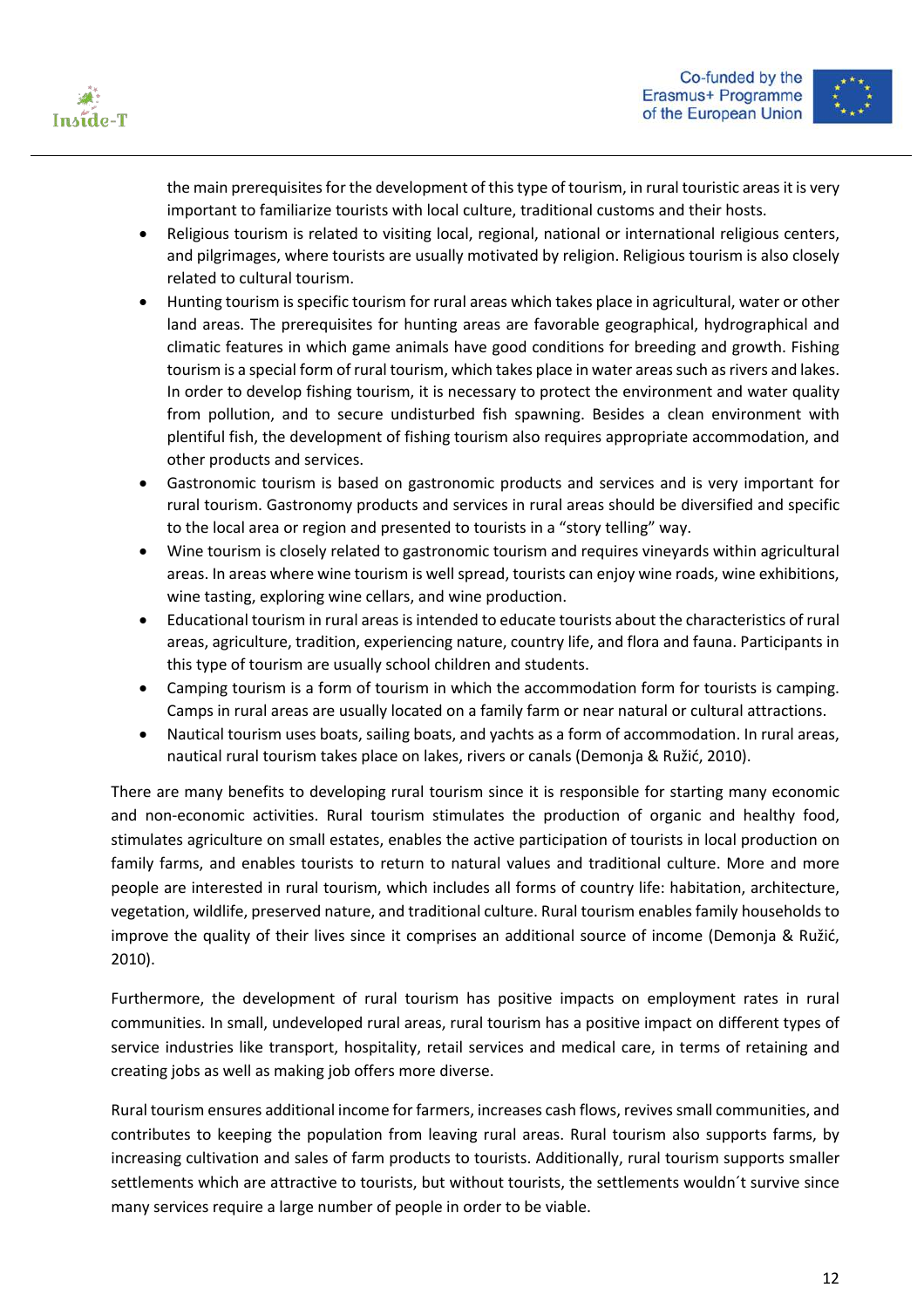



Another benefit of rural tourism is the protection and conservation of nature and landscape, which includes all levels of authorities (local, regional, national) in creating rules and legislation that concern environmental protection. "Landscape is of crucial importance to rural tourism but, equally, visitor use is vital to the landscape conservation industry" (OECD, 1994). Rural tourism also stimulates cultural events, which do not usually take place in rural areas without tourism. In areas without theatres, opera houses and galleries, cultural events and exhibitions that nurture the traditions of a location or region enrich the lives of local people, support local artists, and expand the touristic supply of a location. In rural destinations, local arts and crafts are very important in the cultural heritage of the area and can serve as a means of attracting new tourist arrivals. Besides cultural heritage, rural tourism protects historical heritage by transforming old buildings (churches, castles, farm buildings) into tourist attractions by giving them a new purpose and transforming them into new sources of income (by charging tickets, and entrance fees). And finally, the development of tourism in rural areas enhances the role of women, which was quite restricted in the past because most rural activities were male activities (farming, forestry, and mining) (OECD, 1994).



*Figure 4 Sustainable development model of tourism (Source: Moseñe, Patiño (2011), Rural tourism: A sustainable alternative)*

One of the most important objectives of sustainable tourism development should be to minimize negative effects. This aim cannot be achieved only by upholding procedures for transport "friendly" with the environment and by transforming the existing means of transport which affects the environment as little as possible. Tourists must be aware of the problems and constraints of tourist destinations. Therefore, they must request information from tour operators to adopt appropriate behavior and to minimize any possible impact of their activities on the environment during your stay.

Sustainable and responsible rural tourism development is unachievable without the application of ecological thinking. Consequently, tourism ecology naturally helps develop the tourism of rural areas based on local natural, social, and cultural resources. Nevertheless, it is also an expectation that actors of the system, i.e., tourists must continue an active and responsibly sustainable practice.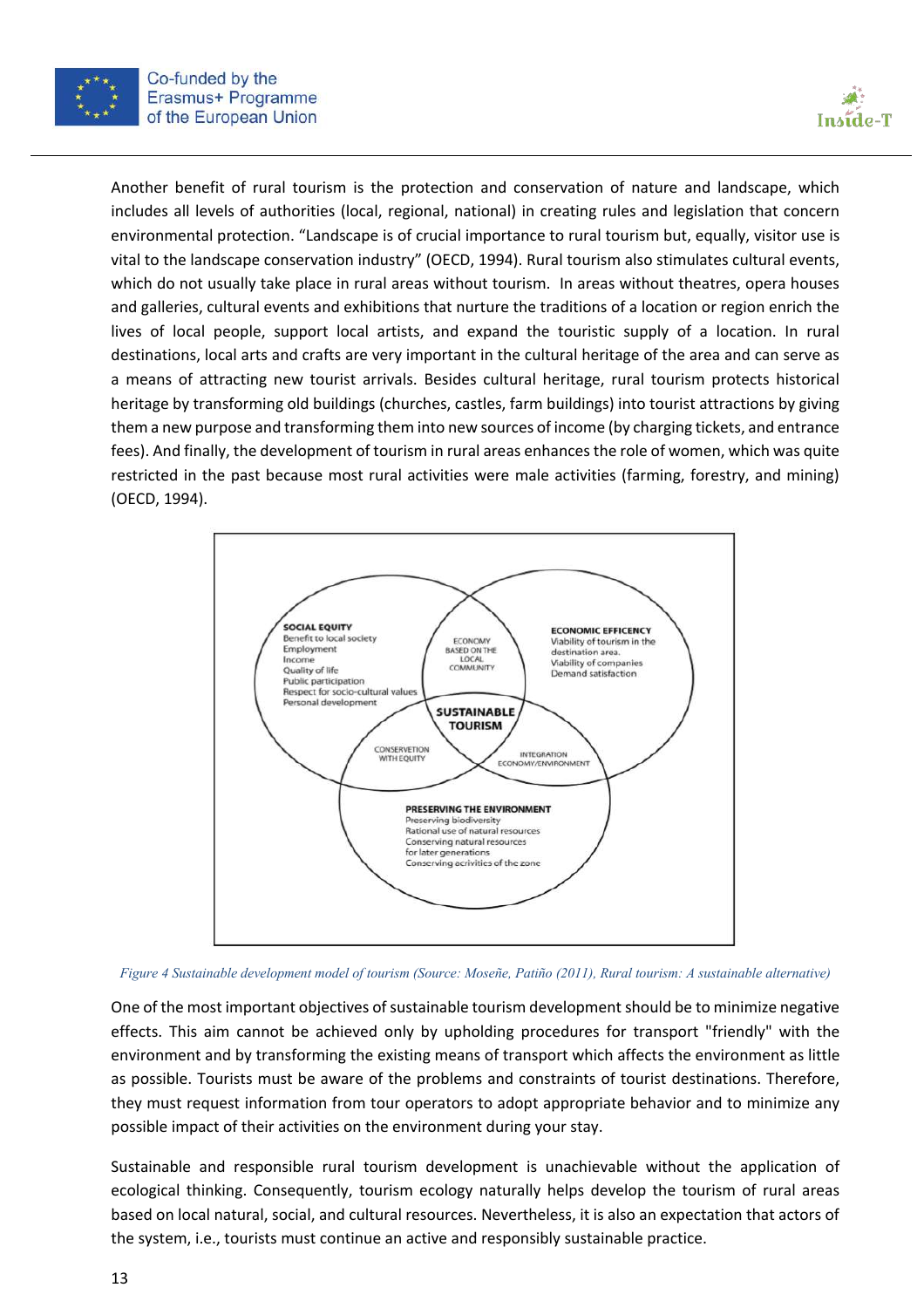



#### **2.2 Entrepreneurship** in rural areas

#### **2.2.1 Entrepreneurship and rural entrepreneurship**

OECD considers that rural regions tend to be challenging environments for the promotion of entrepreneurship. The seriousness of these challenges obviously varies from region to region, but the main obstacles derive from the small size and low population densities of rural communities, their social and economic composition, and the nature of internal and external linkages. Delivery of public support tends to be more fragmented, and access to banks, suitable premises, high-speed internet access, and specialized technical advice is more difficult. Networking activity between entrepreneurs is limited or has a focus on agricultural activities. The latter often results from the tendency for rural economies to be less diversified than urban ones. Consequently, labor forces tend to suffer from low skill levels, low skill diversity, and a structural mismatch in the local labor market, caused also by outward migration of the young, professionals, and well-educated people.

Experience from other OECD countries demonstrates that a crucial factor for the success of entrepreneurship development programs lies in convincing farmers, or dependent workers in the agricultural industry, of their ability to become entrepreneurs in terms of seeking to capitalize on new and profitable endeavors by bringing forward new initiatives and not hesitating to take risks. Farmers tend to be an attractive group for entrepreneurial activities because by running their farm, they have already acquired a number of skills necessary for successfully operating a business. However, modernizing and diversifying actual entrepreneurial activities is often not amongst the first thoughts of an agricultural entrepreneur.

A further development of entrepreneurial activity and economic development might be hampered by the demographic challenges posed by an aging population and an ongoing out-migration of young and skilled persons. It is important that new opportunities for rural areas – such as increased demand for rural amenities from urban dwellers, unused resources for economic development through a diversified agricultural industry, the growing interest for rural tourism, and the settlement of firms that select rural areas as new business locations – are recognized by policy and translated into actions. Starting one's own business is, however, only in very few cases an alternative to a migration elsewhere with better job opportunities. Migration can be temporary, and policy can influence this. Often, migrants would wish to return after a certain period to make use of the newly gained skills and experiences. Providing the right framework conditions for starting one's own business, for business succession, or matchmaking with business's needs for skilled and high-skilled labor are well-piloted approaches developed in OECD regions elsewhere.

During the Workshop on Generational Renewal organized by ENRD (European Network for Rural Development) in 2017, generational renewal in agriculture was viewed as crucial for survival, continuity and future prosperity of the European farming industry and the broader sustainability of rural communities. In 2017, the EU Commission estimated that only 5.6% of all European farms were run by farmers under the age of 35 and over 31% of all farmers in the EU are older than 65. The number of people engaged in agriculture declined by 11.5% from 2010 to 2013. A lack of young, progressive farmers raises concerns about realizing EU agricultural innovation policies or increased food demands. According to a recent European Innovation Partnership for Agriculture (EIP-AGRI) Focus Group report access to land; capital, labor and markets are fundamental issues preventing new entrants into farming.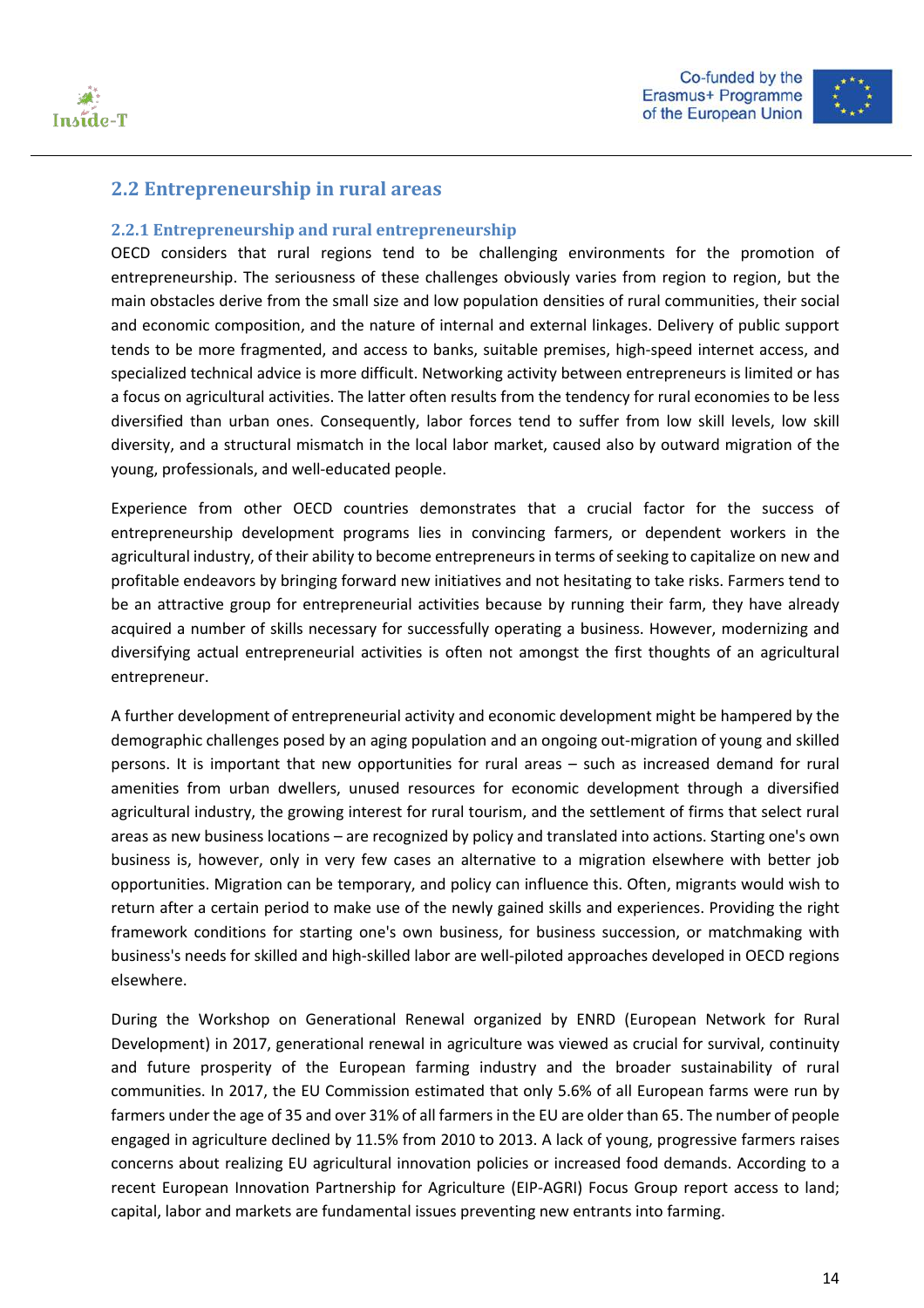



According to the European Network for Rural Development (ENRD), rural entrepreneurs are essential for the sustainability and development of rural Europe. Key elements making rural areas more attractive for young people:

- A sustainable quality of life, including links with the community and the possibility to enjoy some time off the farm (e.g. La Tournerie);
- The role of technology to support knowledge transfer between generations, especially in the context of COVID-19 pandemic (e.g. Agricolus);
- The authenticity of the experience provided (e.g. Mid Ireland Adventures);
- The importance of linking education in agriculture and the job market;
- The role of local products as part of the attractiveness of an area.

Generational renewal requires a broader and collective reflection on how to make rural areas more vibrant. This is a positive process in which opportunities for exchanges and mutual learning among rural stakeholders in different member states are crucial. Stakeholder consultation continues to be key to ensure that member states develop ambitious national strategies to support generational renewal that can feed into the future strategic plans.

Wortman (1990) also developed an interesting definition of rural entrepreneurship, as the creation of a new organization that introduces a new product, serves, or creates a new market, or utilizes a new technology in a rural environment. This definition encompasses the elements of innovation and creation that can be expected to affect the wider community within which the entrepreneurial activity takes place. It is argued, however, that due to the fact that the term rural has outlived its usefulness, research should shift its focus onto territories in rural locations and marginalized social groups living in rural locations (Ray, 1999). In that sense, a rural entrepreneur is someone living in a rural location and the difference between them and an urban entrepreneur may be found in the effects of rurality on the entrepreneurial process.

Sima, Bordanc, Sima (2015) consider that support and consolidation of entrepreneurship and innovation represent one of the most important methods of approaching the economic issues in the rural communities, materialized under the organizational-juridical form of the small and medium-sized enterprises (SMEs). According to the data presented by the European Commission's Directorate- General for Enterprise and Industry, there are around 20 million SMEs in the European Union, providing for about 65 million jobs. Most of them are microenterprises, many of them located in the rural area, where the living standard and the obtained incomes are currently comparable to those in the urban area, and the profits from the economic activities are close to those obtained in other industries (www.enrd.ec.europa.eu). Even though there is no universally applicable formula for the rural entrepreneurship, in many areas of the world and Europe, in countries with different economic and institutional development levels, good practices and successful approaches to entrepreneurship can be identified. One of the activities developed by the European rural entrepreneurship is the tourism activity. This has in view to revive the local rural economy and to diversify the content of the entrepreneur concept, which has evolved from the definition of a priority-primary socio-economic attitude to a responsible attitude in relation to the performed economic activity, focused upon the amortization of the investments made and upon profit making.

According to Sima, Bordanc, Sima (2015), what is particular for the entrepreneurship in tourism is its specificity as tertiary economic activity, producer of tourism services, dedicated to relaxation, resting, work capacity improvement, broadening the cultural horizon. For the rural space, a series of particular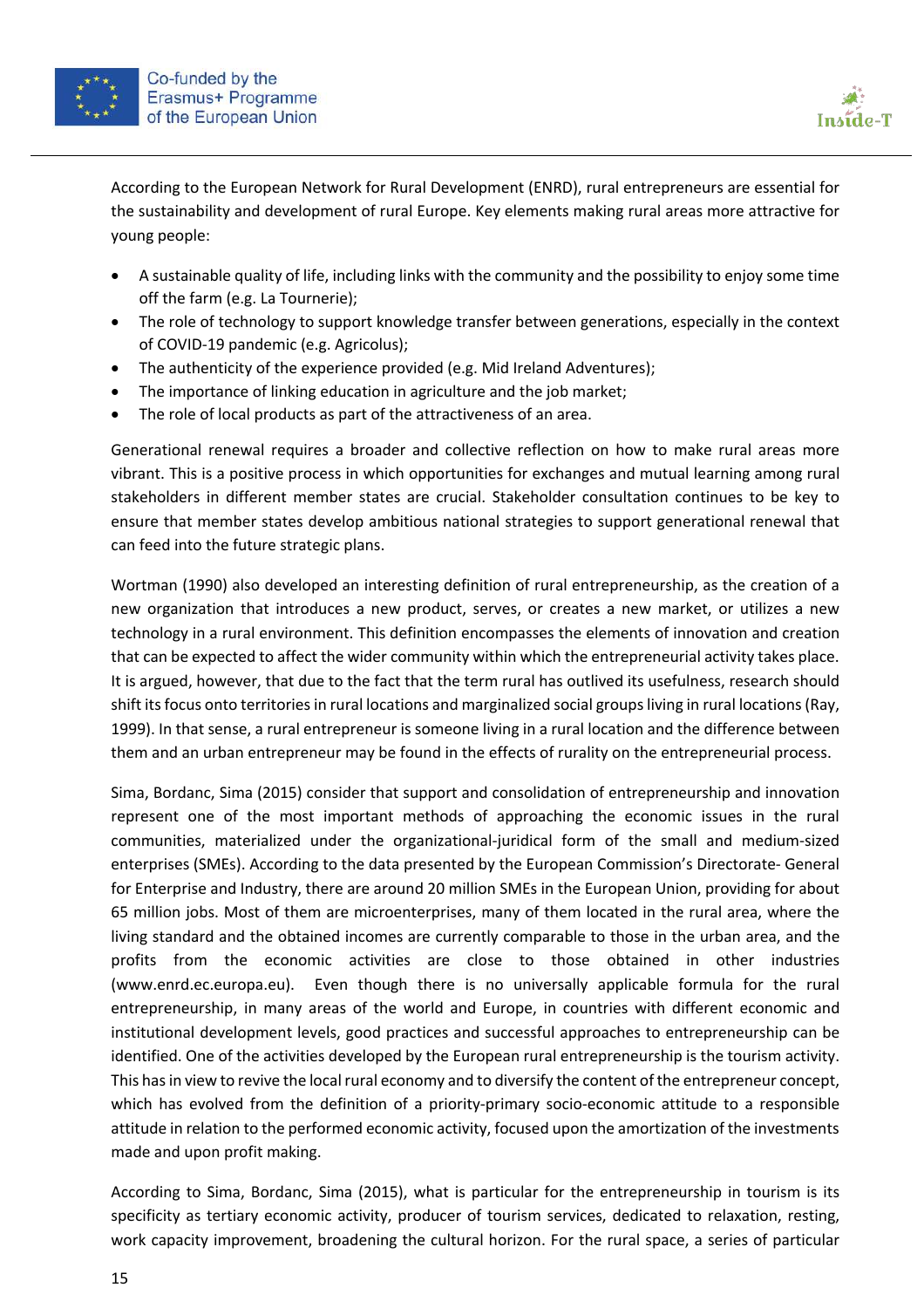



elements are added, such as: the activity of tourism is secondary to the farming activity; accommodation and food are ensured by the members of the agricultural household; the tourist (on demand) often gets involved in the household's activities. The entrepreneurial potential, as source of job creation and economic growth, represents an important subject for policymakers. However, there is no magic formula to transform the traditional urban or rural economies into entrepreneurial economies, where entrepreneurship and innovation can be systematically stimulated.

#### **2.2.2 Challenges for rural entrepreneurs**

The research study conducted by same authors identified different challenges for the rural entrepreneurs, but in the context analysis, the main problems identified were the following:

- The success of the rural entrepreneurs depends on their competence, on the business management skills, on the capacity to be creative and to assume the business risk;
- The rural entrepreneurs, both the existing and the potential ones, need additional help for business consolidation and development, even though they own the necessary skills for business development/initiation.
- The main target groups for the consolidation of the entrepreneurial spirit in the rural area are the following: young people, women and small farmers that own subsistence and semi-subsistence farms;
- The target sectors for the consolidation of the rural entrepreneurship are: agriculture, processing of agricultural products, basic services, tourism;
- The rural area favors the emergence of new enterprises, but it is a vulnerable entrepreneurial environment, which equally depends on external factors (local infrastructure, social, economic environment, cultural environment, traditions, pandemics such as COVID-19, etc.) as well as on internal factors (the entrepreneur's capacity, skills and competence).

# **2.3** Intergenerational learning & intergenerational entrepreneurship **education**

There's a collective conscience that we need a constant learning, through life; there's also a collective conscience that we need a meaningful understanding, and solidarity between generations.

Education is one of the most important necessities for the human in that without it, any human would certainly be incomplete. Having beneficial education is a fundamental right for all children. In all societies, schools are places to educate children in a similar age. Today, due to demographic changes, aging and consequently a longer life span for human beings, as well as changes in the family structure, a deficit has been created in intergenerational harmony and cooperation. Addressing this gap between generations and the important role of older people in children's education should not be forgotten. The separation and limited contact between generations has disadvantages including less support for meaningful relationships and social and emotional growth, fewer opportunities for learning, understanding, acquisition of values, wisdom and skills for children and youth and losing the opportunity for love, support, and acquisition of new technological skills for older people.

On the other hand, lifelong learning creates opportunities for all generations to engage in in-depth rethinking, education, learning and work (not necessarily jobs) that enhance the quality of life. The systematic transfer and interactions of knowledge, skills, competencies, wisdom, norms and values between generations constitutes intergenerational learning.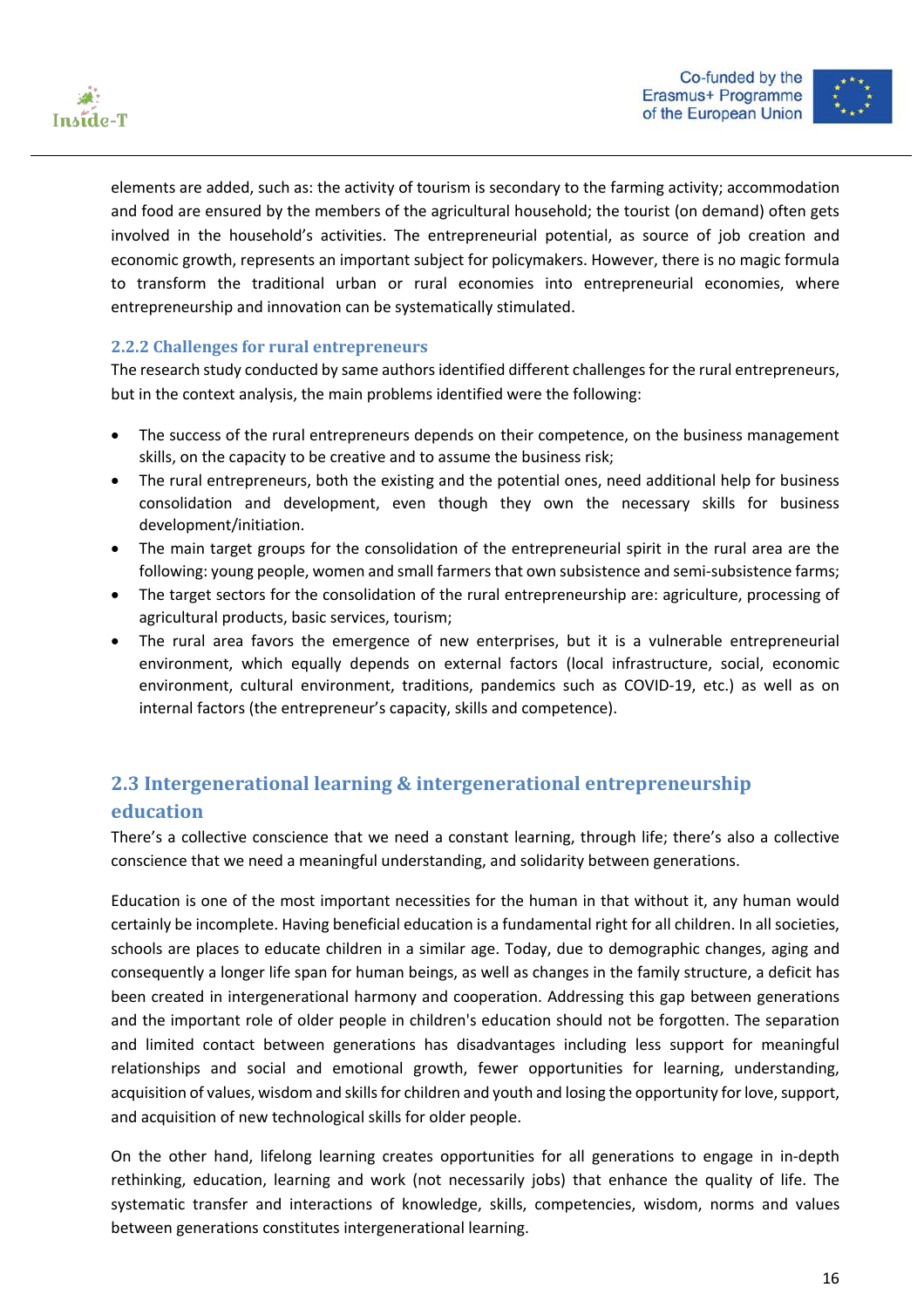



Intergenerational learning programs are defined by the International Consortium and the United Nations Educational, Scientific and Cultural Organization (UNESCO) as "social vehicles that create purposeful and ongoing exchanges of resources and learning among older and younger generations".

The theories of people like Dewey, Vygotsky and Erikson support intergenerational learning and this learning program is a form of service-based learning and its origins go back the Foster Grandparent Program in 1963. Intergenerational learning has been proved as an effective strategy for various groups; it provides financial, emotional and social support to various generations and has a global application. Opportunities for contact and communication between generations enable older adults to help others by listening, reflecting and offering advice and cause a sense of identity, and relieve loneliness, depression or anxiety, improve well-being, self-esteem and cognitive ability and increased social contact for them.

Intergenerational entrepreneurship education should become a means to ensure real access on the individual's part to learning opportunities, making it possible to connect his/her personal projects with entrepreneurship and innovation, in a dialogue with the socio-economic system. In light of the findings, it is absolutely apparent that if we want to do anything to make transitions into an increasingly complex working world easier for NEETs (young adults who are Not in Education, Employment or Training), it is essential that intergenerational entrepreneurship education become a more structured learning pattern aimed at promoting autonomy, personal growth and that high-quality careers information advice and guidance are available. In this way it could be possible to overcome the human capital definition (i.e. the idea that people learn to become more productive, or learning to "fit for purpose" in a socio-economic system) to embrace the perspective of an economy based on the opportunity to intervene and to transform the reality on the basis of the own agency, i.e. the power of express the own identity along a project of life (Margiotta, 2013; Sen, 1999).

At the heart of an effective preparation for today's working world is the concept of personal resiliency. How can it be developed among young people? Seniors who have already passed through difficult experiences need to teach NEETs, that failure happens and how to respond it. They need to be honest about just how hard the labor market is and start preparing young people to compete successfully in a job environment which will present many setbacks and disappointments as well as enormous opportunities. Senior entrepreneurs or ex-entrepreneurs have precious know-how and experience that can make it easier for inexperienced entrepreneurs contemplating a start-up to go through the process of starting up and running the business than they might otherwise do without such help. This knowledge represents valuable European intellectual capital.

Intergenerational entrepreneurship education, in conclusion, constitutes the key for redirecting learning paths through the design of new training architectures capable of integrating the different generations and of defining new pedagogical models based on multidisciplinary, competent, and generative actions (Costa, 2013).

This educational approach should be sustained by specific policies addressing both the educational sector and the labor market, through a systematic interaction between the two systems, in order to help the transition from the first to the second and vice versa, favoring also the long-life learning and according to a perspective of intergenerational solidarity, especially in Italy, where social and economic inequalities between older and young people are increasing in the last years (OECD, 2017).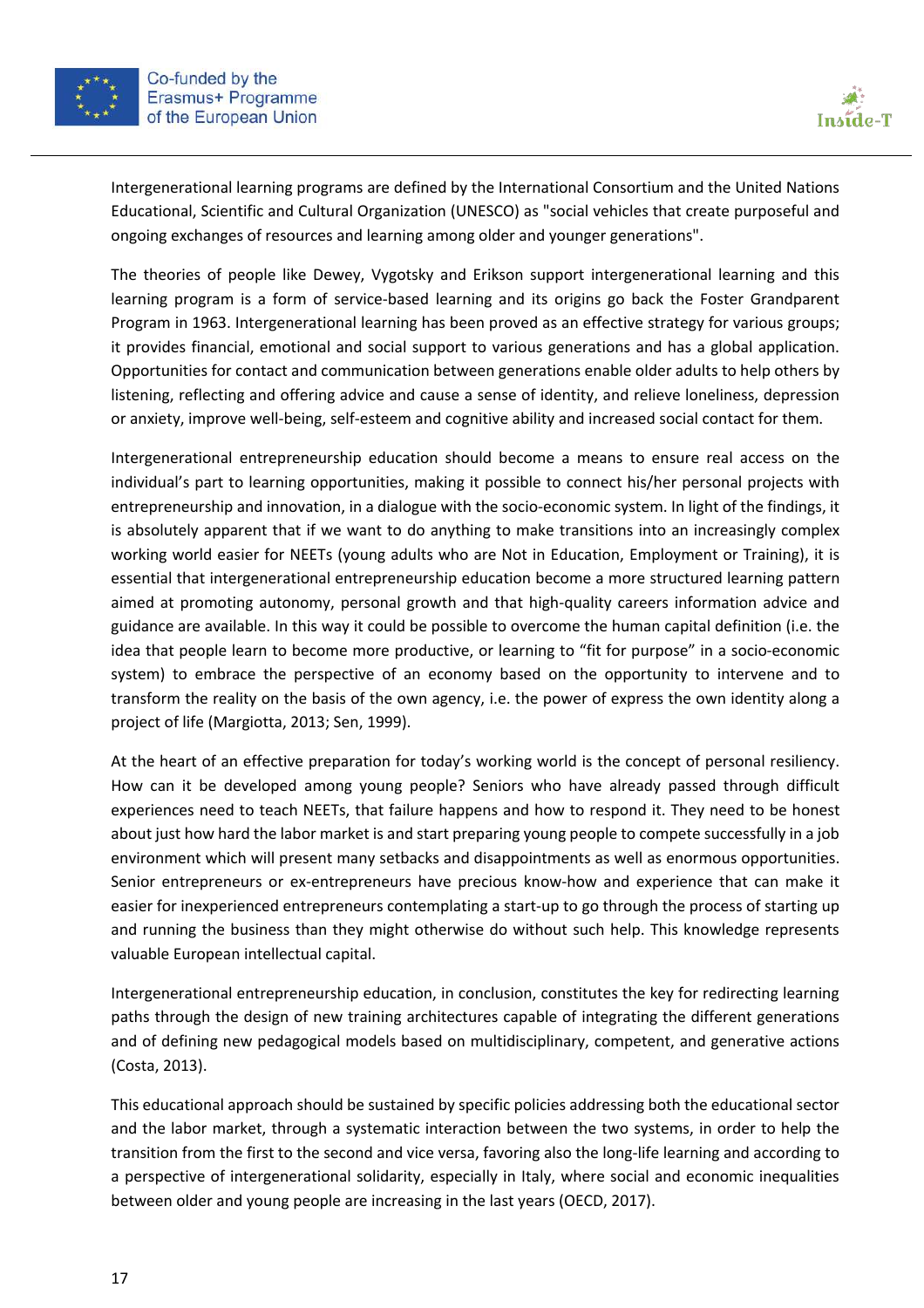



Senior entrepreneurs may give the youngster what they are missing and needing: awareness of their value, risk-taking and grit. In order to encourage a pro-active attitude in young people, it seems important to strengthen the link between education/training through intergenerational entrepreneurship education, which becomes more effective the more we are able to provide youth with skills that are directly useful in the job market and consistent with its evolution. As the European Union is not fully developing its entrepreneurial potential and it is failing to encourage enough people to become entrepreneurs, the idea of fostering intergenerational entrepreneurship should be seriously considered. The older entrepreneurs' contribution to the local economy should start from the educational sector and should be supported and promoted by the policy agenda through the addition of a specific subject on entrepreneurship into the curricula of students. Seniors who complain that young people lack work readiness have it in their hands to help address the problem, through providing work experience and careers provision, in helping them to get to grips with modern recruitment practices, demonstrating the relevance of learning and providing real-world learning examples and ultimately in closing the growing gap between classroom and workplace. Intergenerational entrepreneurship education, then, represents a privileged learning paradigm to support dialogue between the world of education and the world of work, enhancing networking and cooperation. More than any other form of entrepreneurship, an intergenerational approach will create not only jobs and economic growth, but (above all) social cohesion, generational understanding, and wellbeing for individuals.

### **2.4 Conclusions**

According to OECD Tourism Trends and Policies 2020, there is an enduring policy commitment in many countries to utilize tourism as an engine for regional development. Tourism can be a powerful agent for positive change in communities where the opportunities for the development of other economic sectors may be limited. Such policy approaches can help spread the benefits of tourism away from capital cities, historic destinations, and coastal areas to lesser developed, often rural areas. Many rural and particularly isolated tourism areas, with smaller populations and lower levels of year-round travel demand, face additional challenges in the form of limited or no scheduled transport services from urban centers, and in providing and maintaining sustainable and seamless transport systems serving both locals and tourists. Enhancing co-ordination between transport, tourism and other related policy areas can improve visitor mobility to and within destinations, reduce bottlenecks, enhance visitor satisfaction, and help to secure the economic viability of local transport systems by servicing both residents and tourists.

Recent research findings underline the importance of proper ICT use for the growth of entrepreneurship in rural areas. Mitchell and Clark (1999) consider adoption of ICTs by firms in rural areas and conclude that rural economies can best be seen as having two tiers, the upper consisting of ICT-intensive outwardoriented firms with extensive extra-regional and, in many cases, international linkages.

Designing an appropriate set of rural tourism policies should imply the selective expansion of tourist flows in order to achieve one or more of following goals (Hall and Jenkins, 1998):

a) Sustaining previously existing local levels of incomes, employment and growth, and generating new wealth sources.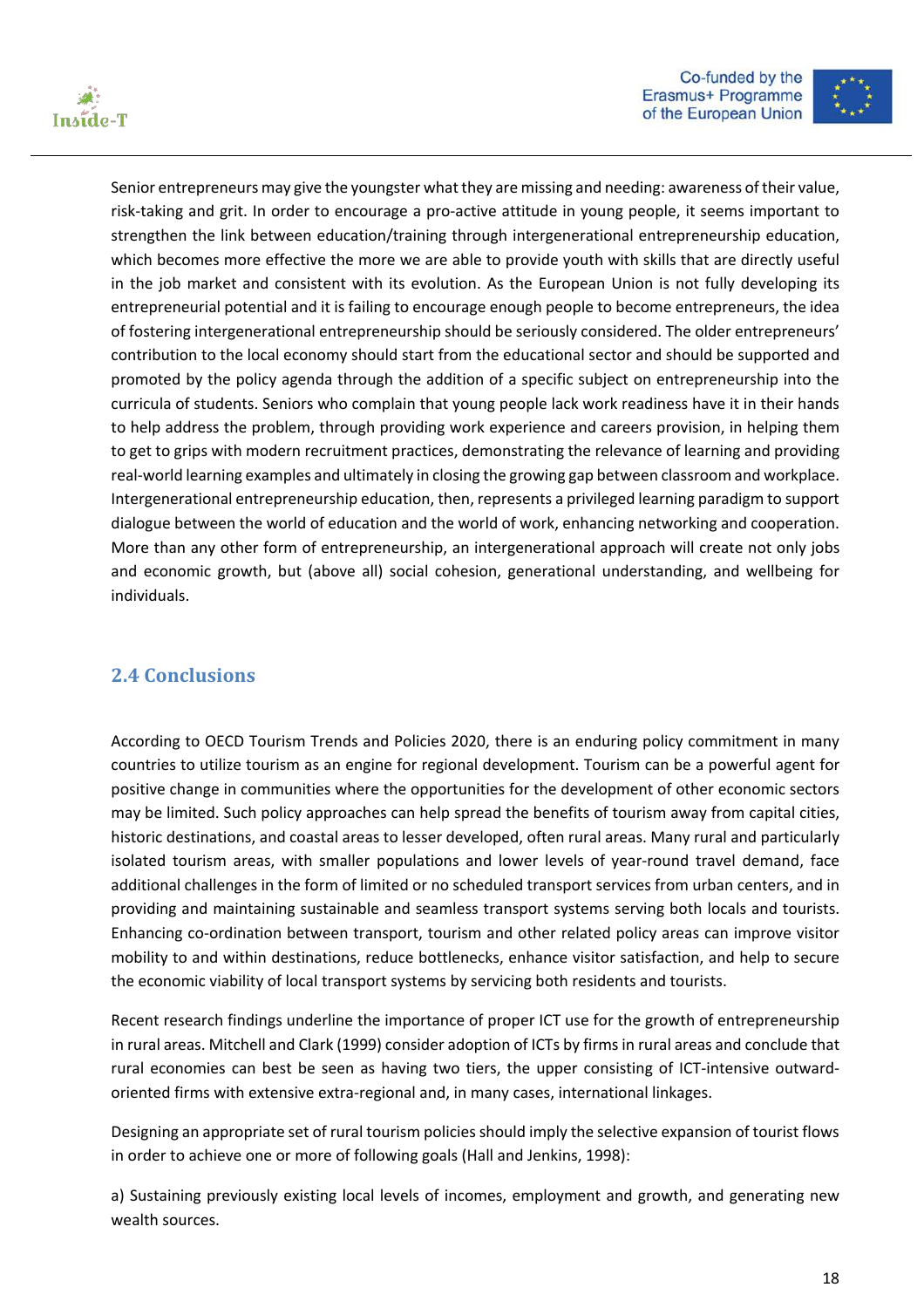



b) Contributing to payment for costs of providing economic and social infrastructure (directly and indirectly related to rural tourism activities and facilities).

c) Encouraging the development of primary and industrial sectors/activities at local level, as well as other services (directly linked to tourism activities or not).

d) Contributing to increase and diversification in amenities and services offered to local residents.

e) Contributing to preservation of environmental and cultural resources (especially when being primary scenic/aesthetic tourist attractions).

Entrepreneurs and entrepreneurship motivate business innovation and economic growth. Entrepreneurs are exceptionally imperative in dropping unemployment rate of the skilled and unskilled workers. The tourism industry is one of the key industries for driving the nation's economy. To sustain the tourism industry, substantial long term government support, extensive training, research, and planning processes is required. Entrepreneurship success leads to an uplift in society and livelihood in terms of economic gain (Koh & Hatten, 2014).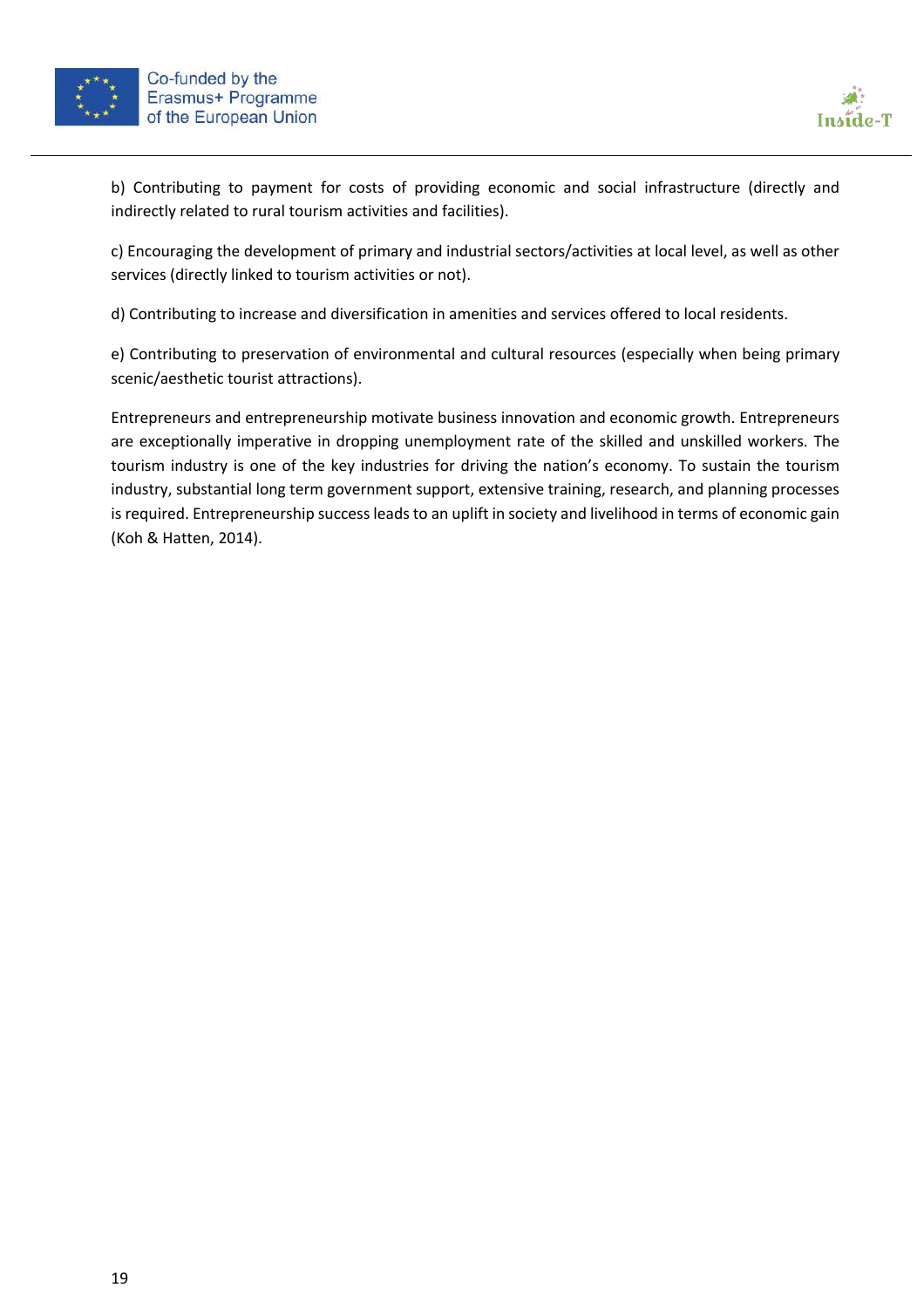



## **3. Survey report**

Between February-April 2020 an online survey was conducted in all project partner's countries (Portugal, Ireland, Estonia & Romania) which was addressed to organisations located at low-density tourist destinations. The survey aimed to identify:

- The degree of a social sustainability in rural areas.
- The challenges young adults face in generating their own business.
- The amount of heritage and ancient know-how that can be preserved and the existence of older people that can assure the transfer of know-how.
- The specific skill gaps related to entrepreneurship.

When asked about the most important objectives of an online course targeting entrepreneurs in rural areas, more than 75% of respondents considered the following skills as being important or very important: advertising, capacity to access national and European funds, creativity, identifying opportunities, selfconfidence & self-esteem and problem solving, with a special focus on marketing skills (93%), management (86%) and digital competences (85%). Half of respondents considered communication & cooperation between younger and older generations as being important or very important, which confirms the need of our project as a big opportunity for intergenerational learning.

Most of respondents prefer self-assessment tools as evaluation methods in the framework of the course which will be developed through the Inside-T project. Also, half of respondents would prefer gamification and simulation, which will make the evaluation process more interesting.

Intergenerational collaboration is important for planning and starting a business in the rural environment for more than half of respondents. To be mentioned here the percent of  $n!$  don't know" answers – 25%, which denotes maybe the lack of experience of rural entrepreneurs on this topic but we aim that at by the end of the project that this number will be lower.

On item 13 of the survey (Q13) "Do you think intergenerational mentoring could be useful for the development of sustainable tourism in rural environments", most of the participants answered positively (84%).

The results firstly suggest that the participants are aware of the potential of intergenerational learning in adult education contexts. Second, they understand that mentoring is a key part of intergenerational education, one that could be useful for the development of sustainable tourism in rural areas. In addition to mentoring, e-mentoring activities should also be integrated in the general curriculum structure. The results from Q15 "How can the intergenerational learning empower people to preserve the cultural heritage for the new generations?" highlighted that the older generations can:

- Contribute with information such as customs and legends, information not covered by other sources, and this can greatly enrich the cultural heritage (97%);
- Teach the newer one's traditional methods to preserve and repair properties such as houses, gardens and workshops (92%);
- Teach the newer ones how to prepare, craft or use traditional items such as garments, foods, musical instruments, tools or decorative items, thereby ensuring their sustainability (92%);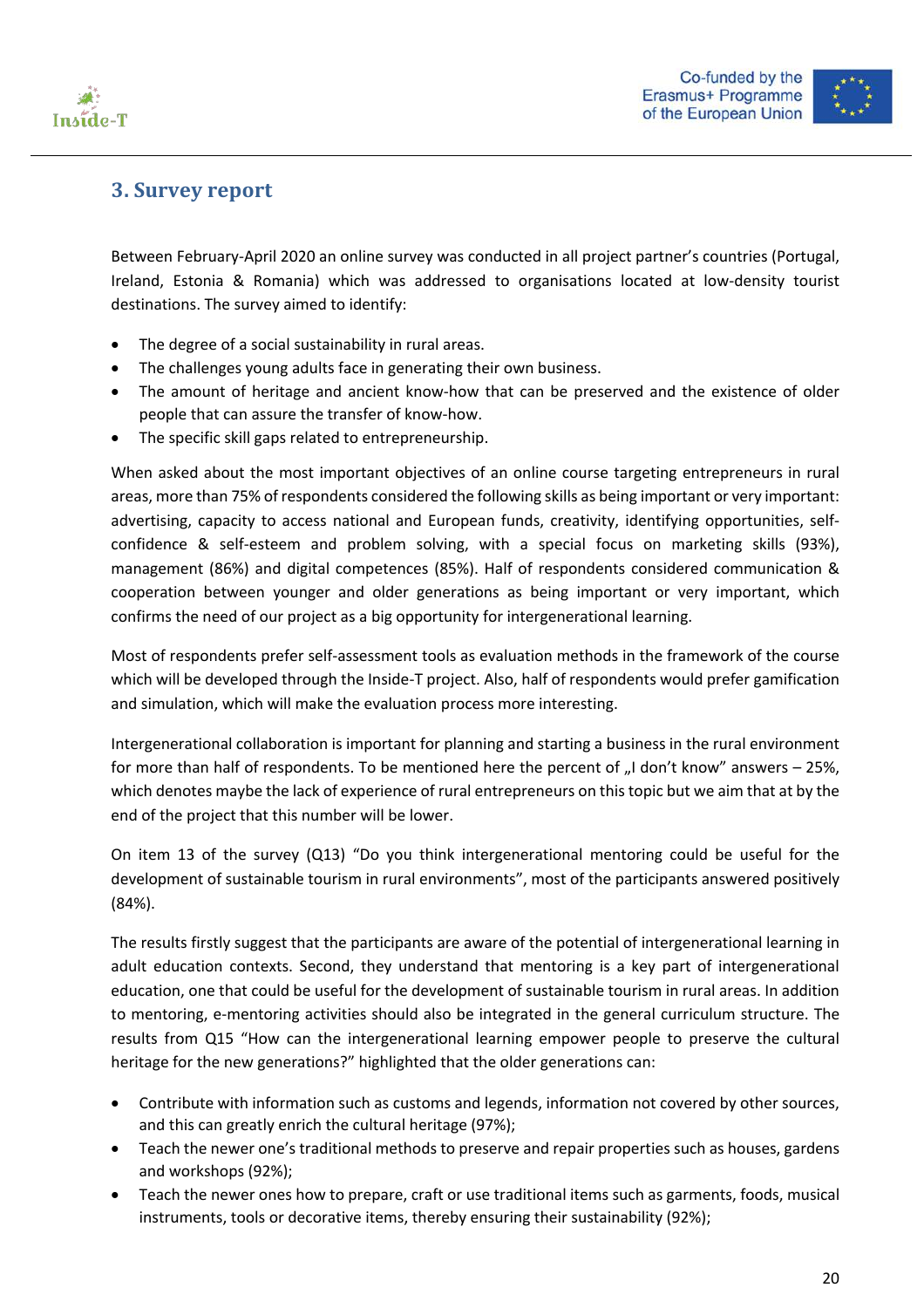



• Work together with the young generations to employ new tools (electronic and internet), in order to preserve their cultural heritage.

The answers also positively appreciated the capacity of the older generations to act as role models (80%).

On Q16 "How important is the issue of long-term tourism sustainability for an entrepreneur from a rural area?" the participants overwhelmingly agreed that is very important (79%). The high percentage of the answers is a clear indicator that survey participants understand and positively value the concept of longterm tourism sustainability, particularly in the low-density rural areas. Consequently, the Inside-T curriculum should focus on tourism sustainability as a key issue in developing successful businesses, in educational activities that bring together people from different generations.

Thus, by analyzing the transnational survey by questionnaire, it can be assumed that the main topics on which this project is based are confirmed, as well as the strategic actions to be taken and the proposal for the development of the course.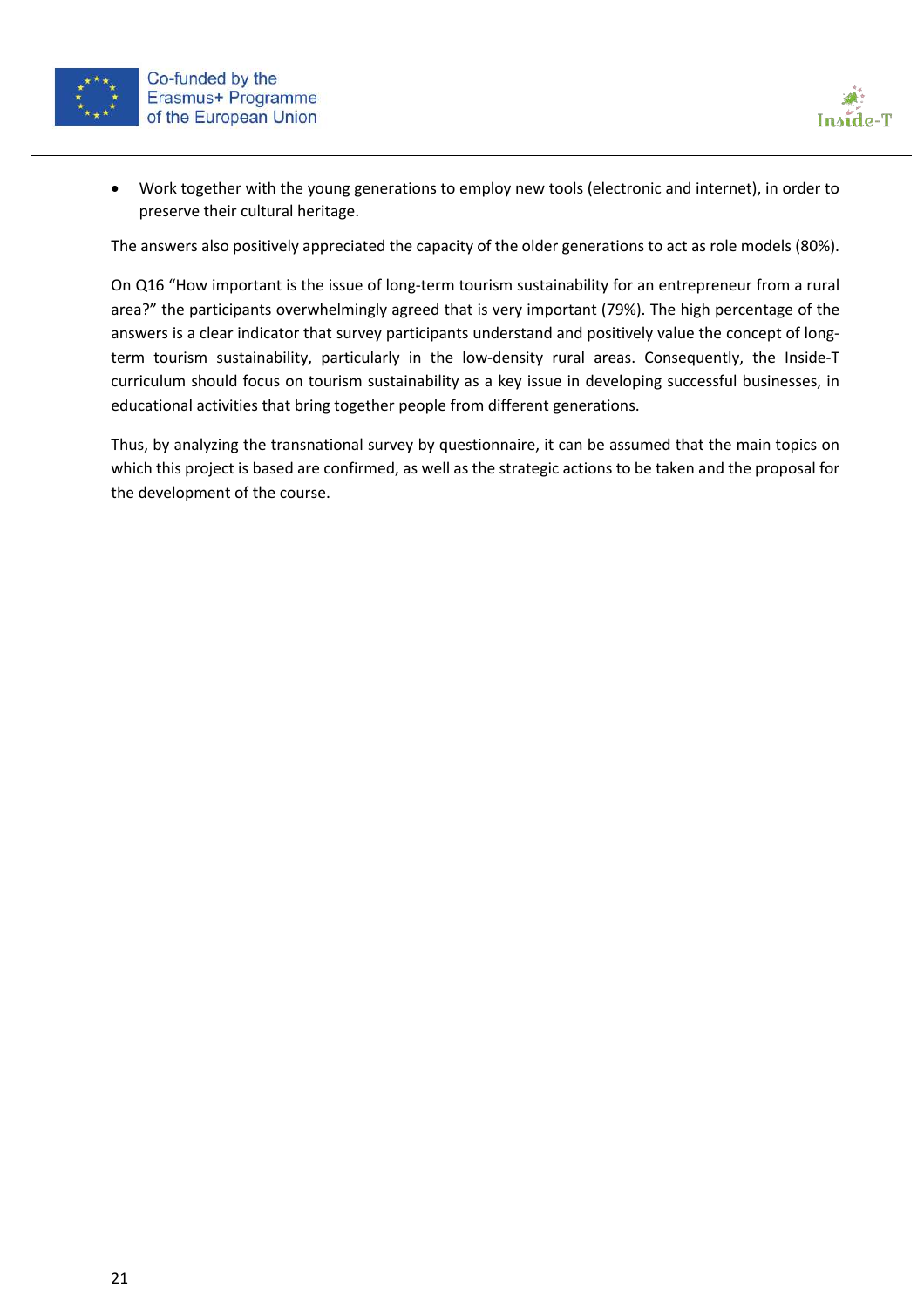



# **4. Learning objectives**

As we highlighted earlier, the INSIDE-T project aims to promote intergenerational learning and the development of professional skills in young adult (unemployed), especially women, to ensure social sustainability in tourism in low density territories. Moreover, INSIDE-T wants to help eliminate negative social and economic beliefs regarding the future of low population-density territories.

The modules and units will contribute to the achievement of these goals by developing new competences focused on the following issues:

1) Creation of new business ideas by valuing cultural heritages as drivers for social sustainability in rural areas and increasing competitiveness in tourism.

2) Proper use of mechanisms for knowledge transfer and sharing between generations.

3) Networking and collaboration for the development of sustainable tourism business initiatives in low-density areas;

4) Effective use of information and communication technologies (ICT) in order to promote intergenerational linkage through intergenerational learning in low-density territories.

After the completion of the Inside-T Course, participants should be able to:

- Identify the benefits that can be achieved in rural areas from the implementation of intergenerational learning practices that will lead young unemployed people to create businesses that preserve the local culture, allying it with innovation and thus ensuring a better tourism supply;
- Identify the main characteristics and tools that can be related to sustainable tourism, and how they can be applied in intergenerational learning settings;
- Identify the needs of the territories and unemployed adults and how to match them, from the perspective sustainable tourism;
- Facilitate networking and using of networking tools in order to encourage the development of sustainable tourism in low-density areas;
- Identify and use ICT tools, particularly learning management systems, virtual learning communities and social networks that can help the development of innovative sustainable tourism business ideas;
- Identify and implement new ways of using the potential of intergenerational learning methods and e-mentoring in sustainable tourism.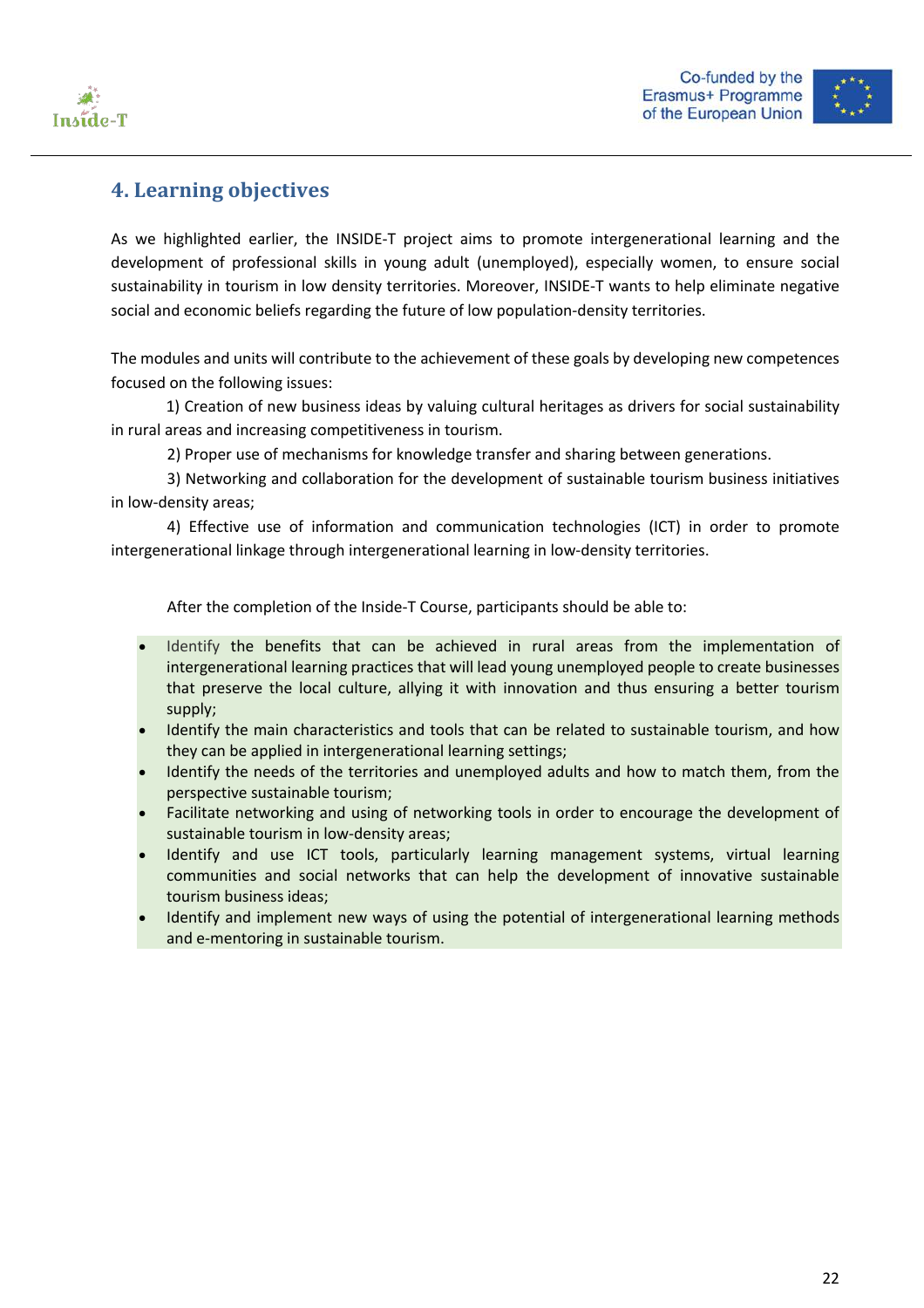



# **5. Methodological approaches**

The methodological approach was inspired by the Sustain-T curriculum framework<sup>1</sup>. The model was expanded for different pedagogical contexts, focused on the use of intergenerational learning strategies in adult education. The methodological section, used for the development of the whole training program, is based on several theoretical models, as follows:

#### **The sociocultural theory of learning**

The sociocultural theory of learning is rooted in the idea that learning cannot occur by itself, independent of social context, but is instead dependent on the environment, particularly on the social interactions between the learner and other persons. The key concepts in this theory are the *More Knowledgeable Other* (MKO), the *Zone of Proximal Development* (ZPD) and *scaffolding*. The ZPD is defined by Vygotsky as "the distance between the actual developmental level as determined by independent problem solving and the level of potential development as determined through problem solving under adult guidance, or in collaboration with more capable peers" (Vygotsky, 1978<sup>2</sup>). Consequently, one of the main tasks of teachers and trainers, as MKOs, is to scaffold learning which consists in helping students to structure and organize the tasks in order to successfully achieve the learning objectives. Students' learning is constructed through social interactions (direct or mediated by ICT) in a space where multiple individuals (of different generations, cultures and levels of professional competence) communicate and collaborate in building communities of learning. Scaffolding can be particularly facilitated by using ICT-based educational strategies that include (but are not limited to) learning management systems, virtual learning communities and e-mentoring/e-coaching.

#### **The integrated course design model**

In order to reach the project's objectives and to develop the curriculum design, we used the integrated course design model (ICD). L. Dee Fink proposed the ICD model focusing on five key components: situational factors (by conducting an in-depth situational analysis), learning goals (for which Fink proposed a taxonomy of significant learning), assessment activities (by making use of educative assessment strategies), learning activities (that in the context of the project should be adapted to the needs of adult learners) and integration (both functional and chronological). Functional integration is the alignment of learning goals with assessment and learning activities. Chronological integration is understood by Fink as a dynamic interdependence of the activities. On the other hand, the taxonomy of significant learning includes six major categories: foundational knowledge, application, integration, human dimension, caring and learning how to learn. Fink has a holistic view of active learning that has three main categories of activities: getting information and ideas, reflective dialogue, and experience<sup>3</sup>.

<sup>1</sup> AidLearn, HR Consulting (2018). *Sustain-T Curriculum* (version 1.0 – July 2018) available at http://www.sustaint.eu/uploads/O1\_Curriculum\_SustainT\_\_FINAL\_EN1.pdf, accessed on 20.03.2020

<sup>2</sup> Vygotsky, L.S. (1978). *Mind in Society: The development of higher psychological processes*. Cambridge, MA: Harvard University Press.

<sup>3</sup> Fink, D.L. (2013). *Creating Significant Learning Experiences: An Integrated Approach to Designing College Courses*. San Francisco, CA: Josey-Bass.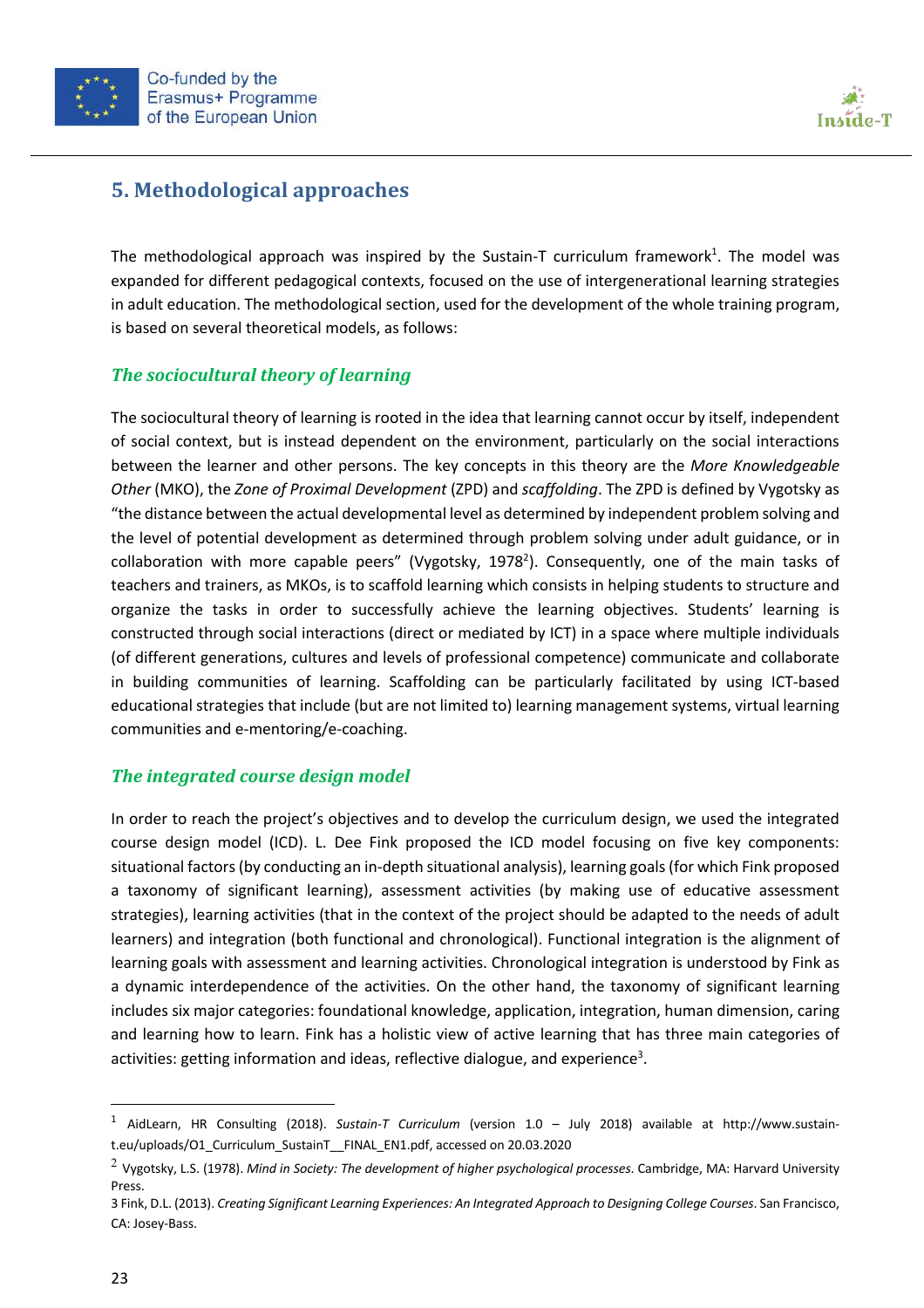



#### *Learning material*

The learning materials will be based on an intergenerational learning paradigm which is simultaneously learning-centered, participatory, and holistic. The participants will be immersed in an educational environment that encourages both creative and critical thinking, individualization of education, learning by action and collaborative learning. The consistent use of ICT-based methods and techniques will also allow participants to build bridges between different cultures, collaborate in international learning projects, and enter in e-mentoring activities with ease. The learning material will be divided in two parts: the first one focused on content and the second one on activities.

The *first part* will be content based, aimed to raise awareness to the challenges of rural areas and to offer opportunities to learn from *best practices* in the field. The main learning material from the first part, starting with a self-assessment e-tool (overall and by module), will be centered on *modules*, covering the most relevant topics, and *documentaries*, that will be used to break down stereotypes (e.g., opportunities only exist in cities) and inspire new life stories. Documentaries are an excellent method to put Vygotsky's theory into practice and to create opportunities for the students to be inspired by other successful people (which in the context of the project are the more knowledgeable others), before starting their own educational journey through the zone of proximal development. The documentaries could also inspire the participants to understand the importance of mentoring and e-mentoring in the process of building successful businesses.

The *second part* will be activity-based, combining the interactive tools provided on the platform collaborative resource and creative lab, allowing participants to generate new business ideas, working individually and /or collaboratively, including mentoring support, towards a reliable business development plan.

The focus will be placed on the practical implementation of business ideas from a very diverse range of rural tourism enterprises, affordability, and feasibility. All the resources made available should create the best conditions for inspiring business ideas and preserve traditions and cultural heritage.

The materials should also be accessible, rich in multimedia content, suited to the needs of adult learners and encourage a "step-by-step" approach ("what to do" and "how to do it"). A special focus will be given to the ways on how to use the e tools in individual and group activities.

#### *Platform*

The virtual learning management system that will be used as an eLearning platform should be very accessible for all the participants. The platform should allow the creation of individualized profiles, the usage of interactive tools and encourage collaboration between participants.

On the backend, the platform needs to be highly customizable for both groups and individuals, include advanced security and confidentiality features. A special focus will be on assuring data protection for the participants, according to the Directive on Security of Network and Information Systems, EU Cybersecurity Act and General Data Protection Regulation (GDPR). An analytics element could be also useful in recording the difficulties that participants have in the understanding of certain topics, the number of hours logged on the platform, individual and group assessment reports etc.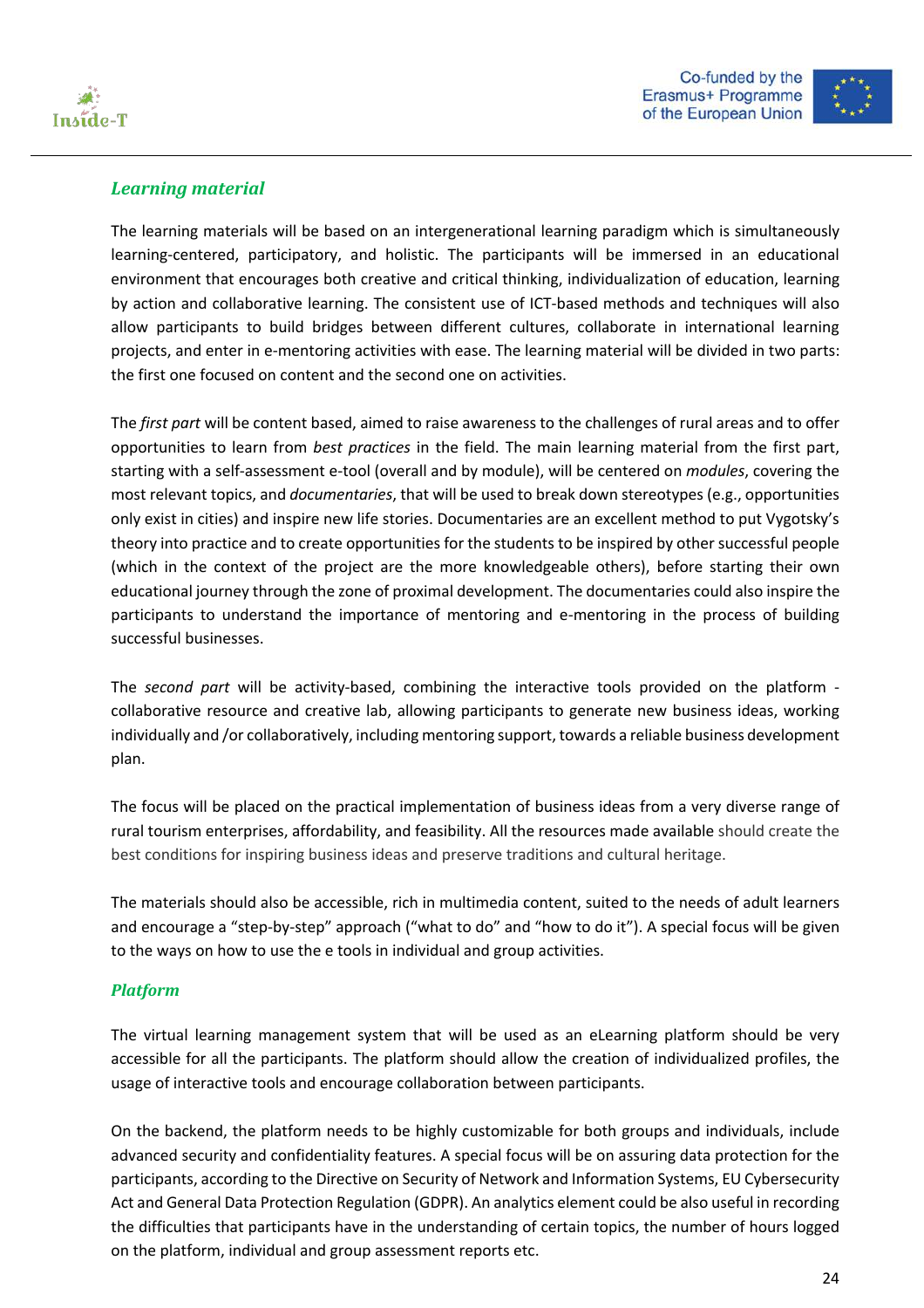



It will include a variety of learning facilities and e-tools: self-assessment, learning manual, creative lab and collaborative resource network. Engaging with these tools, being inspired by the best practices, acquiring new knowledge, are all experiences that can be mobilized to the life of the participants and inspire new business ideas in the rural areas, conserving and preserving cultural and environmental heritage. These tools will be integrated in a way that facilitates individual and collaborative work, facilitated by a mentoring support. Therefore, the learners are expected to develop sustainable business ideas, using the Inside-T tools:

**Step 1** Implement the *self-assessment (overall, by module)* by measuring the level of entrepreneurship competences of the participants. The self-assessment tool helps to self-analysis the entrepreneurial potential and establish learning pathways, to fulfill the gaps identified;

**Step 2** Improve knowledge and competencies by engaging in the study and activities proposed in the modules and being inspired by the multimedia best practices available there in;

**Step 3** Engage in the creative lab, increasing their creative and entrepreneurial performance to generate new business ideas, truly differentiated for the benefit of the rural area and bridging the skill gap using the available resources;

**Step 4** Immerge in the collaborative resource network, collecting data and receiving support from relevant stakeholders (mentors, experts, local bodies, seniors, tourism companies, local development agencies, city councils and parish boards) as well as exchanging of experiences and knowledge, namely on innovation, cultural heritage preservation, business development, rural tourism, marketing or rural areas development by tourism

**Step 5** Select in the collaborative resource network a mentor for supporing the development of the business idea and business plan design, making more the business idea more feasible and using better the local resources.

#### *Training delivery modes*

Taking into the consideration the project's objectives, direct and indirect target groups and anticipated results, it is necessary that the training delivery modes must offer as much flexibility as possible. The learning experiences should also be adapted to learners' needs, preferences, and motivations. Consequently, the course should be delivered in three main formats: face-to-face learning, self-directed learning, and blended learning:

- *Face-to-face learning* is the traditional form of delivering courses and if conducted appropriately can have numerous advantages for the learners particularly from a communication standpoint. Face-toface learning can make use of nonverbal communication more than the other formats. Also, it can help enhance learners' motivation and allows in the same time a real-time monitoring of the learning results.
- *Self-directed learning* is one of the most frequently used formats of delivering programs and courses in adult education and training. Garrison and his collaborators<sup>4</sup> proposed an excellent model for understanding self-directed learning centered on three basic factors: self-management, self-

<sup>25</sup> <sup>4</sup> Garrison, D.R, (1997). Self directed learning: Toward a comprehensive model, *Adult Education Quarterly*, 48 (1) 18-29.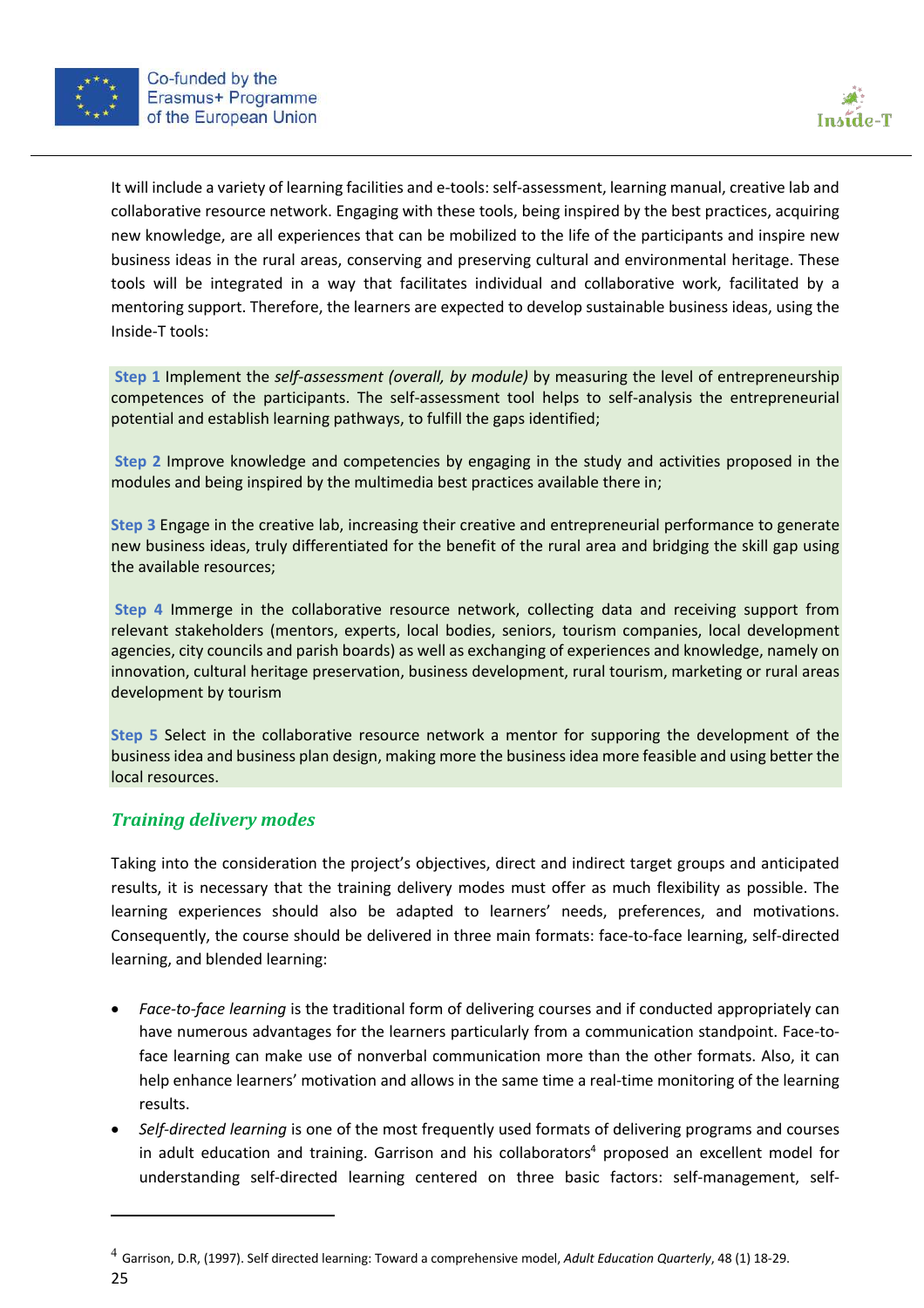



monitoring and motivation. Consequently, a special focus should be given to several issues such as: a) the assessment of the participants' readiness level (self-management, self-monitoring, motivation); b) developing individualized learning goals and pathways; c) creating a support network for the participants is particularly important when people learn by themselves without direct interaction with the instructor. The support features should be embedded in the learning management system, assuring a robust e-accessibility experience, adequate for the potential participants with special education needs; d) engage participants using immersive learning methods, encouraging creative thinking and solving real-life problems; the necessity of engaging students to participate and collaborate is especially important in virtual learning environments, where the risk of dropping out is relatively high; e) encourage the use of critical reflection and educative assessment strategies.

• *Blended learning* is a format that combines the advantages of both face-to-face and self-directed learning. In this context, Garrison and his collaborators<sup>5</sup> recommend the use of *communities of inquiry*, where the educational experience is modeled by three factors: social presence, cognitive presence and teacher presence. The communities of inquiry could be easily integrated in the learning management system and successfully used in scaffolding the educational experiences, on the basis of Vygotsky's sociocultural theory.

Blended learning has clear advantages over the other delivery modes, such as: more flexibility for both educators and learners (which is particularly relevant if we take into consideration that many people who will take the course have a very busy schedule); teaching is also less expensive and saves more time for both learners and educators; offers more effective and efficient communication between educators, learners and other stakeholders; provides more options for the personalization of the learning experiences, particularly to the different learning styles of participants; creates a better linkage between different learning spaces, that can be accessed from a variety of electronic devices over the internet.

In the following pages, this approach will be described in more detail (in Figure 5), highlighting the blended learning model interactions and the duration of the model components, with an estimated duration of 80 hours.

#### **1. Initial self-assessment**

Learners use the Inside-T self-assessment tool for the initial *overall* diagnosis, judging their own work to improve performance as they identify discrepancies between current and desired performance (2 hours).

#### **2. Workshop 1: Introduction**

Presentation of the course, e-tools and module learning content. Familiarization the platform |learning management system. Sharing experiences, motives, and expectations. (4 hours).

#### **3.** Distance learning: Modules  $1 - 4$

Independent distance learning of the first 4 modules, studying the learning units and carrying out the proposed learning activities well as the self-assessment questions by *module* (20 hours).

#### **4. Workshop 2: Brainstorming business ideas**

<sup>5</sup> Vaughan, N. D., Garrison, D. R., & Cleveland-Innes, M. (2013). *Teaching in blended learning environments: Creating and sustaining communities of inquiry*. Edmonton, AB: AU Press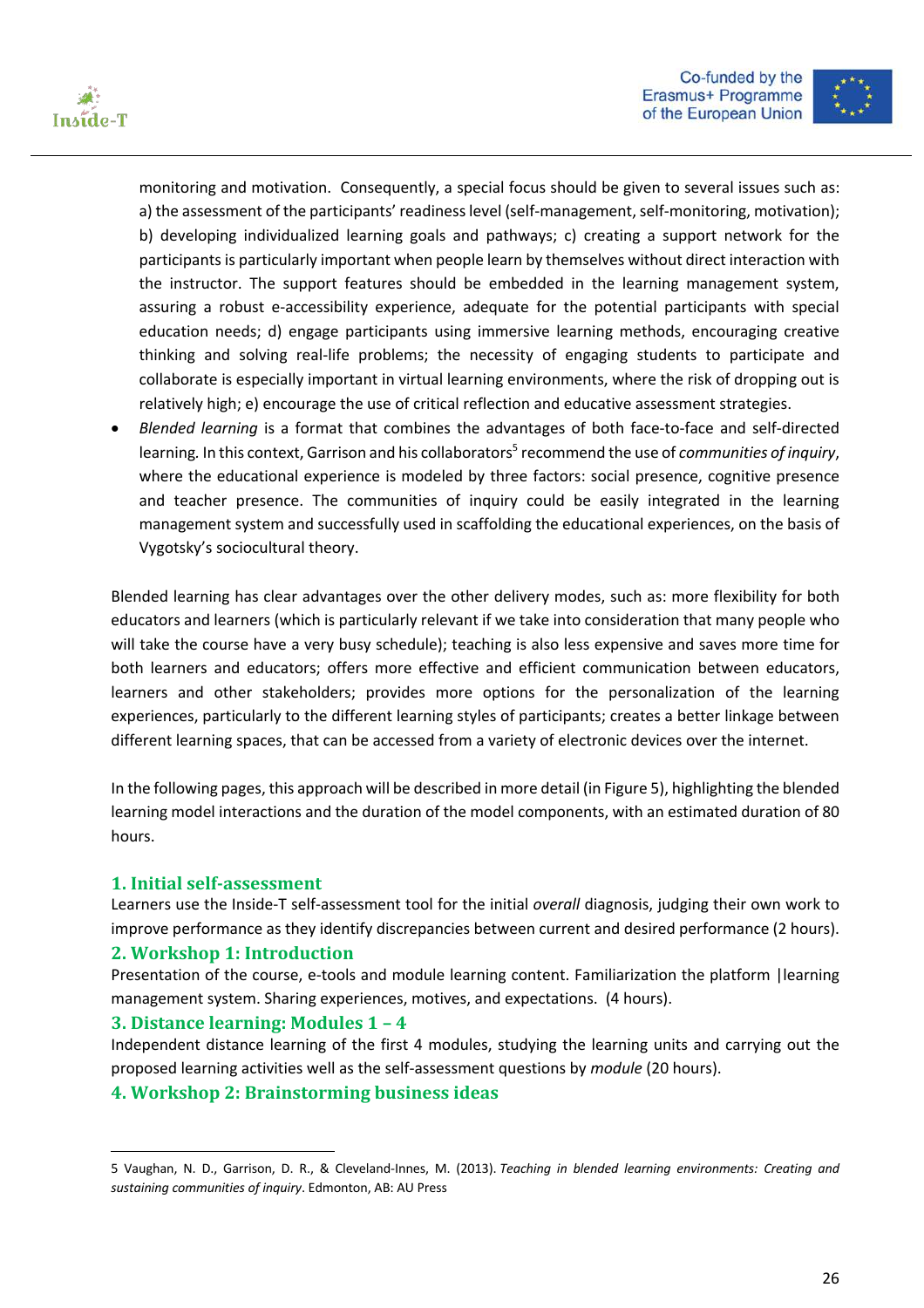

Brainstorming for business ideas, based on own motives, reflections on best practices and acquired / deepened knowledge. Selecting the best ideas for the tourist business projects, encompassing intergenerational learning and cultural and environmental preservation in rural areas (4 hours).

#### **5. Distance learning: Modules 5 – 6**

Independent distance learning of the last 2 modules, studying the learning units and carrying out the proposed learning activities well as the self-assessment questions by *module* (10 hours).

#### **6. Business plan design**

Development of a business idea, establishing a Business Plan with goals, steps, responsibilities, and deadlines, supported on the creative lab and collaborative resource network tools(open & private forums) (35 hours).

#### **7. Final self-assessment**

Using the Inside-T self-assessment tool for *overall* final reflection and identification of further learning targets and strategies (correctives) learners can apply to improve their achievement. (1 hour).

#### **8. Workshop 3: Presentation of the business plans**

Learners' presentation of the individual business projects and related plans achieved. Evaluation of the course (4 hours).

#### **9. Follow-up**

Evaluation of the impact of the implementation of the business plans, 6 months after the end of the course, based on a survey by online questionnaire.

In summary, the total duration anticipated for the Course is 80hours, as detailed in Table 1:

| <b>Activity</b>                                     | <b>Duration</b>         |
|-----------------------------------------------------|-------------------------|
| 1. Initial self-assessment (overall)                |                         |
| 2. Workshop 1: Introduction                         |                         |
| 3. Distance learning: Modules 1 - 4 (5h per module) |                         |
| 4. Workshop 2: Brainstorming business ideas         |                         |
| 5. Distance learning: Modules 5 - 6 (5h per module) |                         |
| 6. Business plan design                             |                         |
| 7. Final self-assessment (overall)                  |                         |
| 8. Workshop 3: Presentation of the business plans   |                         |
| <b>Total</b>                                        | <b>R</b> <sub>O</sub> h |

*Table 1 Total duration of the Inside-T Course*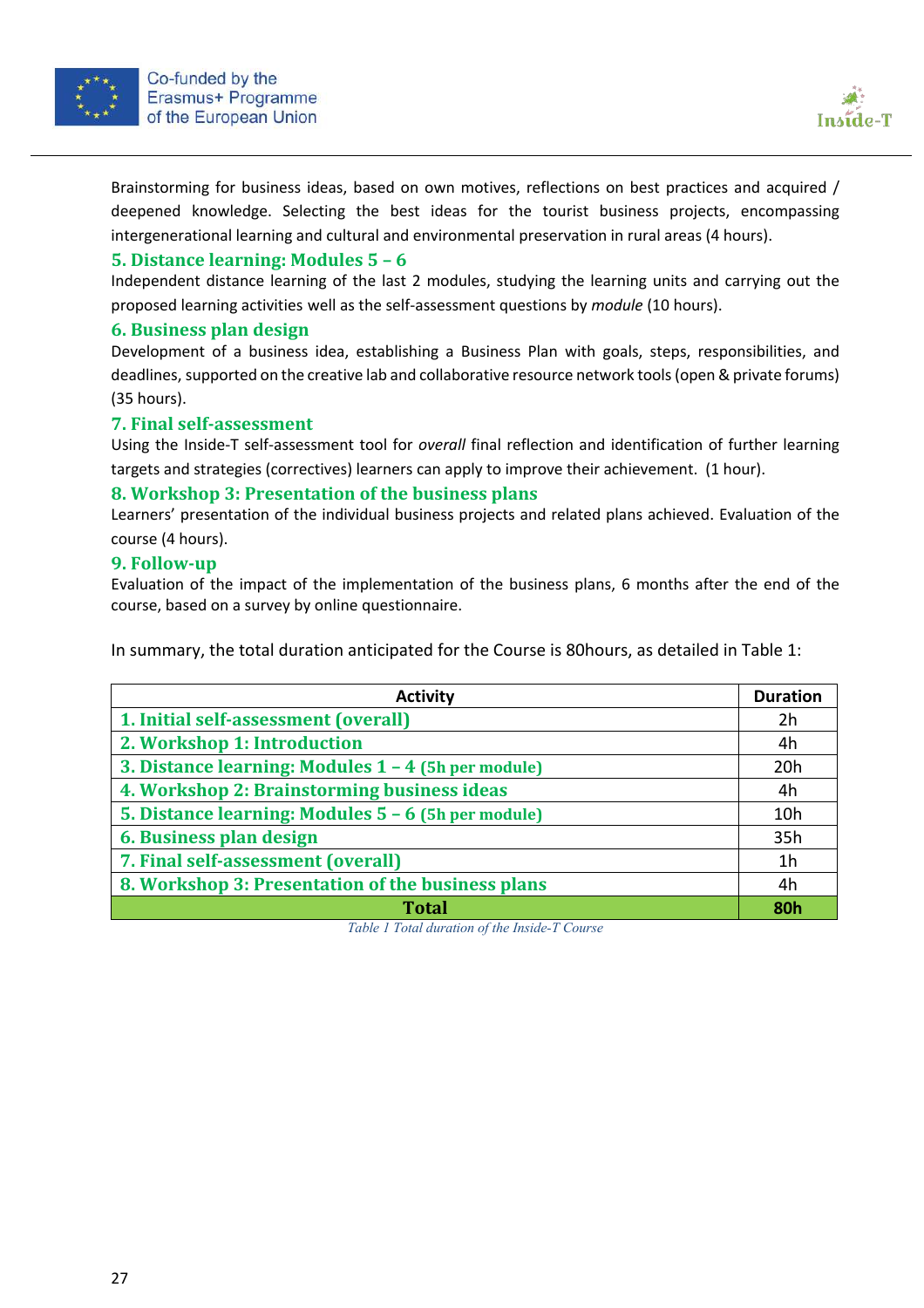





*Figure 5 Inside-T blended learning mode*

It should be noted that although the partnership considers the blended mode as the most effective way to obtain the desired learning outcomes, the recommended structure can easily be adapted for face-toface learning or to fully self-directed learning, depending on the specific constraints faced.

Firslty, the modules as well as the development of the business plan must be done in person, under a faceto-face modality, while secondly, the workshops will have to be held virtually online, using the zoom or similar cloud-based video conferencing service, all while conducting live chats and recording those sessions to view later.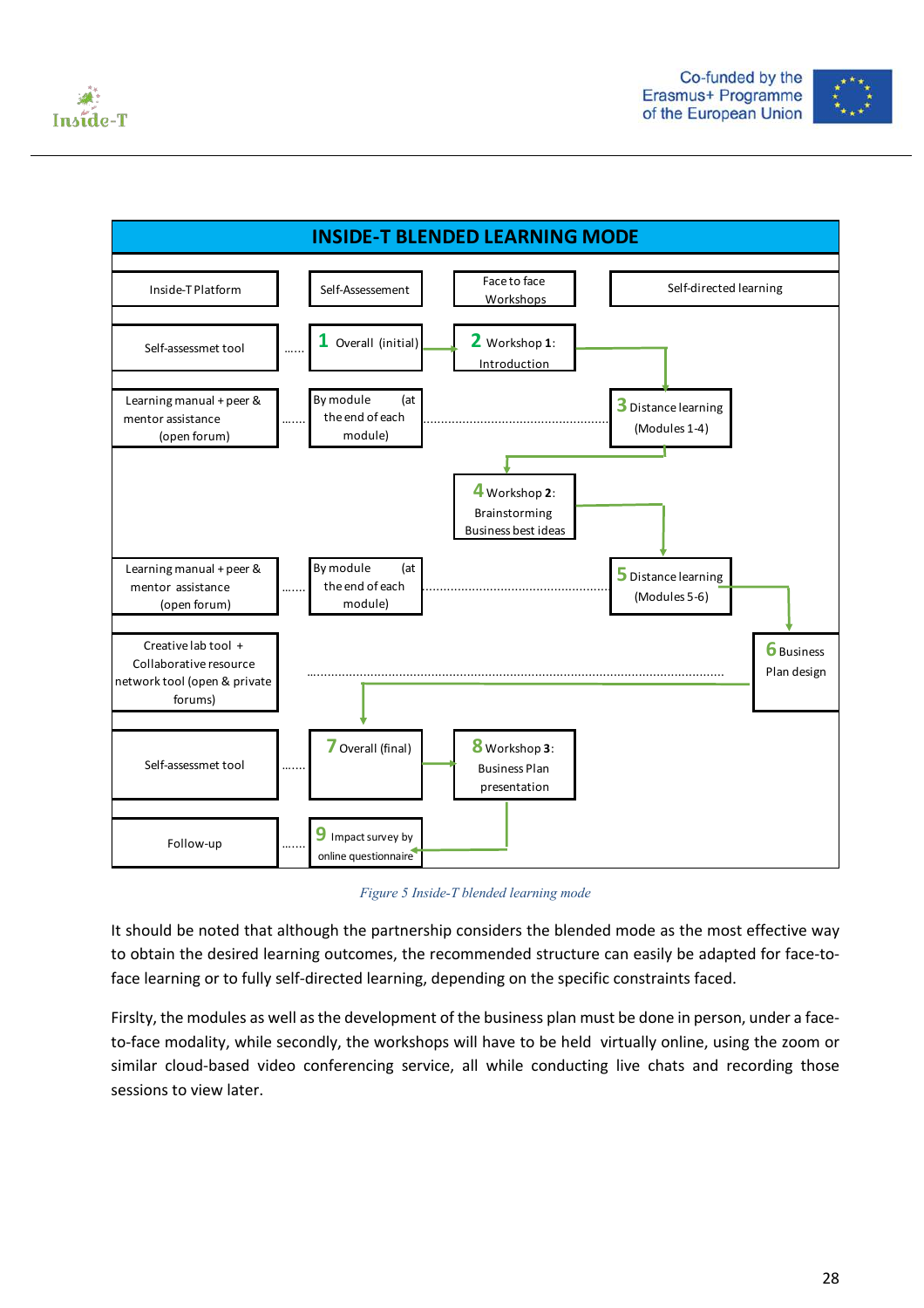



# **6. Course structure**

The Inside-T Course includes six modules, each one representing an autonomous learning component. Each module will have a similar structure, based on the EQF (European Qualifications Framework), which includes a) short description (module overview); b) learning objectives; c) instruction strategy; d) assessment methods; e) time schedule; f) further learning suggestions; g) references; h) glossary.

The course is composed by 6 modules, which will be divided in units.

#### **M1 - Sustainable Tourism: the need employability in low density territories (AO/PT)**

U1.1 The social challenges in rural zones - EU agenda - with tourism potential and sustainable tourism: introduction

U1.2 Local employment and opportunities with the support of entrepreneurship

U1.3 Improving the social sustainability in local communities through tourism businesses

#### **M2 - Intergenerational learning and entrepreneurship (P4/IE)**

- U2.1 Entrepreneurship pathways to a Sustainable Society in rural areas
- U2.2 Igniting Tourism Entrepreneurship amongst Women and Young Adults in Rural Areas
- U2.3 Entrepreneurship amongst Women and Young Adults: a way to tackle unemployment

#### **M3 - Mechanisms of knowledge transfer and sharing between and within generations (P5/EE)**

- U3.1 Sharing and disseminating of knowledge providing inputs to problem solving
- U3.2 Personalization, codification and the art to empower storytelling
- U3.3 Networking and collaborative tourism routes

#### **M4 - Sharing and discussing of best practices documentaries (P1/PT)**

- U4.1. Motivations and challenges in starting a business at rural areas
- U4.2. Self- biographical narratives and strategies for rural entrepreneurship

U4.3 Intergenerational learning and entrepreneurship in rural areas and the role of community support

U4.4. Culture and heritage preservation towards tourism social sustainability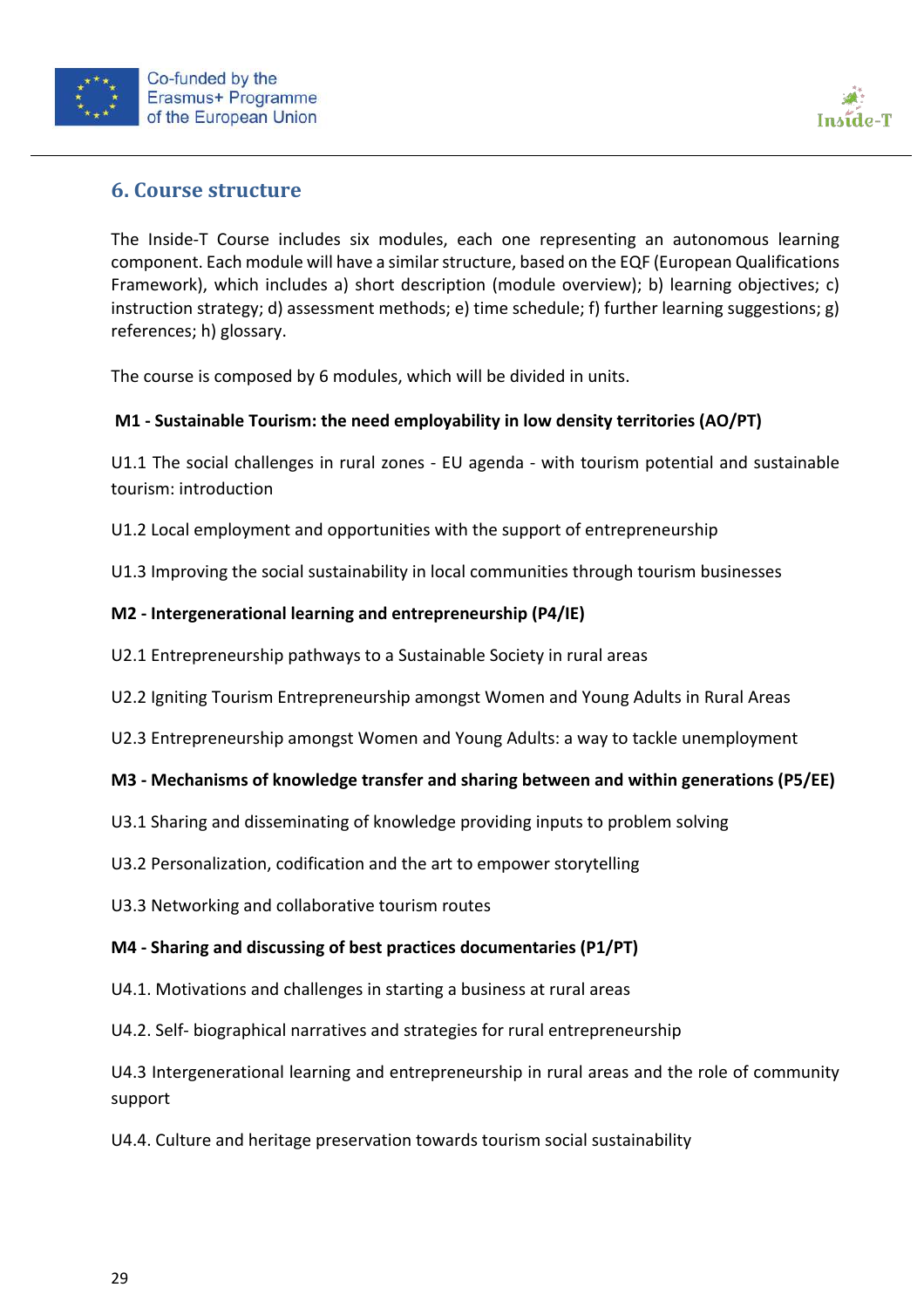



#### **M5 – Innovative business in low density territories & cultural heritage preservation (P1/PT)**

- U5.1 Culture and heritage: the new tourism business opportunities that protect cultural heritage
- U5.2 Managing and promoting new business in rural areas
- U5.3 Innovation in small business: information, communication and social media tools

#### **M6 – Business Plan: Individual and mentoring approach (AO/PT, co-author P3/RO)**

- U6.1 E-tools overview: creative lab and collaborative resource
- U6.2 Individual work and mentoring facilitation
- U6.3 Step by step business plan development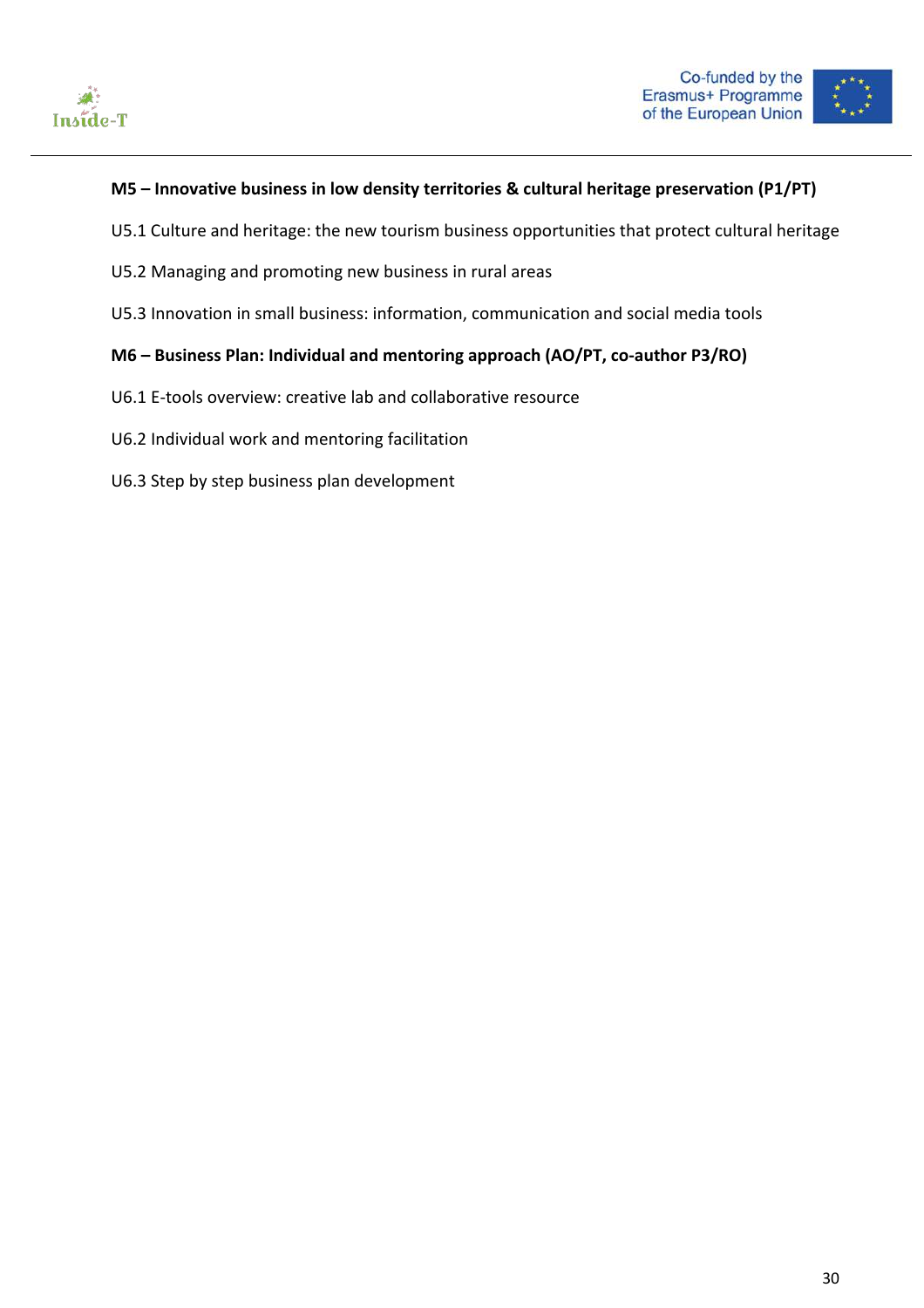



# **7. Teaching and learning activities**

|                      | Module 1 - Sustainable Tourism: the need of employability in low density territories                                                                                                                                                                                                                                                                                                                                                                |
|----------------------|-----------------------------------------------------------------------------------------------------------------------------------------------------------------------------------------------------------------------------------------------------------------------------------------------------------------------------------------------------------------------------------------------------------------------------------------------------|
| <b>Description</b>   | Unit 1.1 The social challenges in rural zones - EU agenda - with tourism                                                                                                                                                                                                                                                                                                                                                                            |
| (overview)           | potential and sustainable tourism: introduction                                                                                                                                                                                                                                                                                                                                                                                                     |
|                      | Unit 1.2 Local employment and opportunities with the support of                                                                                                                                                                                                                                                                                                                                                                                     |
|                      | entrepreneurship                                                                                                                                                                                                                                                                                                                                                                                                                                    |
|                      | Unit 1.3 Improving the social sustainability in local communities through                                                                                                                                                                                                                                                                                                                                                                           |
|                      | tourism businesses                                                                                                                                                                                                                                                                                                                                                                                                                                  |
| <b>Learning</b>      | As a result of engaging with the materials in this module, learners should                                                                                                                                                                                                                                                                                                                                                                          |
| <b>Outcomes</b>      | achieve the following learning objectives:                                                                                                                                                                                                                                                                                                                                                                                                          |
|                      |                                                                                                                                                                                                                                                                                                                                                                                                                                                     |
|                      | Knowledge: learn what sustainable tourism is; understand<br>what<br>employability means and the specific issues for low-density territories;<br>recognize what the sustainable tourism regulations are at European,<br>national, regional and local level and; the characteristics and criteria of<br>sustainable tourism; critically analyze what are the most efficient ways of<br>integrating sustainable tourism standards at management level. |
|                      | Skills: improved ability to identify the benefits of sustainable tourism in low-<br>density areas; improved ability to use specific methods and tools to identify<br>the need for employability in low density territories;                                                                                                                                                                                                                         |
|                      | Competences: encouraging best practices in sustainable tourism for<br>developing employability in participants' specific contexts; taking<br>responsibility to promote sustainable tourism in low-density territories.                                                                                                                                                                                                                              |
| Learning mode        | Self-directed learning by reading and studying the course content and the                                                                                                                                                                                                                                                                                                                                                                           |
| strategy             | complementary resources provided in the materials.                                                                                                                                                                                                                                                                                                                                                                                                  |
|                      | Peer and mentoring support on the platform (open forum).                                                                                                                                                                                                                                                                                                                                                                                            |
| <b>Assessment</b>    | Self-assessment by module                                                                                                                                                                                                                                                                                                                                                                                                                           |
| Tool                 |                                                                                                                                                                                                                                                                                                                                                                                                                                                     |
| <b>Time Schedule</b> | Time necessary for module: 5 hours                                                                                                                                                                                                                                                                                                                                                                                                                  |
|                      | Learning content (self-study): 3 hours                                                                                                                                                                                                                                                                                                                                                                                                              |
|                      | Self-test questions: 15 minutes                                                                                                                                                                                                                                                                                                                                                                                                                     |
|                      | Learning activities: 1.45 hours                                                                                                                                                                                                                                                                                                                                                                                                                     |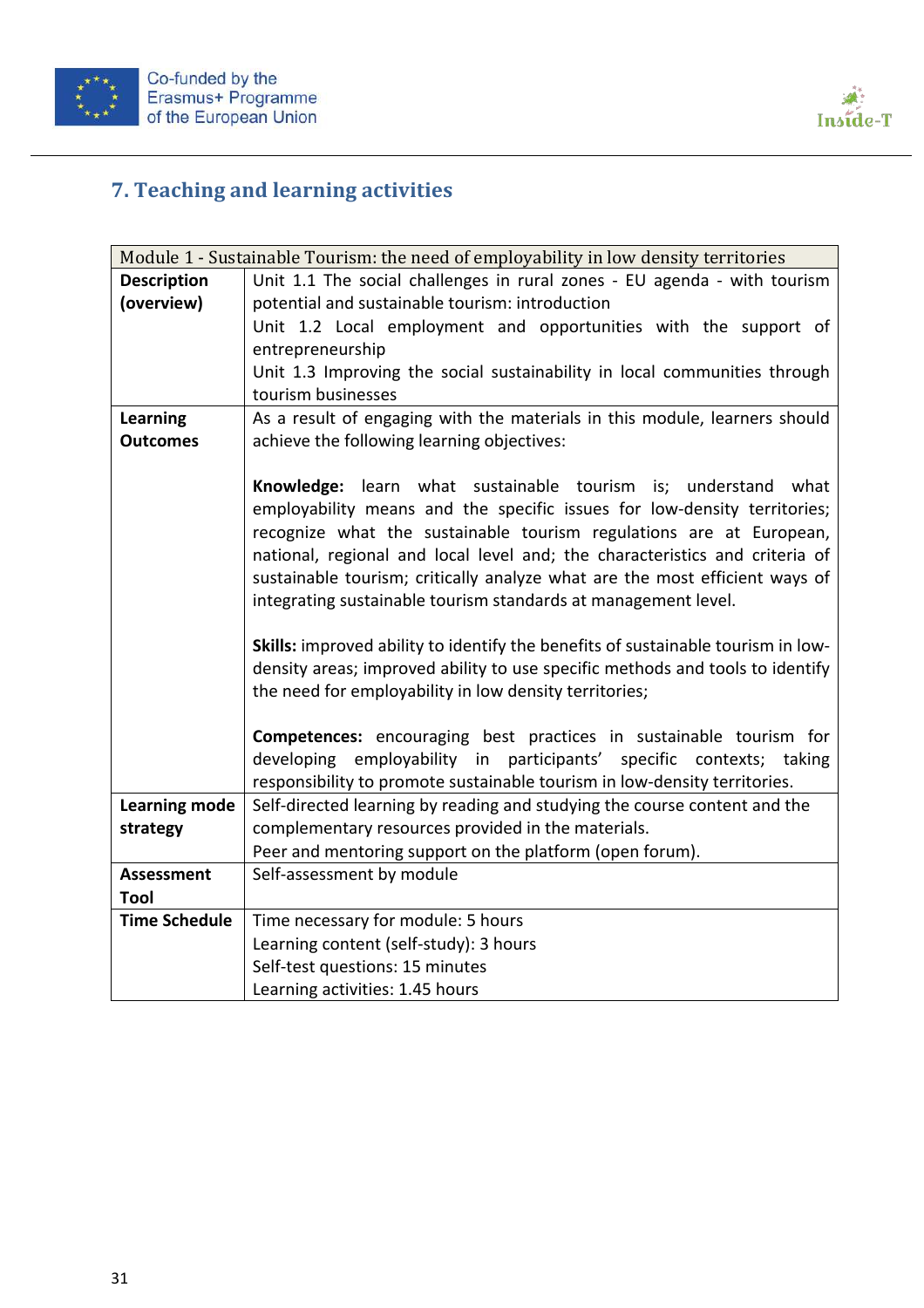



|                      | <b>Module 2 - Intergenerational learning and entrepreneurship</b>                |  |
|----------------------|----------------------------------------------------------------------------------|--|
| <b>Description</b>   | U2.1 Intergenerational learning pathways to a Sustainable Society in rural       |  |
| (overview)           | areas;                                                                           |  |
|                      | U2.2 Intergenerational entrepreneurships: a way to tackle unemployment;          |  |
|                      | U2.3 Igniting Intergenerational Entrepreneurship;                                |  |
| <b>Learning</b>      | As a result of engaging with the materials in this module, learners should       |  |
| <b>Outcomes</b>      | achieve the following learning outcomes:                                         |  |
|                      |                                                                                  |  |
|                      | Knowledge: learn what intergenerational learning is; what is the relationship    |  |
|                      | between intergenerational learning and sustainable society in low-density        |  |
|                      | territories; what is intergenerational entrepreneurship;                         |  |
|                      |                                                                                  |  |
|                      | Skills: improved ability to identify the potential of intergenerational learning |  |
|                      | in entrepreneurship, in order to encourage sustainability in low-density         |  |
|                      | territories and tackle unemployment.                                             |  |
|                      |                                                                                  |  |
|                      | <b>Competences:</b> develop ideas for joint intergenerational entrepreneurship   |  |
|                      | projects, adapted for sustainable tourism projects from low-density areas;       |  |
|                      | taking responsibility to involve people of all generations in project team;      |  |
| <b>Learning mode</b> | Self-directed learning by reading and studying the course content and the        |  |
| strategy             | complementary resources provided in the materials.                               |  |
|                      | Peer and mentoring support on the platform (open forum).                         |  |
| <b>Assessment</b>    | Self-assessment by module.                                                       |  |
| Tool                 |                                                                                  |  |
| <b>Time Schedule</b> | Time necessary for module: 5 hours                                               |  |
|                      | Learning content (self-study): 3 hours                                           |  |
|                      | Self-test questions: 15 minutes                                                  |  |
|                      | Learning activities: 1.45 hours                                                  |  |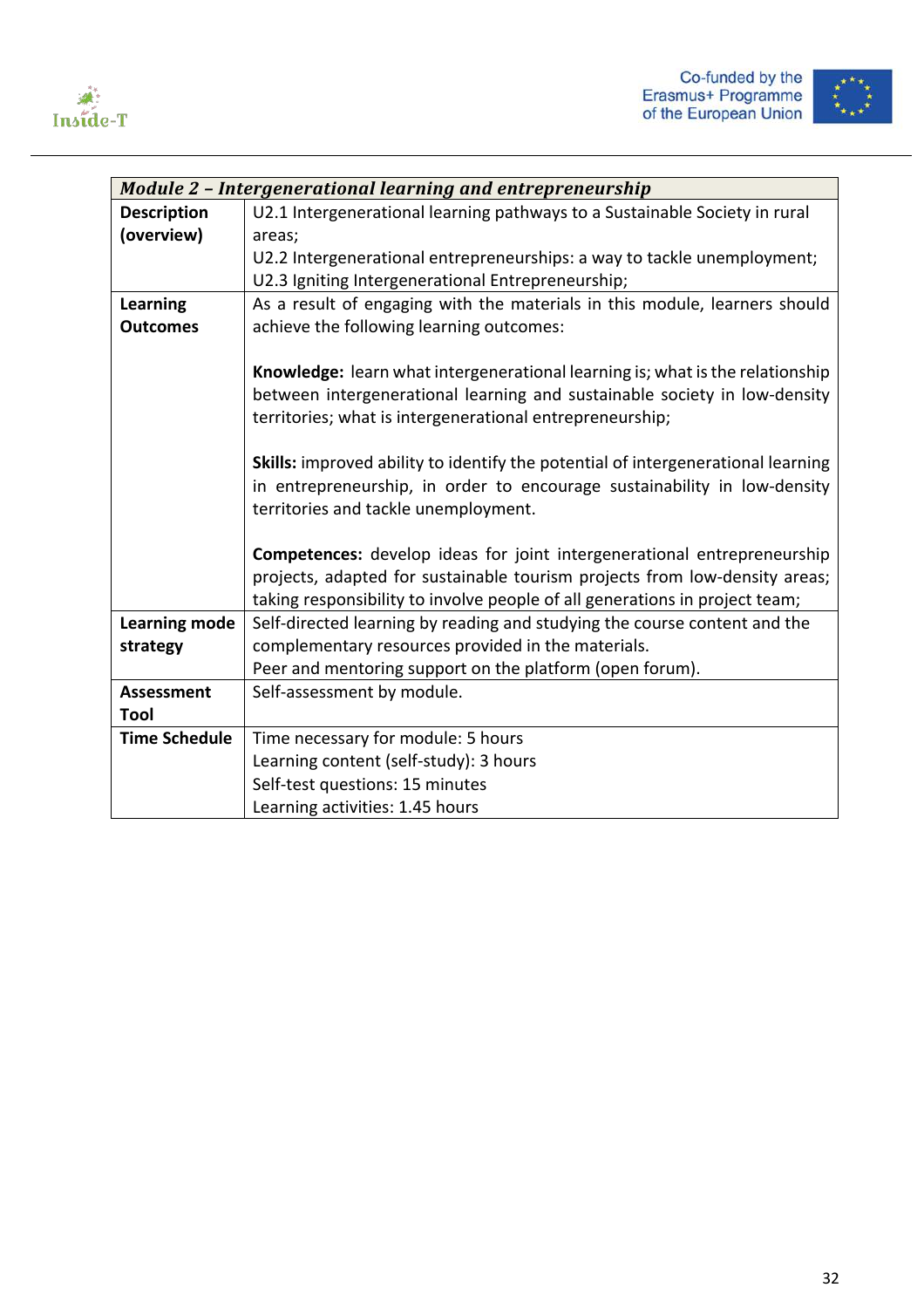



|                      | Module 3 - Mechanisms of knowledge transfer and sharing between and within     |
|----------------------|--------------------------------------------------------------------------------|
| <i>generations</i>   |                                                                                |
| <b>Description</b>   | U3.1 Sharing and disseminating of knowledge providing inputs to problem        |
| (overview)           | solving;                                                                       |
|                      | U3.2 Personalization, codification and the art to empower storytelling;        |
|                      | U3.3 Networking and collaborative tourism routes.                              |
| <b>Learning</b>      | As a result of engaging with the materials in this module, learners are        |
| <b>Outcomes</b>      | intended to achieve the following learning outcomes:                           |
|                      |                                                                                |
|                      | Knowledge: learn what knowledge transfer and sharing mechanisms are in         |
|                      | the context of a sustainable tourism business; what are the main mechanisms    |
|                      | of knowledge transfer and sharing between and within generations;              |
|                      |                                                                                |
|                      | Skills: improved ability to use and implement efficient mechanisms of          |
|                      | knowledge transfer and sharing between and within generations;                 |
|                      | <b>Competences:</b> adapt the mechanisms of knowledge transfer and sharing     |
|                      | between and within generations on specific conditions related to sustainable   |
|                      | tourism projects in low-density areas; taking responsibility to involve people |
|                      | of all generations in a team project;                                          |
| <b>Learning mode</b> | Self-directed learning by reading and studying the course content and the      |
| strategy             | complementary resources provided in the materials.                             |
|                      | Peer and mentoring support on the platform (open forum).                       |
| <b>Assessment</b>    | Self-assessment by module.                                                     |
| Tool                 |                                                                                |
| <b>Time Schedule</b> | Time necessary for module: 5 hours                                             |
|                      | Learning content (self-study): 3 hours                                         |
|                      | Self-test questions: 15 minutes                                                |
|                      | Learning activities: 1.45 hours                                                |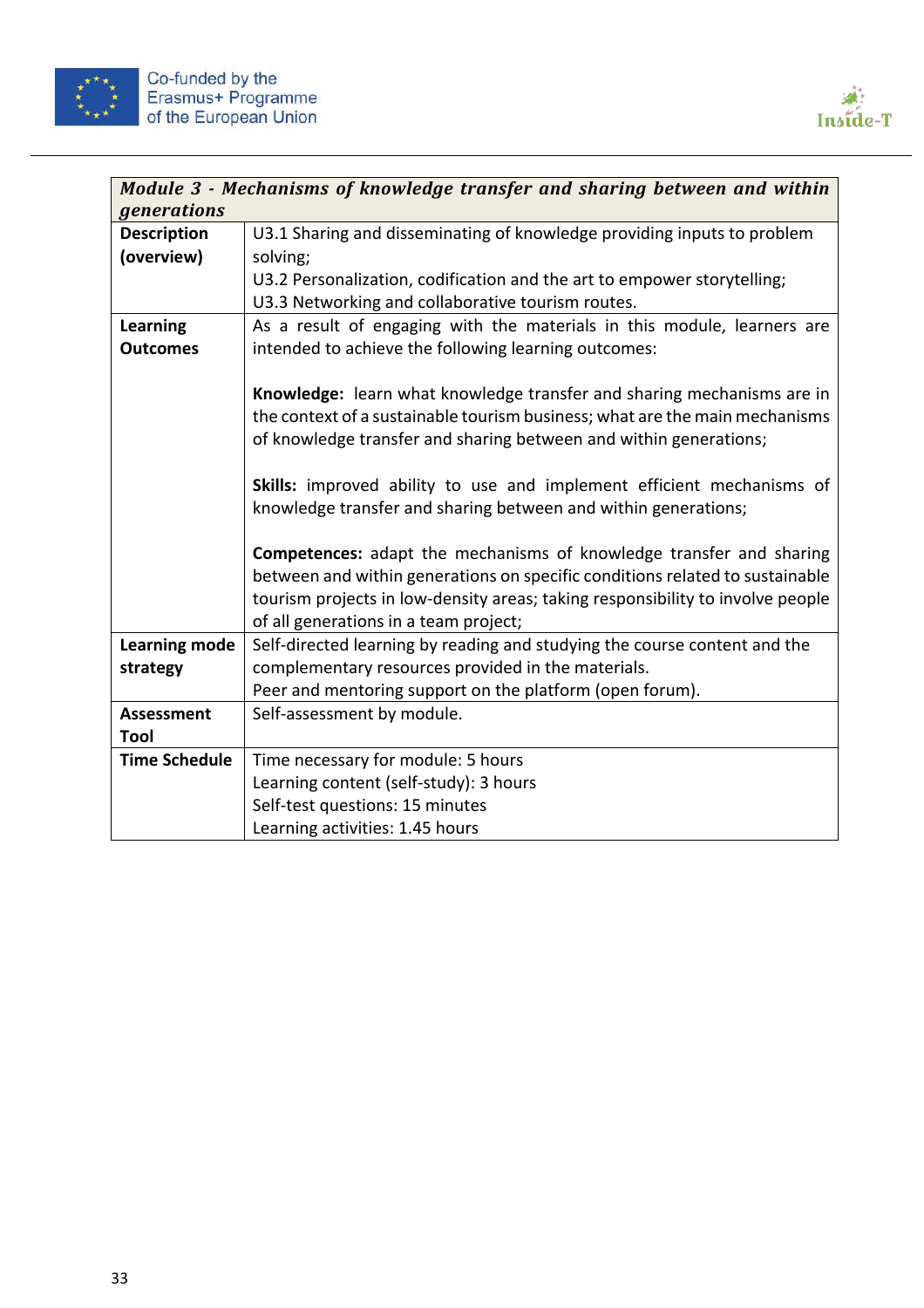



|                      | <b>Module 4 - Sharing and discussing best practices documentaries</b>                                                                               |
|----------------------|-----------------------------------------------------------------------------------------------------------------------------------------------------|
| <b>Description</b>   | U4.1 motivations and challenges in starting a business at rural areas                                                                               |
| (overview)           | U4.2 Self-biographical narratives and strategies for rural entrepreneurship                                                                         |
|                      | U4.3 Intergenerational learning and entrepreneurship in rural areas and the                                                                         |
|                      | role of community support                                                                                                                           |
|                      | U4.4 Culture and heritage preservation towards tourism social sustainability.                                                                       |
|                      |                                                                                                                                                     |
| <b>Learning</b>      | As a result of engaging with the materials in this module and screening                                                                             |
| <b>Objectives</b>    | selected best practices documentaries (BPD), learners are intended to achieve                                                                       |
|                      | the following learning outcomes:                                                                                                                    |
|                      |                                                                                                                                                     |
|                      | Knowledge: learn what a best practice and sharing mechanism is in the<br>context of a sustainable tourism business; what are the main mechanisms of |
|                      | knowledge transfer and sharing between and within generations;                                                                                      |
|                      |                                                                                                                                                     |
|                      | Skills: improved ability to identify best practices and evaluate them from a                                                                        |
|                      | critical standpoint; use and implement efficient mechanisms of knowledge                                                                            |
|                      | transfer and sharing between and within generations;                                                                                                |
|                      |                                                                                                                                                     |
|                      | Competencies: adapt the mechanisms of best practices sharing between                                                                                |
|                      | and within generations on specific conditions related to sustainable tourism                                                                        |
|                      | projects in low-density areas                                                                                                                       |
| Learning mode        | Self-directed learning by screening BPD, reading and studying the course                                                                            |
| strategy             | content and the complementary resources provided in the materials.                                                                                  |
|                      | Peer and mentoring support on the platform (open forum).                                                                                            |
| <b>Assessment</b>    | Self-assessment by module                                                                                                                           |
| tool                 |                                                                                                                                                     |
| <b>Time Schedule</b> | Necessary time for module: 5 hours                                                                                                                  |
|                      | Learning content (self-study): 3 hours                                                                                                              |
|                      | Self-test questions: 15 minutes                                                                                                                     |
|                      | Learning activities: 1.45 hours                                                                                                                     |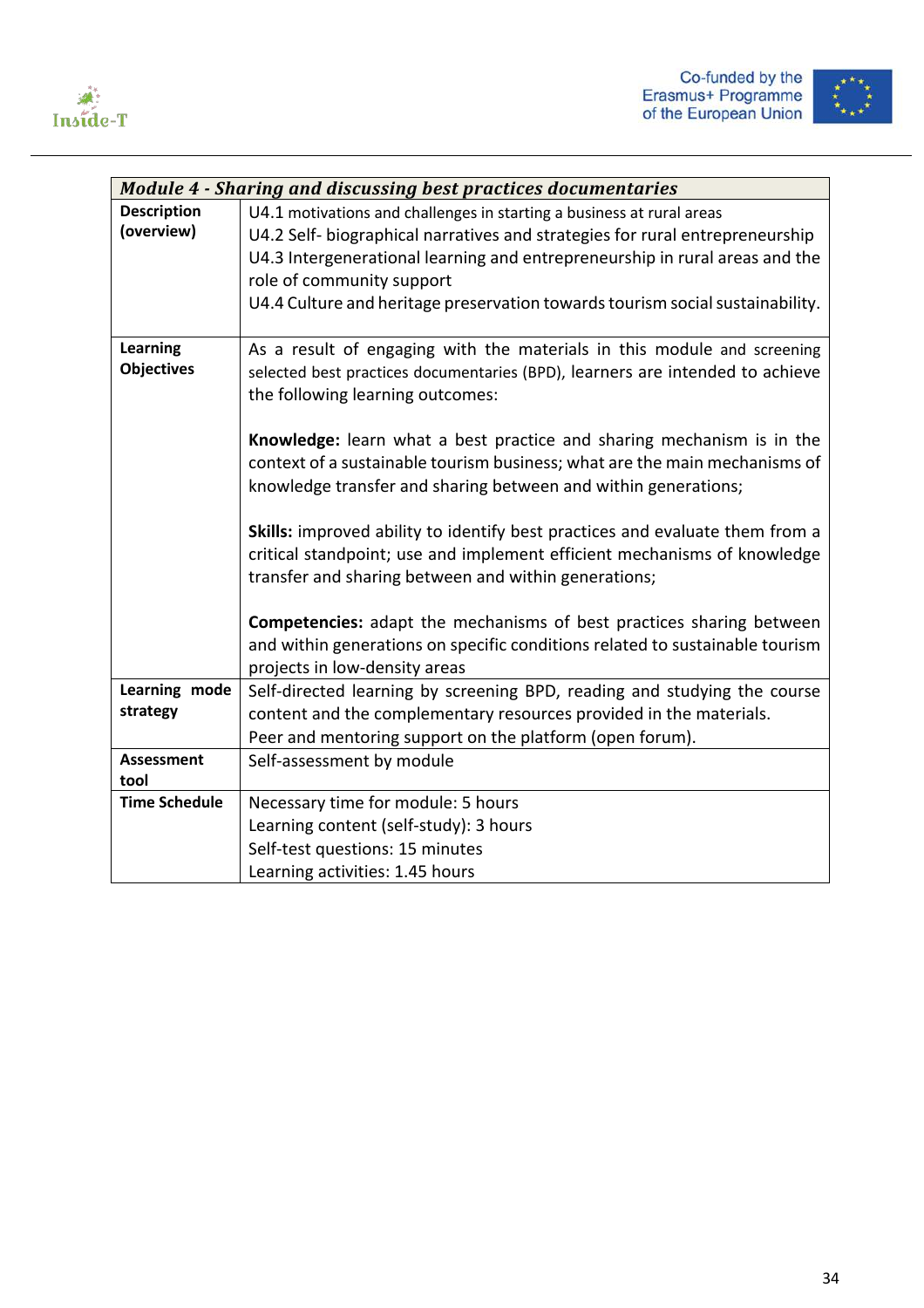



|                           | Module 5 - Innovative business in low density territories & cultural heritage      |
|---------------------------|------------------------------------------------------------------------------------|
| preservation              |                                                                                    |
| <b>Description</b>        | U5.1 Culture and heritage: the new tourism business opportunities that             |
| (overview)                | protect cultural heritage                                                          |
|                           | U5.2 Managing and promoting new business in rural areas                            |
|                           | U5.3 Innovation in small business: information, communication and social           |
|                           | media tools                                                                        |
| <b>Learning</b>           | As a result of engaging with the materials in this module, learners are            |
| <b>Objectives</b>         | intended to achieve the following learning outcomes:                               |
|                           |                                                                                    |
|                           | Knowledge: learn what cultural heritage is and how to manage and                   |
|                           | promote a business in rural area; what information, communication and              |
|                           | social media tools can be used;                                                    |
|                           |                                                                                    |
|                           | <b>Skills:</b> improved ability to design projects for new businesses (or business |
|                           | plans) in order to promote cultural heritage; improved ability to use social       |
|                           | media tools for business communication & marketing;                                |
|                           |                                                                                    |
|                           | <b>Competencies:</b> create a business plan for an innovative business idea;       |
| Learning mode             | taking responsibility to involve people of all generations in a project;           |
| strategy                  | Self-directed learning by reading and studying the course content and the          |
|                           | complementary resources provided in the materials.                                 |
|                           | Peer and mentoring support on the platform (open forum)                            |
| <b>Assessment</b><br>tool | Self-assessment, by module.                                                        |
| <b>Time Schedule</b>      | Necessary time for module: 5 hours                                                 |
|                           | Learning content (self-study): 3 hours                                             |
|                           | Self-test questions: 15 minutes                                                    |
|                           | Learning activities: 1.45 hours                                                    |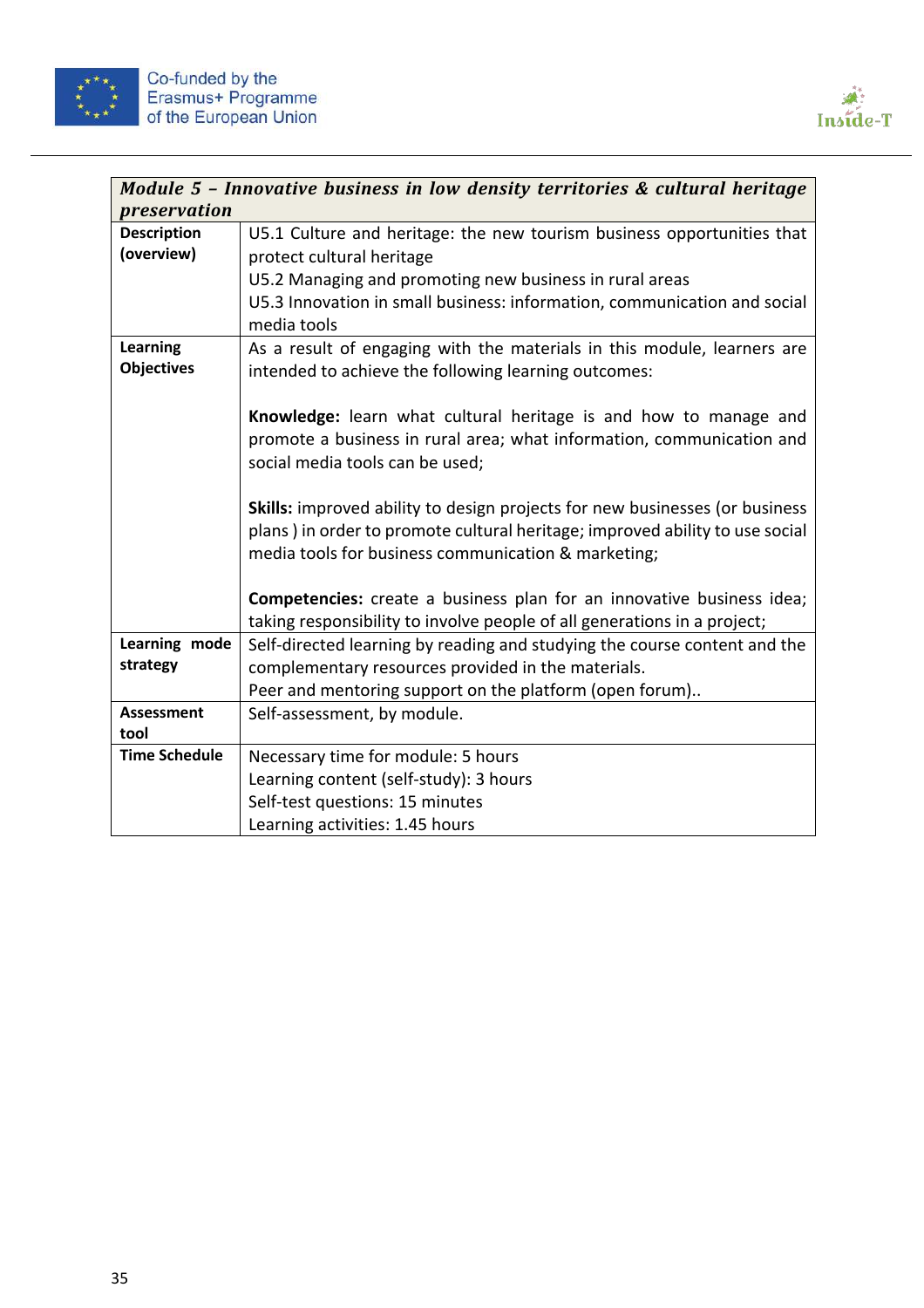



|                      | Module 6 - Business plan: individual and mentoring approach                                                                     |
|----------------------|---------------------------------------------------------------------------------------------------------------------------------|
| <b>Description</b>   | U6.1. E-tools overview: creative lab and collaborative resource                                                                 |
| (overview)           | U6.2. Individual Work and mentoring facilitation                                                                                |
|                      | U6.3. Step by step business plan development                                                                                    |
| <b>Learning</b>      | As a result of engaging with the materials in this module, learners are                                                         |
| <b>Objectives</b>    | intended to achieve the following learning outcomes:                                                                            |
|                      |                                                                                                                                 |
|                      | Knowledge: Identify the tools on the platform;                                                                                  |
|                      | recognize how e-tools can be used;                                                                                              |
|                      | recognize the importance of the e-tools to support the development of                                                           |
|                      | the individual and mentoring path;                                                                                              |
|                      | select the tools and their functions for the learning context                                                                   |
|                      |                                                                                                                                 |
|                      | <b>Skills:</b> Apply e-tools to business idea development; apply e-tools to                                                     |
|                      | business plan development                                                                                                       |
|                      |                                                                                                                                 |
|                      | <b>Competencies:</b> create a business plan for an innovative business idea;                                                    |
|                      | taking responsibility to involve mentors and stakeholders in the process of                                                     |
| Learning mode        | idea generation.                                                                                                                |
| strategy             | Self-directed learning by reading and studying the course content and the<br>complementary resources provided in the materials. |
|                      |                                                                                                                                 |
| <b>Assessment</b>    | Peer and mentoring support on the platform (open and private forum).<br>Overall self-assessment and by module.                  |
| tool                 |                                                                                                                                 |
| <b>Time Schedule</b> | Necessary time: 40 hours                                                                                                        |
|                      | Learning content (self-study): 3 hours                                                                                          |
|                      | Self-assessment questions: 15 minutes                                                                                           |
|                      | Additional time (depending on learners) re-quired to complete the                                                               |
|                      | learning activities and re-view complementary sources and links: 1 hour                                                         |
|                      | 45 minutes                                                                                                                      |
|                      | Business plan development: 35h                                                                                                  |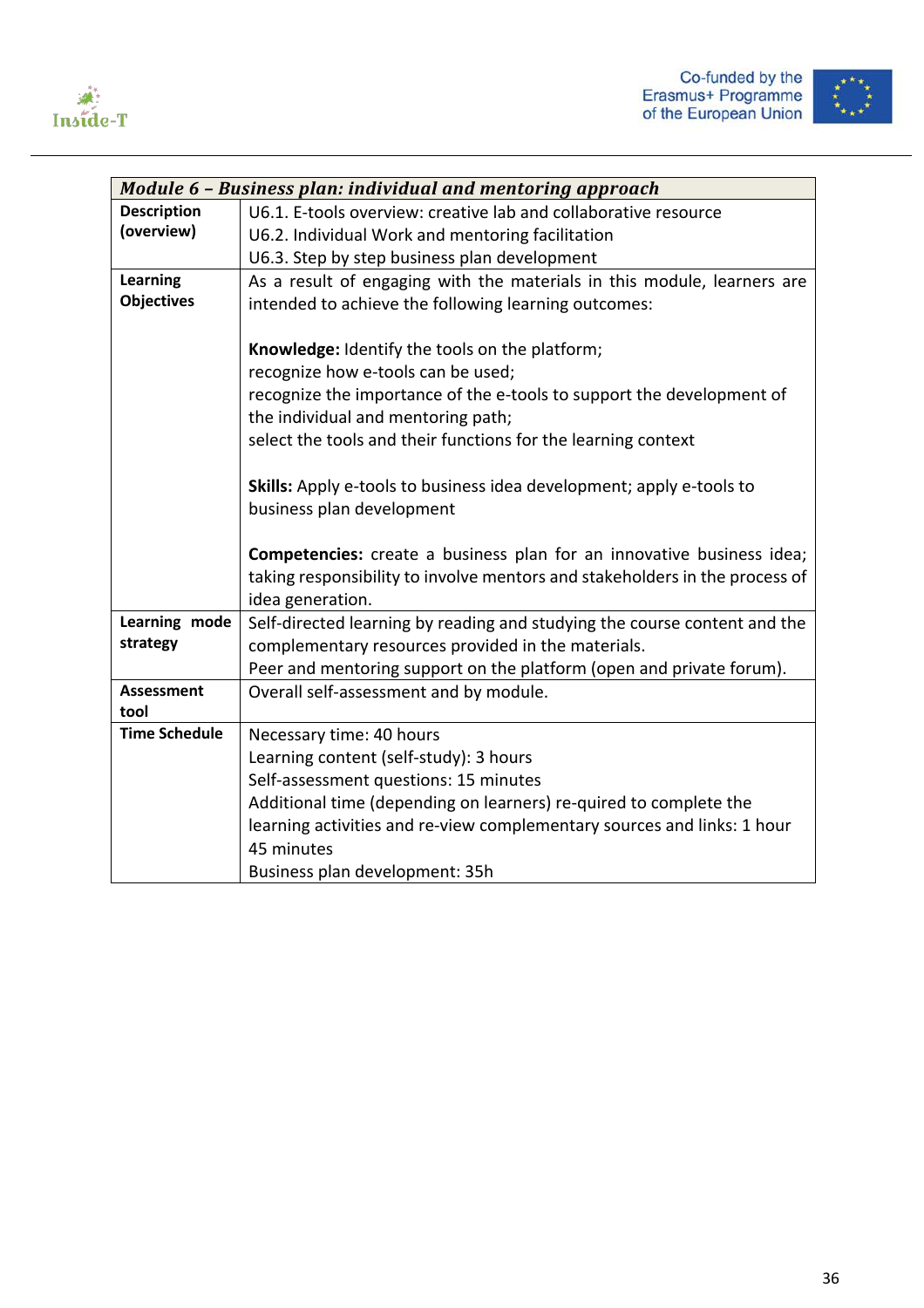



# **8. Knowledge Transfer**

This Curriculum is innovative because is based on a thorough analysis of realities of entrepreneurship in rural areas and the challenges which tourism entrepreneurs in these areas are facing. The transnational nature of this research, as well as the description of the training objectives in terms of learning outcomes will make the Inside-T training program (content, learning activities, course and multimedia best practices) easily transferred to and used in various educational and training contexts.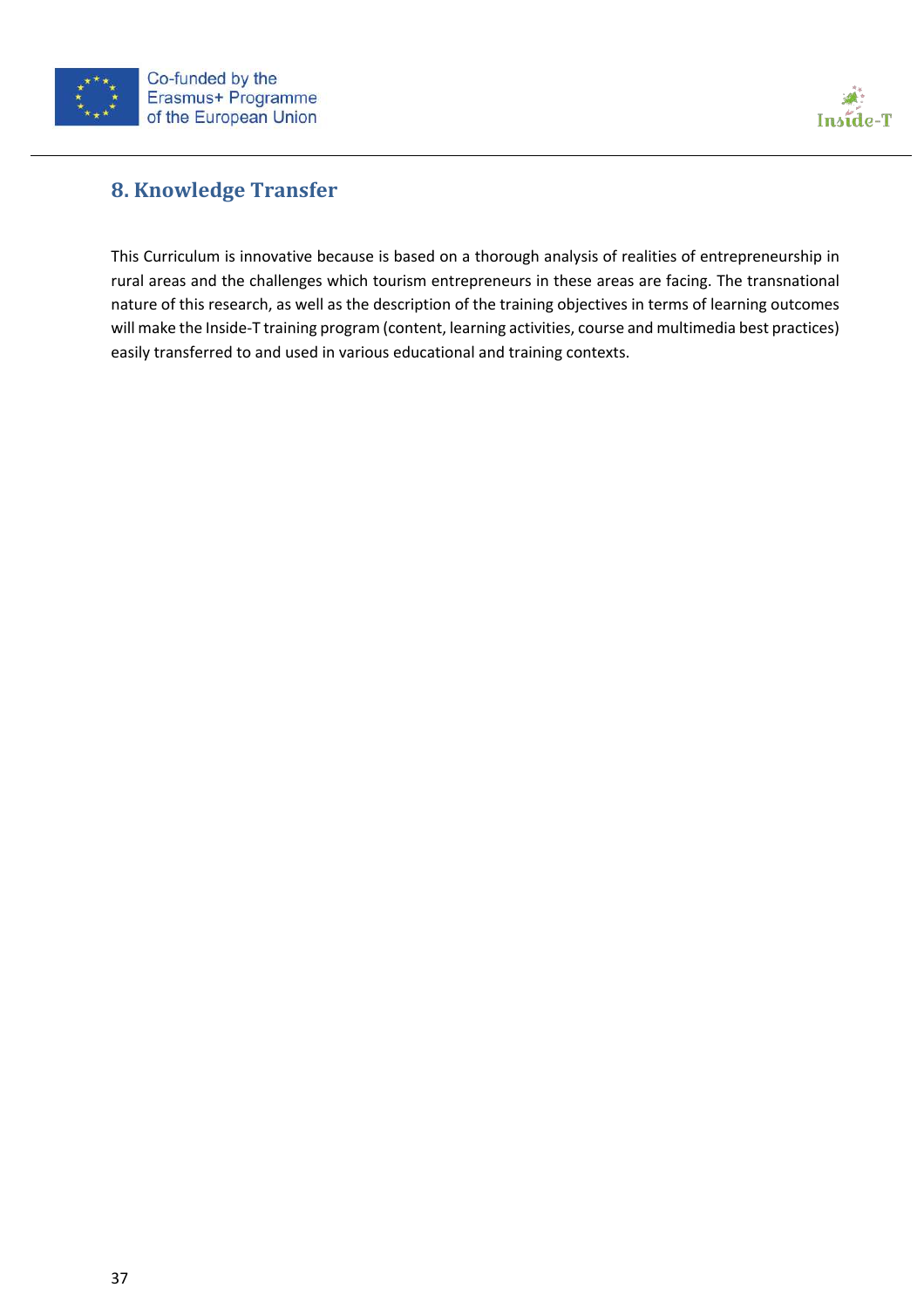





# **Bibliography**

- 1. 2030 Agenda for Sustainable Development and the SDGs https://ec.europa.eu/environment/sustainabledevelopment/SDGs/#:~:text=The%20Agenda%20is%20a%20commitment,towards%20sustainabl e%20development%20for%20all., accessed on 24.08.2020
- 2. Aemmi SZ, Karimi Moonaghi H. Intergenerational Learning Program: A Bridge between Generations. Int J Pediatr 2017; 5(12): 6713-21. DOI: 10.22038/ijp.2017.28072.2430
- 3. Agenda for New Skills and Jobs. http://ec.europa.eu/social/BlobServlet?docId=6329&langId=en
- 4. AidLearn, HR Consulting (2018). *Sustain-T Curriculum* (version 1.0 July 2018) available at http://www.sustain-t.eu/uploads/O1\_Curriculum\_SustainT\_\_FINAL\_EN1.pdf, accessed on 20.03.2020
- 5. Almeida Ramos, George Manuel and Fernandes, João Luís Jesus (2015): Tourism territories in low density areas: The case of Naturtejo geopark in Portugal. Published in: Journal of Tourism, Heritage & Services Marketing , Vol. 2, No. 1 (10 June 2016): pp. 14- 21
- 6. Ateljevic J., Page S., 2009, Tourism and Entrepreneurship International Perspectives, Elsevier Butterworth-Heinemann
- 7. Baschiera, Barbara & Santini, Sara & Socci, Marco. (2018). Intergenerational entrepreneurship education: Older entrepreneurs reducing youngsters' social and work disengagement. Problems of Education in the 21st Century. 76. 7-20.
- 8. Benckendorff, Pierre & Tussyadiah, Iis & Scarles, Caroline. (2018). The Role of Digital Technologies in Facilitating Intergenerational Learning in Heritage Tourism. 10.1007/978- 3-319-72923-7\_35. In book: Information and Communication Technologies in Tourism 2018, pp.463-472
- 9. Blackstock Kirsty, 2005, A critical look at community based tourism, Community Development Journal Vol 40 No 1, Oxford University Press
- 10. Brokaj, R. (2014). Local Government`S Role in the Sustainable Tourism Development of a Destination. European Scientific Journal, 10(31), 103–117
- 11. Carvalho L.M.C., Sardinha B.B., (n.d.) Entrepreneurial Environmental Conditions for Promoting Sustainable Tourism, http://www.smia.info/files/ehad2kof.f1\_fr-1365.pdf (accessed at 10.03.2020)
- 12. Cedefop (2010) A bridge to the future European policy for vocational. education and training 2002-10 http://www.cedefop.europa.eu/EN/Files/3058\_en.pdf (accessed at 7.02.2020)
- 13. Ceron, Jean-Paul & Dubois, Ghislain. (2003). Tourism and Sustainable Development Indicators: The Gap between Theoretical Demands and Practical Achievements. Current Issues in Tourism. 6. 54-75. 10.1080/13683500308667944
- 14. Costa, M. (20113). Il valore generativo del lavoro nei contesti di open innovation [The generative value of labour in open innovation contexts]. Formazione & Insegnamento, IX, 3, 251-258.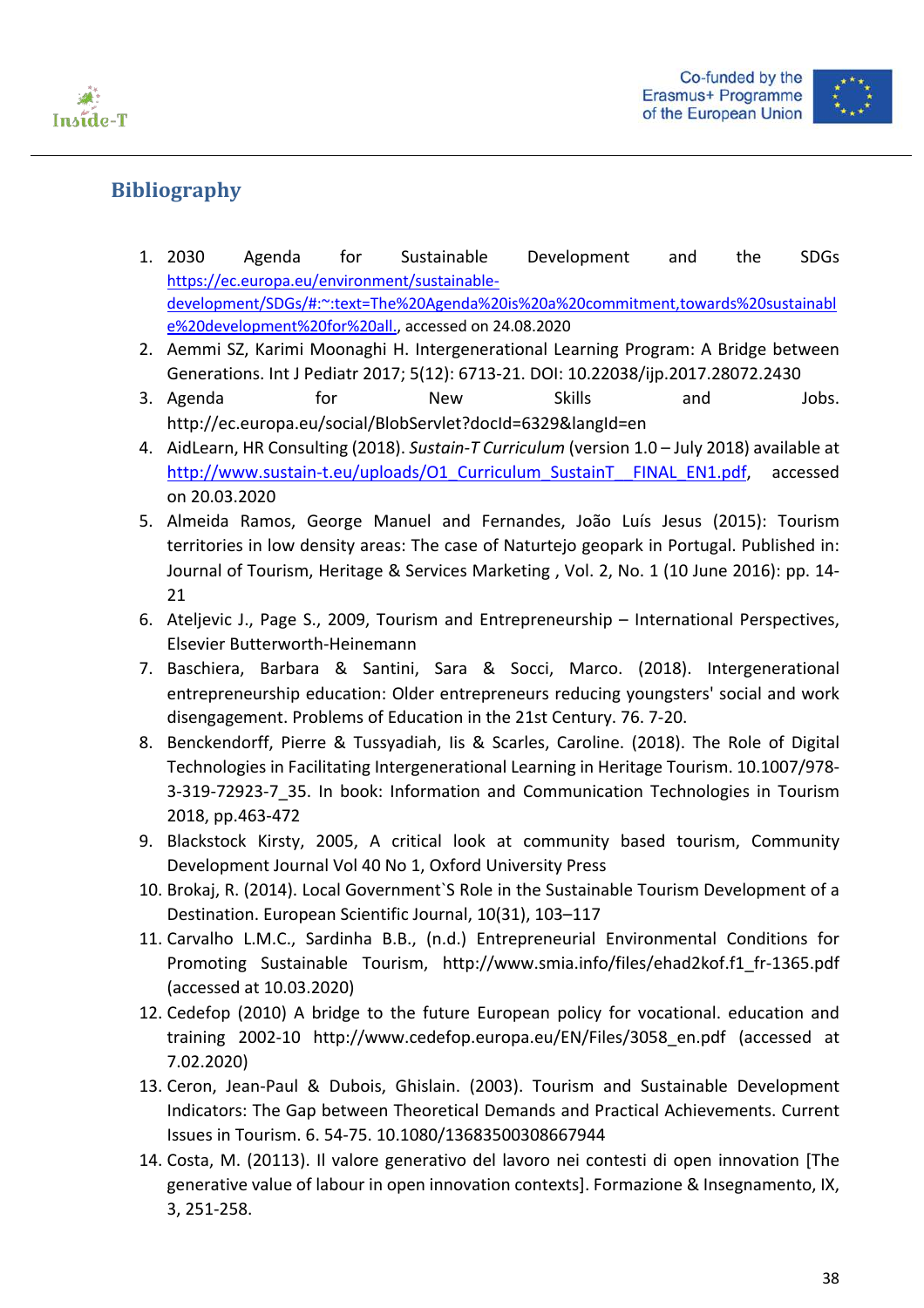



- 15. Council conclusions on the social dimension of education and training 3013th EDUCATION, YOUTH AND CULTURE Council meeting Brussels, 11 May 2010 http://www.european-agency.org/news/news-files/Council-Conclusions-May-2010- Social-Dimension.pdf (accessed at 5.03.2020)
- 16. D. Ramos & C.Costa An Alternative Tourism Framework for low demographic density areas An Alternative Tourism Framework for low demographic density areas, https://www.academia.edu/29790418/GV9Jm2u7rmsCe65wKzPTw5jtS38n2tVEGiDtbLrc W77HPEwrJM2Ej2yFNYwy\_areas (accessed at 10.03.2020)
- 17. Demonja D., Katica D. & Mišćin L., 2009. Rural Tourism in Croatia I. Croatian International Relations Review, Vol. XV, No. 54/57-2009, pp. 1-32.
- 18. Demonja, D. & Ružić, P., 2010. Ruralni turizam u Hrvatskoj s hrvatskim primjerima dobre prakse i europskim iskustvima. Samobor: Meridijan.
- 19. Dhakal D.P., 2005, Sustainable Rural Tourism for Improved Livelihood of Local Communities, Nepal Tourism Board (NTB), Economic Policy Network, Policy Paper 4, http://www.mof.gov.np/economic\_policy/pdf/SustainableRuralTourism.pdf (accessed at 10.03.2020)
- 20. E. ŠIMKOVÁ Strategic approaches to rural tourism and sustainable development of rural areas, AGRIC. ECON. – CZECH, 53, 2007 (6): 263–270 https://www.agriculturejournals.cz/publicFiles/00291.pdf (accessed at 8.03.2020)
- 21. Education and Training 2020: strategic framework for European cooperation in education and training (ET 2020) [Official Journal C 119 of 28.5.2009] http://europa.eu/legislation\_summaries/education\_training\_youth/general\_framework /ef0016\_en.htm (accessed at 10.02.2020)
- 22. Elena SIMA & Floarea BORDÂNC & Claudia SIMA, 2015. "Entrepreneurship Role In Promoting Rural Tourism," Agricultural Economics and Rural Development, Institute of Agricultural Economics, vol. 12(1), pages 71-80.
- 23. Elena SIMA, 2018. " SUSTAINABLE RURAL DEVELOPMENT THROUGH TOURISM ACTIVITIES IN ROMANIA", Agricultural Economics and Rural Development, New Series, Year XV, no. 2, p. 219–224.
- 24. ENRD Workshop on Generational Renewal: Attracting Young Farmers and Entrepreneurs in Rural Areas Date - https://enrd.ec.europa.eu/newsevents/events/enrd-workshopgenerational-renewal\_en
- 25. EU Rural Review 10 'Rural Entrepreneurship' https://enrd.ec.europa.eu/sites/enrd/files/ED5808AC-994A-47AD-928F-0D3088716910.pdf (accessed at 25.03.2020)
- 26. European Comission, 2016. The European Tourism Indicator System: ETIS toolkit for sustainable destination management. Luxembourg, Publications Office of the European Union. **Available** at: http://ec.europa.eu/growth/sectors/tourism/offer/sustainable/indicators, accessed at
- 27. Fink, D.L. (2013). *Creating Significant Learning Experiences: An Integrated Approach to Designing College Courses*. San Francisco, CA: Josey-Bass.

3.03.2020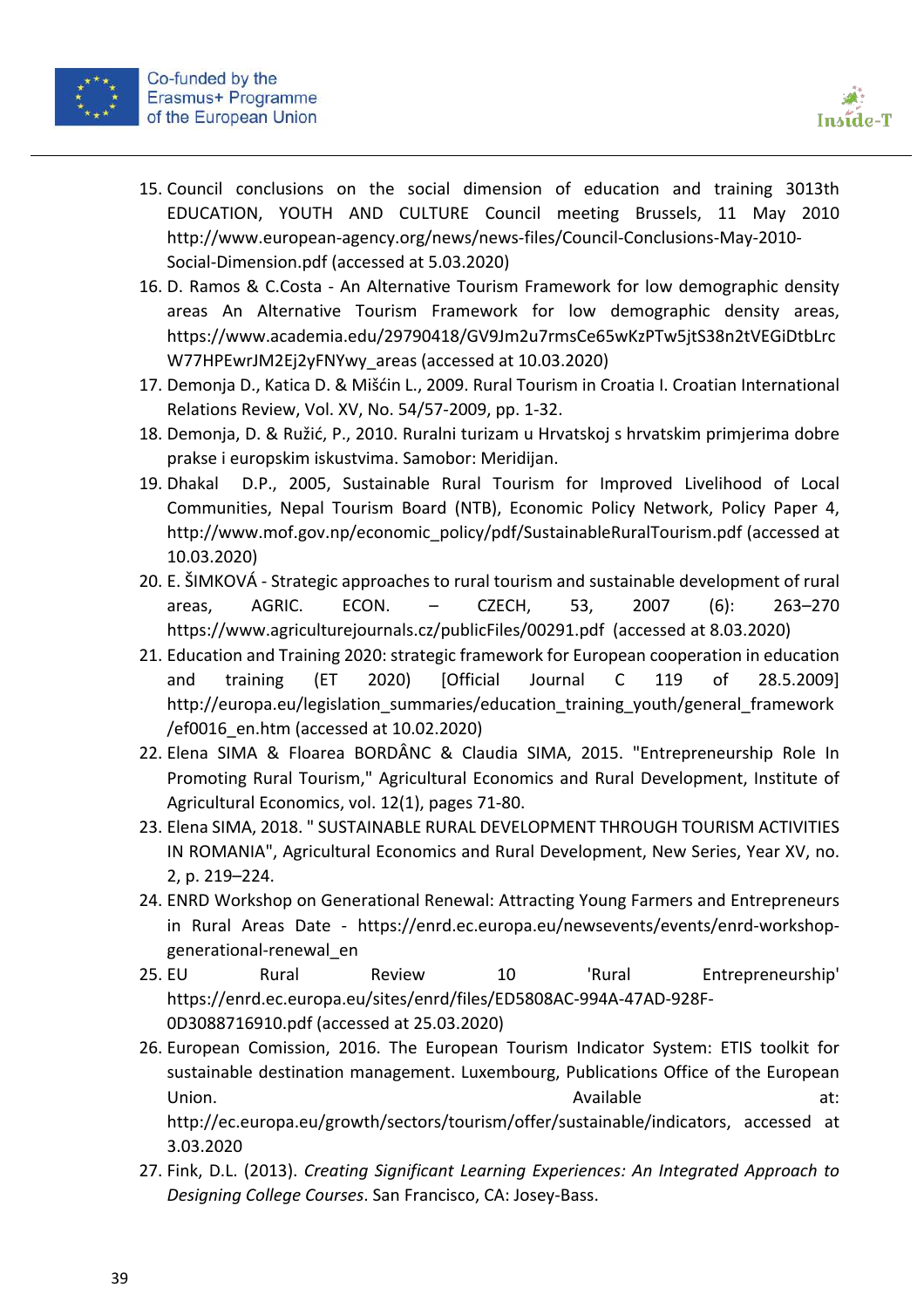



- 28. Finn, Caroline; Scharf, Thomas (2012) An overview of intergenerational programmes in Ireland, http://www.icsg.ie/sites/www.icsg.ie/files/personfiles/mapping report\_november\_2012.pdf(accessed at 7.03.2020)
- 29. Freshwater, D., et al. (2019), "Business development and the growth of rural SMEs", OECD Regional Development Working Papers, No. 2019/07, OECD Publishing, Paris, https://doi.org/10.1787/74256611-en (accessed at 28.02.2020)
- 30. Garrison, D.R, (1997). Self directed learning: Toward a comprehensive model, *Adult Education Quarterly*, 48 (1) 18-29
- 31. Getz D., Carlsen J., 2005, Family Business in Tourism State of the Art, Elsevier, Annals of Tourism Research, Vol. 32, No. 1, pp. 237–258
- 32. Hall, C.M. and Jenkins, J.M. (1998): The Policy Dimensions of Rural Tourism and Recreation. In Butler, R.; Hall, C.M. and Jenkins, J. (eds.) Tourism and Recreation in Rural Areas. Chichester: John Wiley & Sons, pp. 1942.
- 33. Hatton-Yeo, Alan & Telfer, Scott A Guide to Mentoring Across Generations https://generationsworkingtogether.org/downloads/504decd7a096f-GV9Jm2u7rmsCe65wKzPTw5jtS38n2tVEGions\_updated\_15\_Aug\_2011.pdf (accessed at 5.04.2020)
- 34. Hatton-Yeo, Alan and Watkins, Celeste Intergenerational Community Development A practice guide http://www.emil-network.eu/wp/wp-content/uploads/Publication-Intergenerational-Community-Development-A-practice-guide.pdf (accessed at 19.02.2020)
- 35. https://enrd.ec.europa.eu/news-events/events/enrd-leader-thematic-lab-smartvillages en (accessed at 28.02.2020)
- 36. https://enrd.ec.europa.eu/sites/enrd/files/enrd\_publications/smartvillages orientations leader-clld.pdf (accessed at 28.02.2020)
- 37. https://enrd.ec.europa.eu/smart-and-competitive-rural-areas/smart-villages/smartvillages-portal\_en (accessed at 28.02.2020)
- 38. Ibanescu, Bogdan & Stoleriu, Oana & Munteanu, Alina & Iatu, Corneliu. (2018). The Impact of Tourism on Sustainable Development of Rural Areas: Evidence from Romania. Sustainability. 10. 10.3390/su10103529.
- 39. Intergenerational Learning in Practice: the TOY Book http://www.toyproject.net/publication/latest-publications/intergenerational-learningpractice-toy-book/ (accessed at 10.03.2020)
- 40. Javier, A. B., & Elazigue, D. B. (2009). Opportunities and Challenges in Tourism Development Roles of Local Government Units in the Philippines. Retrieved 02 25, 2017, from World wide web: http://www2.gsid.nagoyau.ac.jp/blog/anda/files/2011/08/5rolesjaviere38080.pdf
- 41. Klimczuk, Andrzej ANALYSIS OF INTERGENERATIONAL POLICY MODELS http://www.emilnetwork.eu/wp/wp-content/uploads/EMIL-Publication-Analysis-of-Intergenerational-Policy-models.pdf (accessed at 10.04.2020)
- 42. Koh, K. Y., & Haltten, T. S. (2014). The Tourism Enterpreneur: The Overlooked Player in Tourism Development Studies. International Journal of Hospitality & Tourism Administration, 3(1), 37-41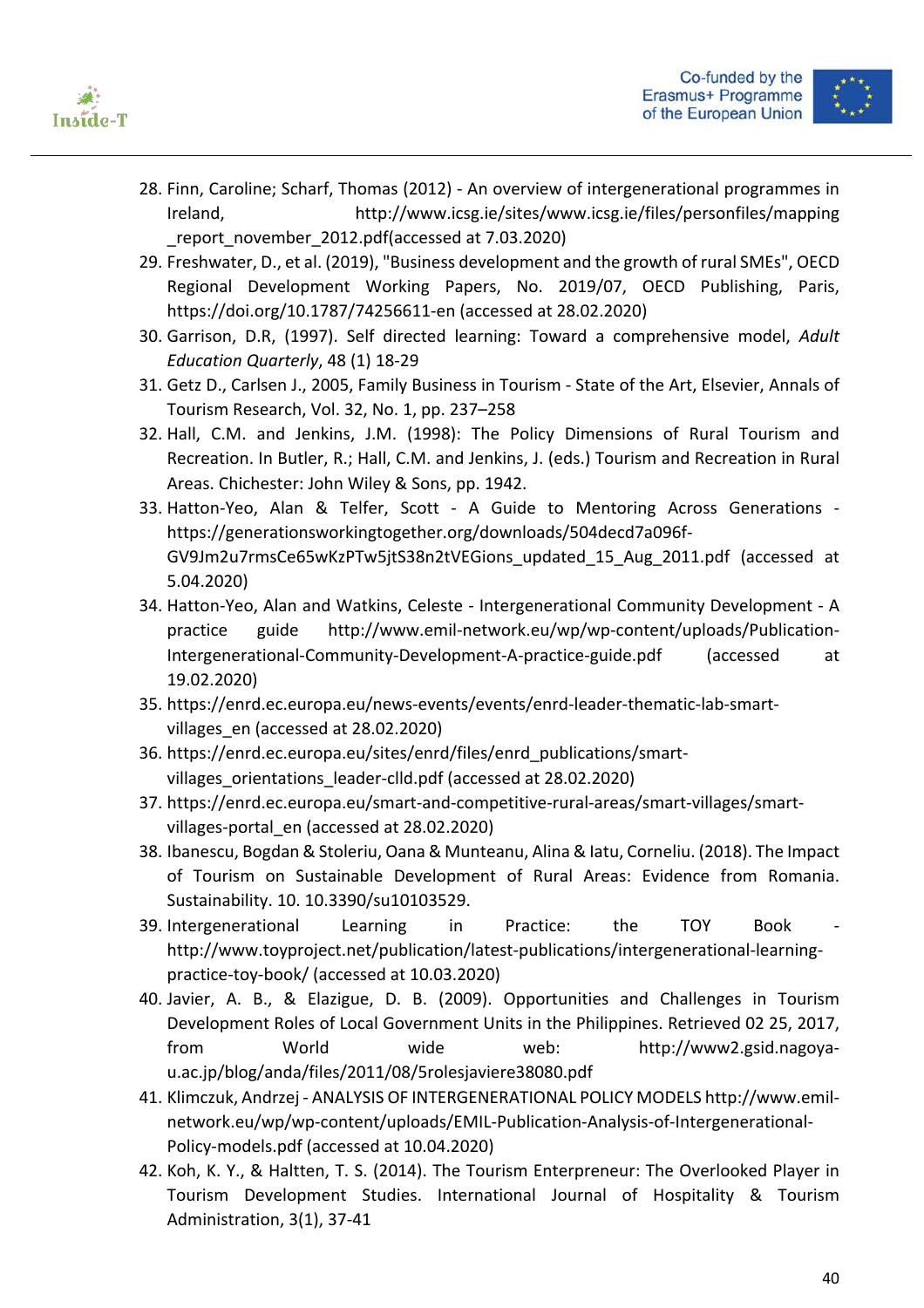

- 43. Lordkipanidze M., 2002, Enhancing Entrepreneurship in Rural Tourism for Sustainable Regional Development. The case of Söderslätt region, Sweden, The International Institute for Industrial Environmental Economics, IIIEE, Lund University
- 44. Loverseed H., 2007. Rural Tourism, Travel and Tourism Analyst. Mintel International Group LTD, pp. 1-44.
- 45. M. Victoria Sanagustín Fons, José A. Moseñe Fierro, María Gómez y Patiño Rural tourism: A sustainable alternative, doi:10.1016/j.apenergy.2010.08.031 https://www.academia.edu/6100440/Rural Tourism. A Sustainable Alternative
- 46. Mainstreaming Intergenerational Solidarity MATES .Project Nº 141744-LLP-1-2008-1-PT-GRUNDTVIG-GAM. www.matesproject.eu
- 47. Mannion, Greg. (2018). Intergenerational Education and Learning: We Are in a New Place. 10.1007/978-981-287-026-1\_5. In book: Families, Intergenerationality, and Peer Group Relations, pp.307-327
- 48. Margiotta, U. (2013). La formazione iniziale degli insegnanti secondari in Italia. In M. Baldacci (Ed.) [The initial training of Secondary School teachers], La formazione dei docenti in Europa [The Training of teachers in Europe] (pp. 161-206). Milano: Bruno Mondadori.
- 49. Maria Roxana DOROBANTU, Puiu NISTOREANU (2012) Rural Tourism and Ecotourism the Main Priorities in Sustainable Development Orientations of Rural Local Communities in Romania; Economy Transdisciplinarity Cognition, Vol. XV, Issue 1/2012, 259-266 http://www.ugb.ro/etc/etc2012no1/34fa.pdf
- 50. Molina, M. Carmen Gárate Learning with Seniors: An intergenerational relations programme https://ajuntament.barcelona.cat/santsmontjuic/sites/default/files/informacio/aprendre\_gent\_gran\_en\_format\_arreglat.pdf (accessed at 10.04.2020)
- 51. Naghiu, A.; Vázquez, J.L.; Georgiev, I. and Panait, L. (2003): Rural Tourism: A Chance for Rural Development in Romania. Buletinul Universităţii de Ştiinţe Agricole şi Medicină Veterinară Cluj-Napoca, vol. 59, pp. 81-86.
- 52. Naghiu, Alexandru & Burguete, José Luis & Ivanov, Ivan. (2005). Rural development strategies through rural tourism activities in romania: chance for an internal demand?. International Review on Public and Nonprofit Marketing. 2. 85-95. 10.1007/BF02893253.
- 53. Nechifor , Catalin Ioan (2014) Tourism and Sustainable Development. Implications at Local Community Level, Acta Universitatis Danubius. Œconomica, Vol 10, No 5 (2014) http://journals.univ-

danubius.ro/index.php/oeconomica/article/view/2599/2635#sdfootnote1sym

- 54. Nongsiej, Prosperous & Shimray, Somipam R. (2017) presented a paper on "The ROLE of ENTREPRENEURSHIP in TOURISM INDUSTRY: An Overview" in the National Seminar on Entrepreneurial Opportunities for Educated Youth in Global Business, at Pondicherry University, Puducherry on 8th March, 2017.
- 55. OECD (2017), Entrepreneurship at a Glance 2017, OECD Publishing, Paris, https://doi.org/10.1787/entrepreneur\_aag-2017-en (accessed at 28.02.2020)
- 56. OECD (2018b), OECD Tourism Trends and Policies 2018, Publishing Paris https://www.oecdilibrary.org/urban-rural-and-regional-development/oecd-tourismtrends-and-policies-2018 tour-2018-en (accessed at 30.03.2020)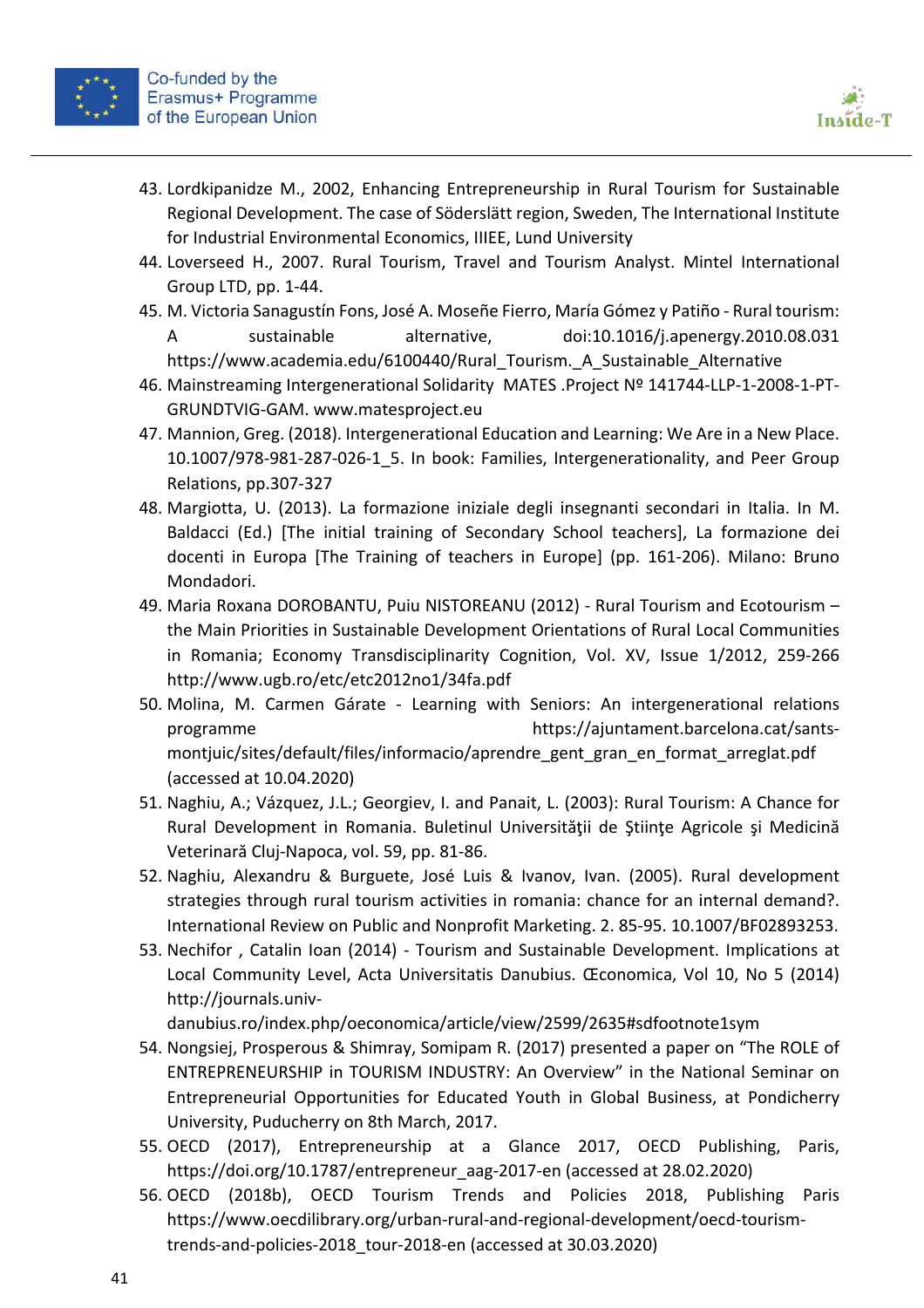



- 57. OECD (2019), OECD SME and Entrepreneurship Outlook 2019, OECD Publishing, Paris, https://doi.org/10.1787/34907e9c-en (accessed at 30.03.2020)
- 58. OECD (2020), OECD Tourism Trends and Policies 2020, OECD Publishing, Paris, https://doi.org/10.1787/6b47b985-en (accessed at 30.03.2020)
- 59. OECD, 1994. Tourism Strategies and Rural Development. Paris, OECD. Avalable: https://www.oecd.org/cfe/tourism/2755218.pdf, accessed at 1.03.2020
- 60. OECD/European Union (2019), The Missing Entrepreneurs 2019: Policies for Inclusive Entrepreneurship, OECD Publishing, Paris, https://doi.org/10.1787/3ed84801-en (accessed at 25.04.2020)
- 61. Passafaro, P., Mura, M., Albanese, A., Bocci, E. (2017) Potentialities and Preferences for Alternative Forms of Sustainable Tourism: The Case of Rural and Intergenerational Tourism. In R. H. Price (ed) Ecotourism and Sustainable Tourism: Management, Opportunities and Challenges. Nova Science Publishers, NY. (pp. 29-84). ISBN 978-153610- 799-9
- 62. Passafaro, P., Mura, M., Albanese, A., Bocci, E. (2017) Potentialities and Preferences for Alternative Forms of Sustainable Tourism: The Case of Rural and Intergenerational Tourism. In R. H. Price (ed) Ecotourism and Sustainable Tourism: Management, Opportunities and Challenges. Nova Science Publishers, NY. (pp. 29-84). ISBN 978-153610- 799-9
- 63. Patel, R. (2012). India's Tourism Industry Progress and Emerging Issues. A Journal of Economics and Management, 1(5), 1-10
- 64. Pinto T.A. (2010) Why we need to foster Intergenerational learning? Communication presented at the Conference "New Trends on Adult Education", held in the European Parliament, Brussels on 16 Nov.2010.
- 65. Pinto, Teresa Almeida Pinto Intergenerational Learning http://www.emilnetwork.eu/wp/wp-content/uploads/EMIL-Publication-Intergenerational-learning-TAP-Budapest.pdf (accessed at 15.04.2020)
- 66. Policy initiatives and farmers' projects Land mobility examples from various EU MSs https://enrd.ec.europa.eu/sites/enrd/files/genren\_initiatives\_eu.pdf (accessed at 25.04.2020)
- 67. Report on the demographic challenge and solidarity between generations (2010/2027(INI)) http://www.europarl.europa.eu/sides/getDoc.do?pubRef=//EP//NONSGML+REPORT+A 7-2010-0268+0+DOC+PDF+V0//EN (accessed at 10.04.2020)
- 68. Results of the inquiry completed by participants at the conference "New Trends on Adult Education", held in the European Parliament, Brussels on 16 November 2010. available at: http://projectpaladin.eu/wpcontent/uploads/2010/12/Conference\_EP\_16\_11\_2010\_Inquery\_Results.pdf (accessed

at 7.02.2020)

- 69. Romeo-Victor Ionescu, Gabriela Marchis (2012) The Rural Tourism: Great Potential, Low Development. Case Study: The Rural Tourism in Bulgaria and Romania, ACTA UNIVERSITATIS DANUBIUS, Vol 8, no. 4/2012
- 70. Roseland, M. (1996): Economic Instruments for Sustainable Community Development. Local Environment, vol. 1, nº 2, pp. 197-210.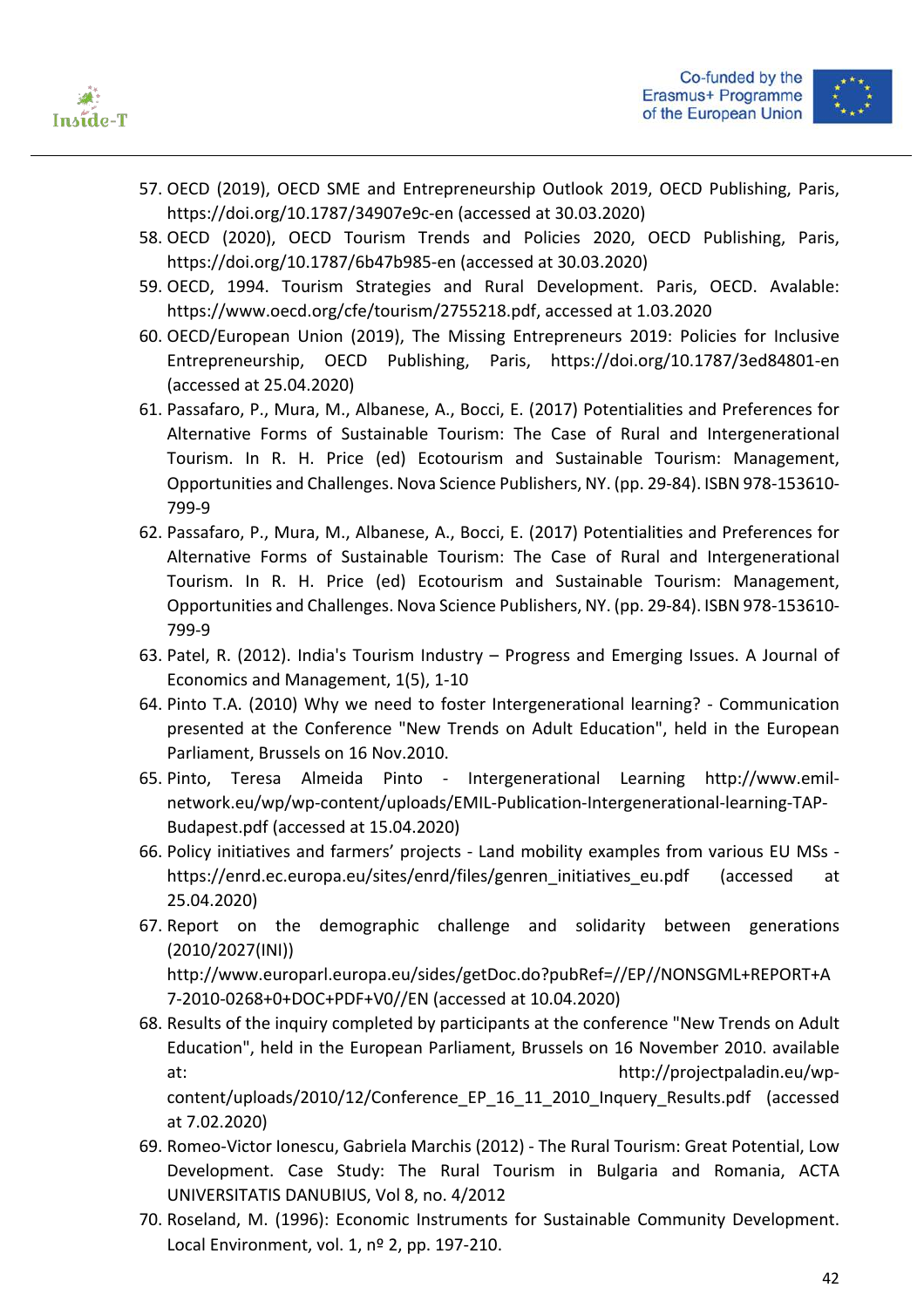



- 71. Rusu, Sergiu & Anda, Milin & Florin Lucian, Isac. (2017). Entrepreneurship in Tourism Reasons, Necessary Resources and Impediments. Ecoforum. 6.
- 72. S. Rusu, L. M. Csorba, R. Cureteanu, F. L. Isac (2012) Tourism Entrepreneurship and its Role in the Activity of SMEs in Romania, Journal of Economics and Business Research, ISSN: 2068 - 3537, E – ISSN (online) 2069 – 9476, ISSN – L = 2068 – 3537 Year XVIII, No. 2, 2012, pp. 23-32
- 73. Saayman M., Slabbert E., 2001, Tourism Entrepreneurs: Opportunities and Threats. A South **African African Perspective,** http://fama2.us.es:8080/turismo/turismonet1/economia%20del% 20turismo/economia%20del%20turismo/tourism%20entrepreneurships%20in%20South %20Africa.pdf
- 74. Sen, A. K. (1999). Development as freedom. New York: Oxford University Press.
- 75. Serdarušić, Martina Sustainable Development of Rural Tourism in the Lika Region (Master and the Thesis) and Thesis and Thesis and Thesis and Thesis and Thesis and Thesis and Thesis and Thesis https://www.modul.ac.at/index.php?eID=dumpFile&t=f&f=9385&token=726544da2c41 7bc5f2fafa473d815257840dc850 (accessed at 3.03.2020)
- 76. Sima, Elena, 2017. "Sustainable rural development through tourism activities in Dobrogea's rural area," MPRA Paper 85102, University Library of Munich, Germany https://mpra.ub.uni-muenchen.de/85102/1/MPRA\_paper\_85102.pdf (accessed at 13.03.2020)
- 77. Smallbone, David (2009) Fostering entrepreneurship in rural areas. In: Potter, Jonathan and Hofer, Andrea R, (eds.) Strengthening entrepreneurship and economic development in East Germany: lessons from local approaches. Paris : Organisation for Economic Cooperation and Development. pp. 161-187.
- 78. Stathopoulou, S., Psaltopoulos, D. and Skuras, D. (2004), "Rural entrepreneurship in Europe: A research framework and agenda", International Journal of Entrepreneurial Behavior & Research, Vol. 10 No. 6, pp. 404-425. https://doi.org/10.1108/13552550410564725 (accessed at 23.03.2020)
- 79. Strengthening entrepreneurship and economic development in East Germany Lessons from local approaches https://www.oecd.org/site/cfecpr/42367462.pdf (accessed at 13.03.2020)
- 80. SUSTAINABLE TOURISM DEVELOPMENT IN RURAL AREAS -NOTES FROM THE FIELD NO.2 (2008)

http://www.bdsknowledge.org/dyn/bds/docs/719/Sustainable\_Tourism\_Development\_ In\_Rural\_Areas.pdf

- 81. Swarbrooke, J., 1999. Sustainable Tourism Management. Wallingford, UK: CABI Publishing
- 82. Tourism ecology: towards the responsible, sustainable tourism future http://www.emeraldinsight.com/journals.htm?issn=17554217&volume=3&issue=3&arti cleid=1931211&show=abstract accessed at 8.03.2020
- 83. TOY Handbook for tutors and course developers http://www.toyproject.net/publication/latest-publications/toy-handbook-tutors-coursedevelopers/ (accessed at 10.03.2020)
- 84. UNEP & WTO, 2005. Making Tourism More Sustainable A guide for Policy Makers. Available at: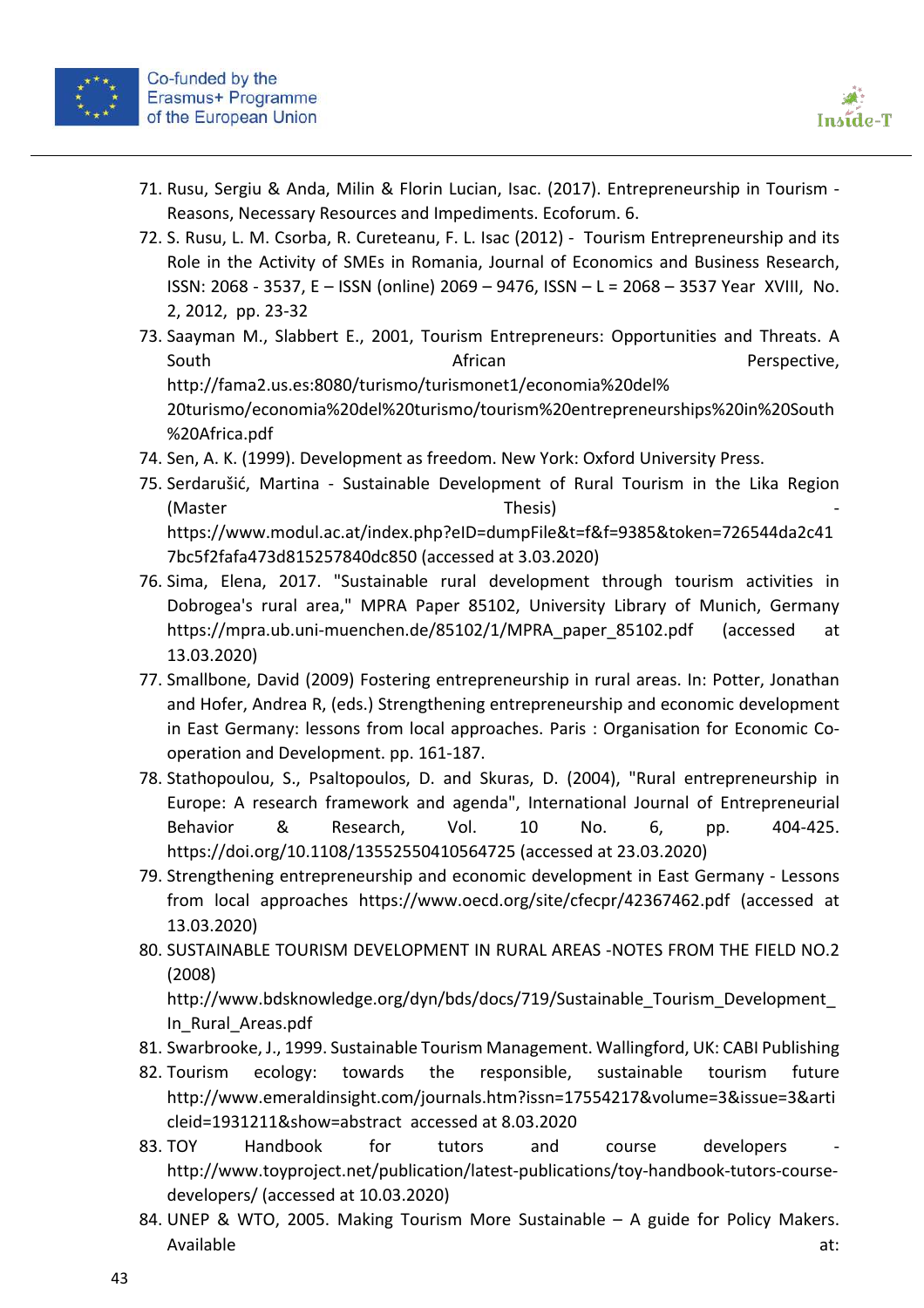



http://www.unep.fr/shared/publications/pdf/DTIx0592xPATourismPolicyEN.pdf, accessed at 3.03.2020

- 85. UNWTO, 2016. 2017 International Year of Sustainable Tourism for Development. UNWTO. Available at: http://cf.cdn.unwto.org/sites/all/files/docpdf/roadmapinternational-year-2017-en.pdf, accessed at 3.03.2020
- 86. van Zyl C., Mathur-Helm B., 2008, Leading Tourism Ventures, http://www.usb.ac.za/Media/thoughtleadership/leaderslab/Leading tourism ventures. pdf (accessed at 1.03.2020)
- 87. Vaughan, N. D., Garrison, D. R., & Cleveland-Innes, M. (2013). *Teaching in blended learning environments: Creating and sustaining communities of inquiry*. Edmonton, AB: AU Press
- 88. Vygotsky, L.S. (1978). *Mind in society: the development of higher psychological processes*. Cambridge, MA: Harvard University Press.
- 89. Weaver, D., 2006. Sustainable Tourism: Theory and Practice. Oxford: Elsevier Ltd.
- 90. Wortman, M.S. (1990), "Rural entrepreneurship research: an integration into the entrepreneurship field", Agribusiness, Vol. 6 No. 4, pp. 329-44.
- 91. WTTC, 2019. Travel & Tourism Economic impact 2019, World. London, WTTC https://www.slovenia.info/uploads/dokumenti/raziskave/raziskave/world2019.pdf, accessed at 6.03.2020
- 92. Zampoukos K., Ioannides D., 2011, The tourism labour conundrum: agenda for new research in the geography of hospitality workers, Intellect Limited, Hospitality & Society Vol. 1 No. 1
- 93. Zeinab Mohammadi, Mohammad Ali Aghandeh Impact of tourism on environmental Sustainability **of the contract of rural areas** areas https://www.academia.edu/40012438/Impact of tourism on environmental Sustaina bility of rural areas (accessed at 1.03.2020)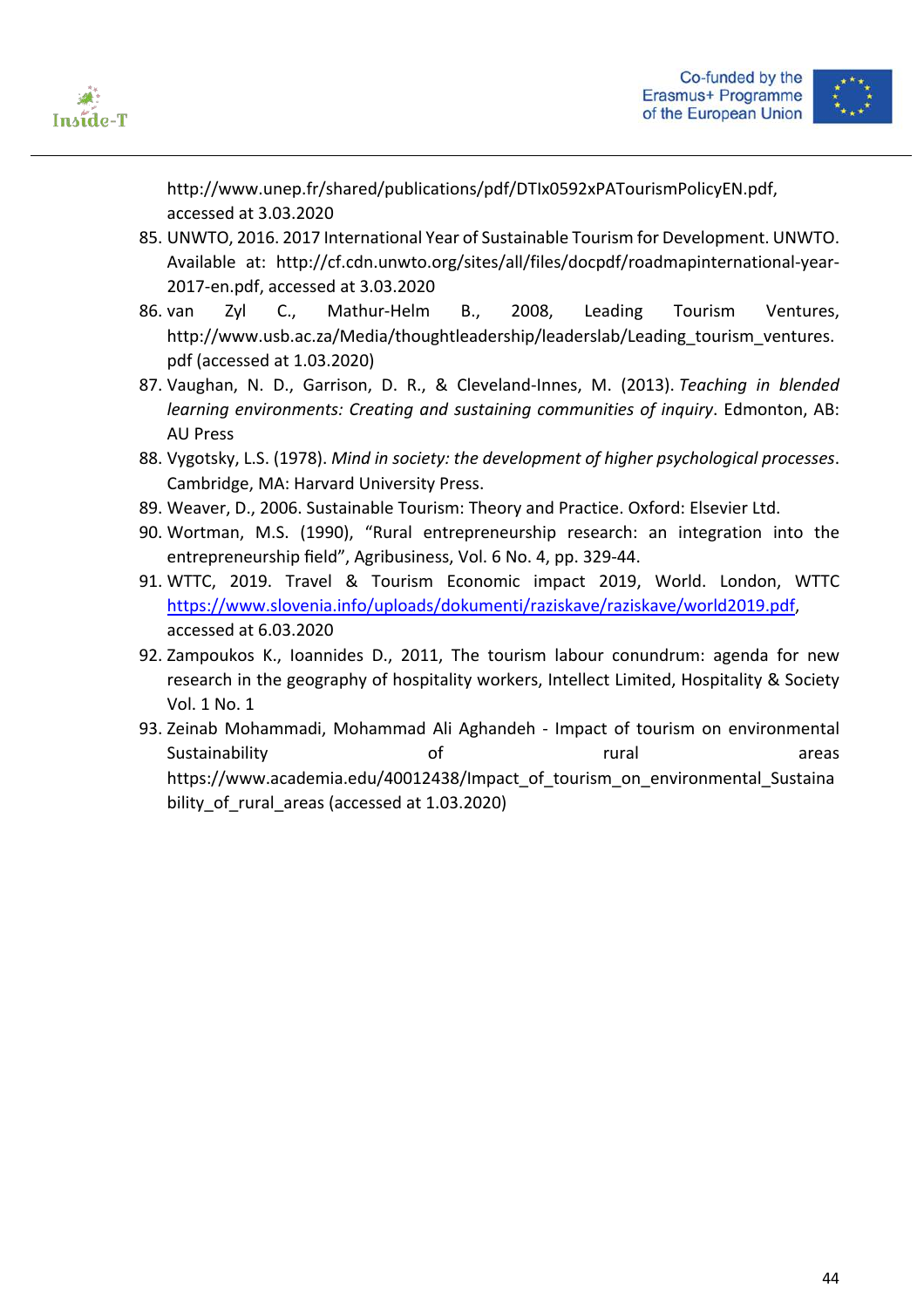





Inside-T Survey

*Inside-T: sharing knowledge between generations for a sustainable tourism in rural areas*

Large parts of the European territory are rural areas and there is still about 30% of the continent's population living in these locations. Rural areas, in particular in remote locations, still face diverse economic and demographic challenges.

The INSIDE-T project seeks to promote intergenerational learning and the development of professional skills in young unemployed adults (particularly women), to ensure social sustainability in tourism in territories of low population density (rural areas).

The project comprises interlinked activities resulting in the production of an online resource pack and methodologies adapted to the needs of the target audience. These resources can be used by VET providers, social animators, and tourism organizations, to present a new multilevel and engaged learning process, supported by real testimonies and life stories and narratives of tourism entrepreneurs, who have successful companies in territories with low population density.

The goal of the following survey is to better understand the realities of entrepreneurship in rural areas and the challenges which tourism entrepreneurs in these areas are facing. Its results will be used to produce open education and training materials.

Your responses will be treated confidentially, and no personal information will be disclosed or otherwise used except for research purposes.

Thank you for your consideration and cooperation for taking part in this survey!

When completing the survey, if you are asked to give marks, the scale is from 1 to 5, in which 5 means the most important. The same mark can be repeated if you consider the items to have the same importance.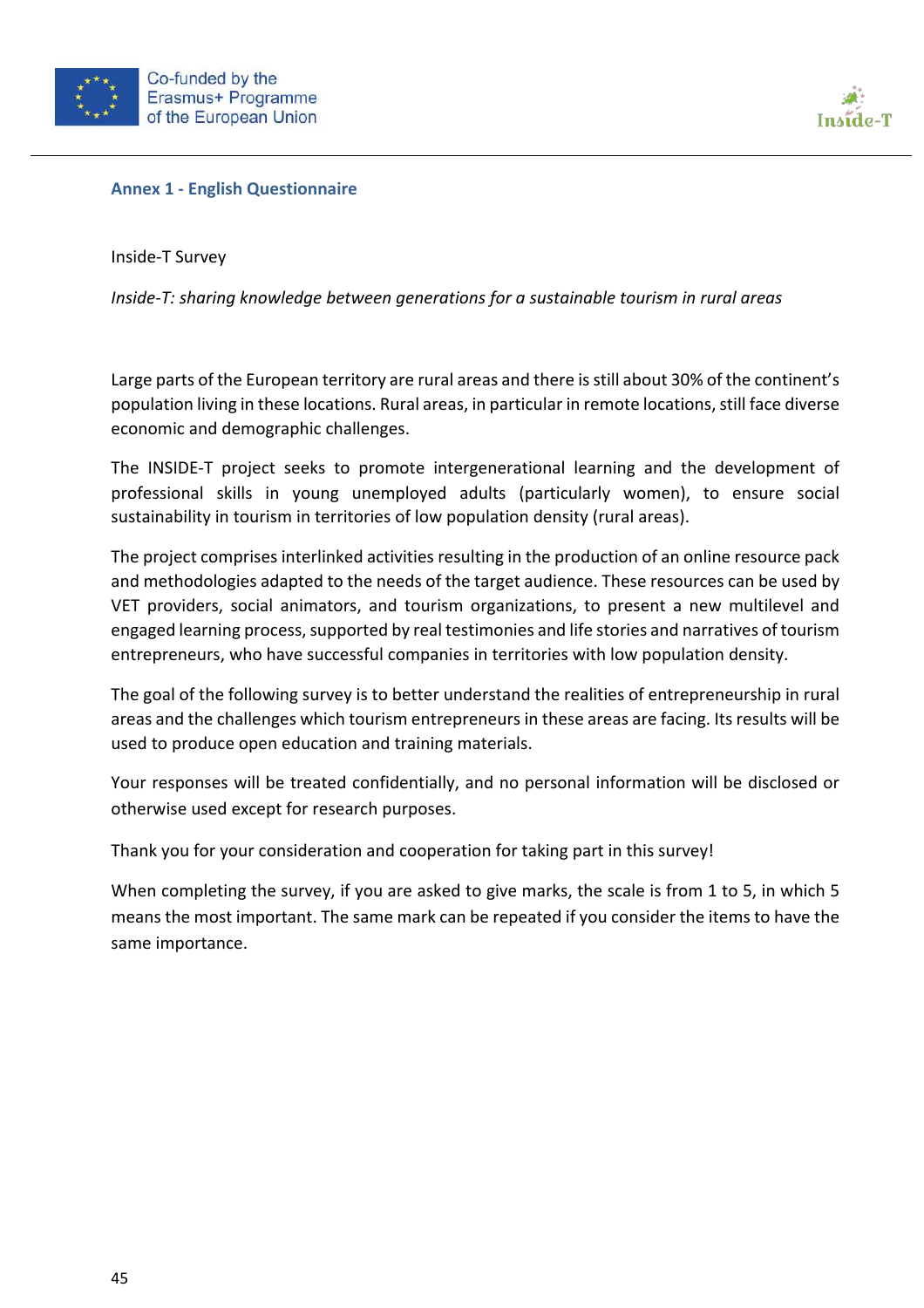



1. Please indicate the most important personality attributes of an entrepreneur in rural areas:

| $\Box$ Resilience          | $\Box$ Initiative              |
|----------------------------|--------------------------------|
| $\Box$ Creativity          | $\Box$ Desire for control      |
| $\Box$ Innovative thinking | $\Box$ Drive & persistence     |
| $\Box$ Patience            | $\Box$ Risk tolerance          |
| $\Box$ Optimism            | $\Box$ Empathy                 |
| $\Box$ Vision              | $\Box$ Others, please specify: |
|                            |                                |

- ☐ Interpersonal relationship
- 2. Please indicate the most important skills for an entrepreneur in rural areas:

| $\Box$ Managerial skills | $\Box$ Creative thinking         |
|--------------------------|----------------------------------|
| $\Box$ Communication     | $\Box$ Goal setting              |
| $\Box$ Digital skills    | $\Box$ Planning & organizing     |
| $\Box$ Decision-making   | $\Box$ Problem solving           |
| $\Box$ Leadership        | $\Box$ Recognizing opportunities |
| $\Box$ Negotiation       | □ Others, please specify:        |
| $\Box$ Adaptability      |                                  |

3. Please indicate the most important challenges and difficulties for young entrepreneurs in rural areas:

| $\Box$ Infrastructure (transport and the internet) | $\Box$ Dealing with criticism    |
|----------------------------------------------------|----------------------------------|
| $\Box$ Workforce availability                      | $\Box$ Dealing with stress       |
| $\Box$ Access to funding                           | $\Box$ Finding customers         |
| $\Box$ Lack of knowledge                           | $\Box$ Lack of relevant networks |
| $\Box$ Facing age stereotypes                      | $\Box$ Dealing with uncertainty  |
| $\Box$ Social rejection                            | $\Box$ Others, please specify:   |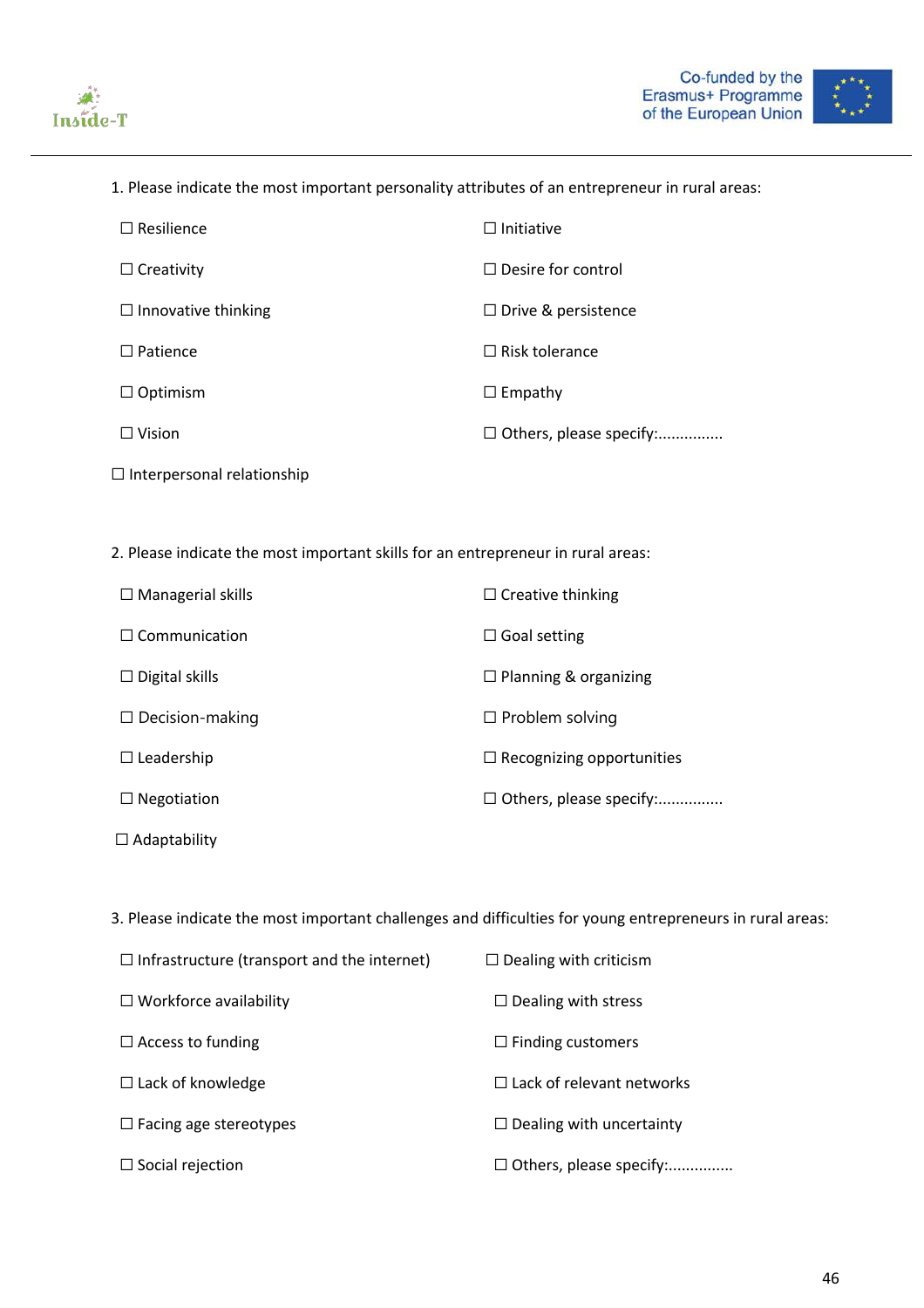



4. How easy is to find employees for a business in a rural area? Please tick only one answer and explain your choice.

- o very easy
- o easy
- o medium
- o hard
- o very hard

Please explain your choice:..............................

5. Please indicate what are the best marketing methods for a business in a rural area?

- ☐ Website
- ☐ Social media and multimedia platforms (e.g.: Facebook, Youtube)
- $\Box$  Specialized platforms, such as booking sites
- $\Box$  Advertising through mass-media (newspapers, radio, ...)
- ☐ Fliers and presentations at festivals and trade shows
- ☐ Roadside banners
- □ Others, please specify:................

6. How important are digital competences for an entrepreneur in a rural area? Please tick only one answer and explain your choice.

- o Very important
- o Important
- o Medium importance
- o Less important
- o Not at all important

Please explain your choice:...........................................

7. What should be the most important objectives of an online course targeting entrepreneurs in rural areas? Please give a mark from 1 (not important at all) to 5 (very important) to each option below (if you feel that some points are equally important you can award them the same ranking – e.g. (a) and (h) could both be awarded a 4)

a) better communication between younger and older generations

b) better cooperation between younger and older generations \_\_\_\_\_

47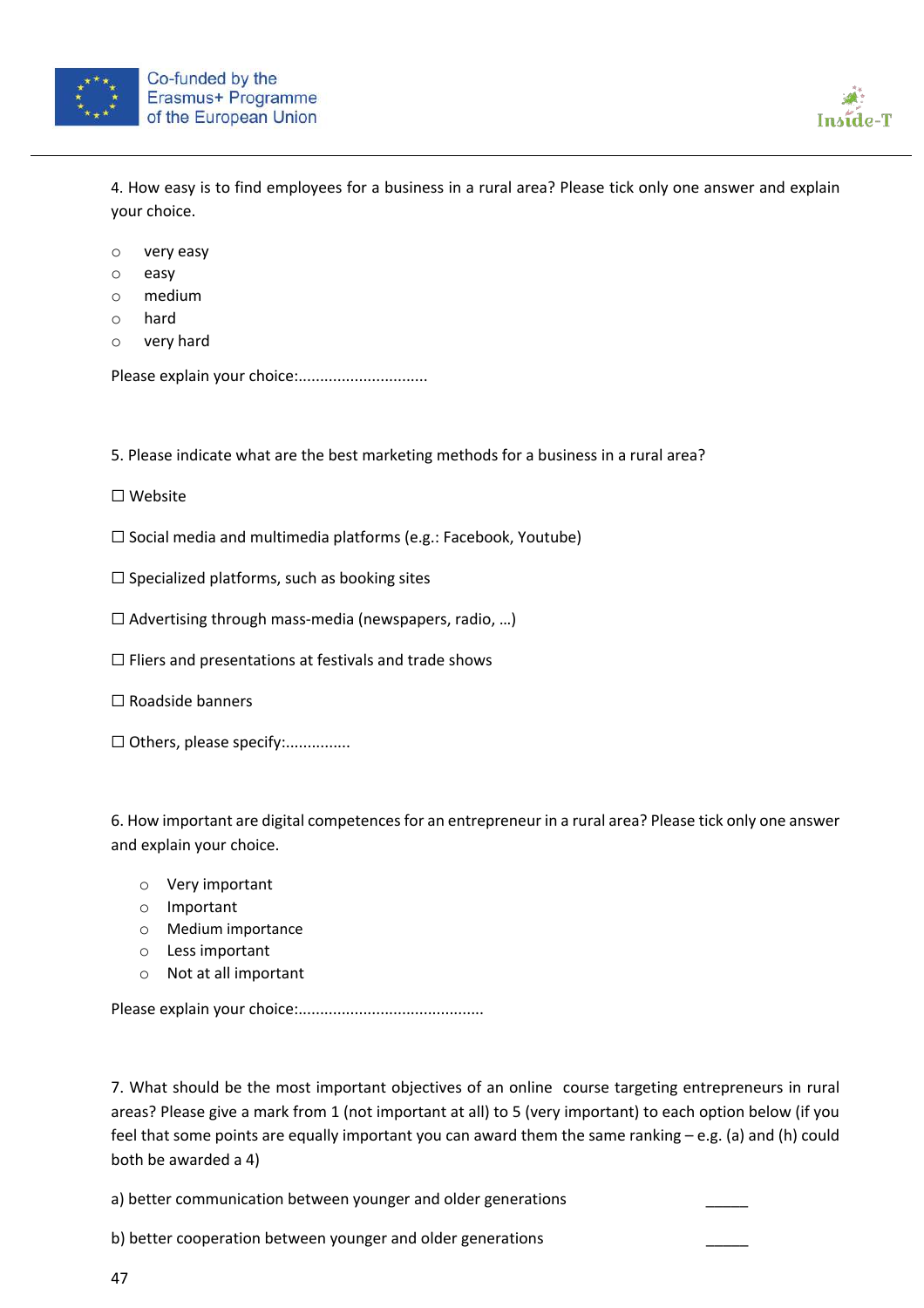



| c) better management skills                                                   |  |
|-------------------------------------------------------------------------------|--|
| d) better marketing skills                                                    |  |
| e) better advertising skills                                                  |  |
| f) digital competences, including the capacity to use the relevant technology |  |
| g) capacity to access national and European funds                             |  |
| h) capacity to find other partners and stakeholders                           |  |
| i) capacity to cooperate with other partners and stakeholders                 |  |
| j) the development of creativity                                              |  |
| k) the development of the ability to identify opportunities                   |  |
| I) the development of self-confidence and self-esteem                         |  |
| m) development of problem-solving skills                                      |  |
|                                                                               |  |

8. What assessment and evaluation methods should be used in the framework of the online course?

☐ quizzes

☐ self-assessment tools

- $\Box$  competitions
- $\Box$  gamification and simulation
- ☐ other: …............................................................

9. What kind of learning methods would be most suitable for a young entrepreneur? Please give a mark from 1 (not important at all) to 5 (very important) to each option below (if you feel that some points are equally important you can award them the same ranking)

| a) learning with a mentor                                     |  |
|---------------------------------------------------------------|--|
| b) learning on their own, at home, using multimedia tutorials |  |
| c) with a partner (peer work)                                 |  |
| d) working in teams                                           |  |
| e) onsite training sessions                                   |  |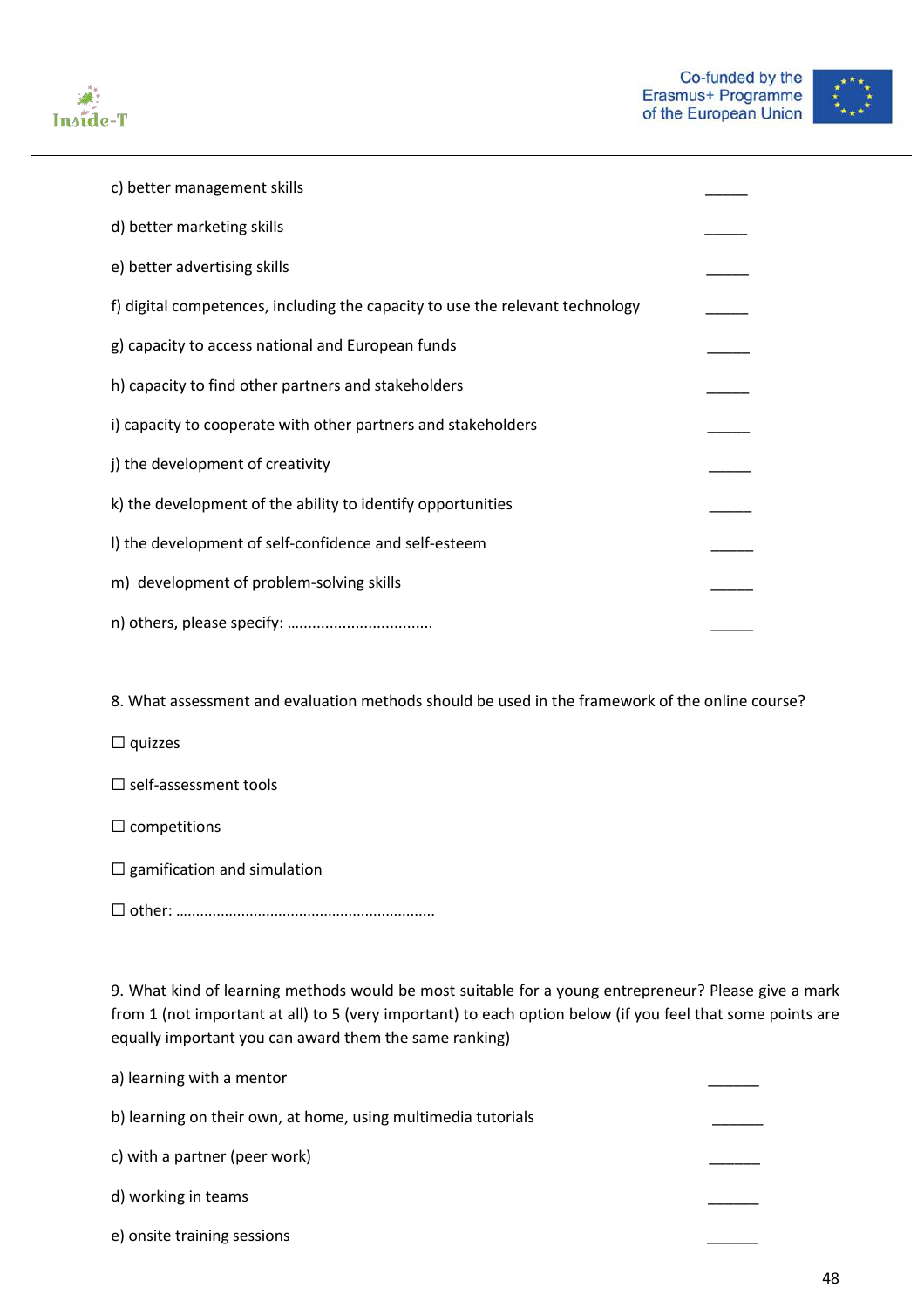



| f) the possibility to ask online questions or participate in discussion forums |  |
|--------------------------------------------------------------------------------|--|
| g) training-action with onsite training sessions                               |  |
| h) a combination of methods and places                                         |  |
|                                                                                |  |

10. Please give examples of social responsibility projects / actions, related to tourism, conducted by entrepreneurs and organizations in your area (e.g. Garbage collection, planting trees, hiring people with disabilities and/or at social risk): ....................................................................................................................

11. Evaluate the following statements by indicating your choice with an 'x' on each line:

|                                                        | Strongly<br>agree | Agree | Neutral | Disagree | Strongly<br>disagree |
|--------------------------------------------------------|-------------------|-------|---------|----------|----------------------|
| There is a lot of potential for businesses in the      |                   |       |         |          |                      |
| rural environment                                      |                   |       |         |          |                      |
| The collaboration between generations is               |                   |       |         |          |                      |
| relevant for the future of rural tourism               |                   |       |         |          |                      |
| Education is important for the development of          |                   |       |         |          |                      |
| sustainable tourism in rural low-density areas         |                   |       |         |          |                      |
| European collaboration in the field<br>0f              |                   |       |         |          |                      |
| sustainable tourism is<br>for<br>necessary             |                   |       |         |          |                      |
| entrepreneurs from rural areas                         |                   |       |         |          |                      |
| Using ICTs is relevant in order to build a bridge      |                   |       |         |          |                      |
| between younger and older entrepreneurs in             |                   |       |         |          |                      |
| rural areas                                            |                   |       |         |          |                      |
| Rural<br>touristic<br>potential<br>well<br>areas<br>is |                   |       |         |          |                      |
| harnessed                                              |                   |       |         |          |                      |
| There are enough initiatives for improving the         |                   |       |         |          |                      |
| situation of entrepreneurs' in rural areas             |                   |       |         |          |                      |

12. Do you think that intergenerational collaboration is important for planning and starting a business in the rural environment?

☐ Yes

 $\Box$  No

☐ I don't know

13. Do you think intergenerational mentoring could be useful for the development of sustainable tourism in rural environments?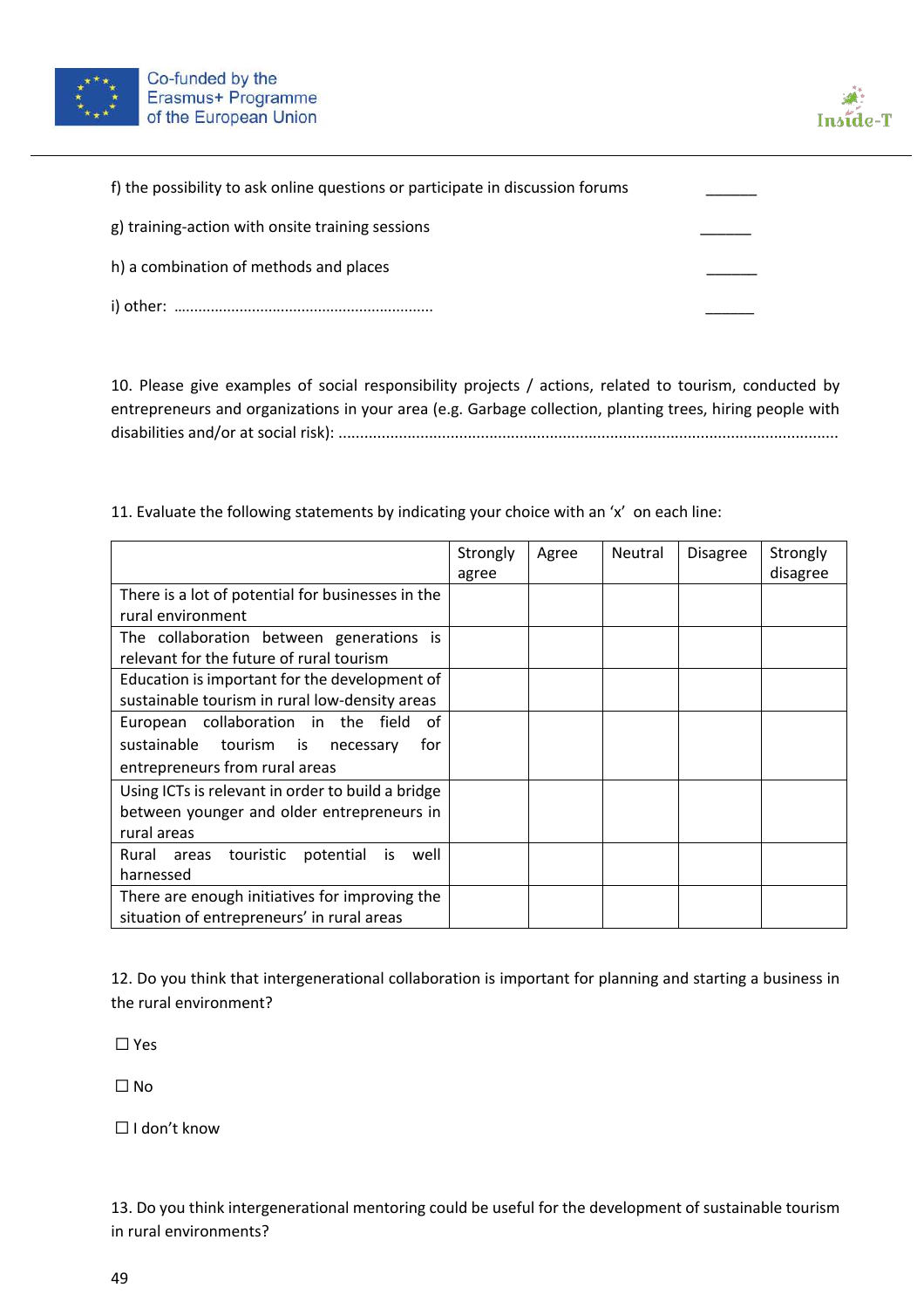



☐ Yes

☐ No

☐ I don't know

14. Which are the best ways for knowledge transfer and sharing between generations?

..............................................................................................................................................................

15. How can intergenerational learning empower people to preserve cultural heritage for subsequent/new generations? Please give a mark from 1 (not important at all) to 5 (very important) to each one.

a) new generations can use older ones as role models

b) the new and older generations can work together to employ new tools (electronic and internet), in order to preserve their cultural heritage

c) the older generations can contribute with information such as customs and legends, information not covered by other sources, and this can greatly enrich the cultural heritage

d) the older generations can teach the newer ones traditional methods to preserve and repair properties such as houses, gardens and workshops

e) the older generations can teach the newer ones how to prepare, craft or use traditional items such as garments, foods, musical instruments, tools or decorative items, thereby ensuring their sustainability

f) other: …............................................................ \_\_\_\_\_\_

16. How important is the issue of long-term tourism sustainability for an entrepreneur from a rural area?

- o Very important
- o Important
- o Neutral

 $\overline{\phantom{a}}$ 

- o Less important
- o Not at all important

17. Please evaluate if the following concepts are, in your opinion, similar to **sustainable tourism** by indicating your choice with an 'x' on each line:

| strongly | Agree | Neutral | <b>Disagree</b> | <sup>c+</sup> rongly |
|----------|-------|---------|-----------------|----------------------|
| agree    |       |         |                 | disagree             |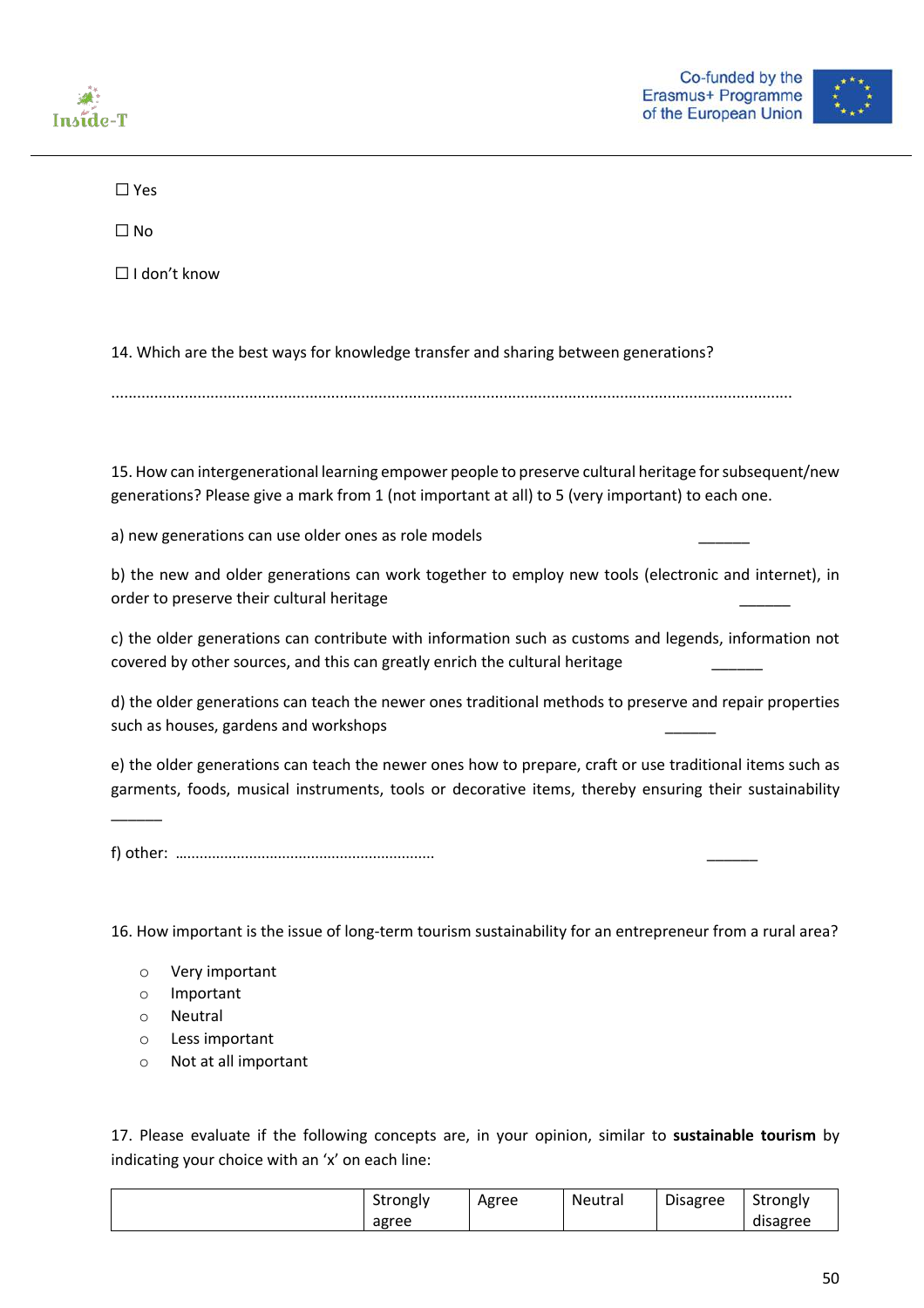



| Responsible tourism & social     |  |  |  |
|----------------------------------|--|--|--|
| responsibility                   |  |  |  |
| Minimum impact tourism           |  |  |  |
| Environmentally friendly tourism |  |  |  |
| Alternative tourism              |  |  |  |

18. Please indicate what, in your opinion, are the main attraction points for most tourists?

☐ Gastronomic heritage

☐ Relaxation

☐ The natural beauty and landscape features

☐ Historical & cultural heritage

☐ Sports, swimming, biking

☐ Festivals, local customs or specific celebration days

☐ Family time

□ Others, please specify:................

19. Please evaluate the following statements by indicating your choice with an 'x' on each line.

#### **Sustainable tourism in low-density rural areas should:**

|                                                                                                                                                                                                                  | Strongly<br>agree | Agree | Neutral | <b>Disagree</b> | Strongly<br>disagree |
|------------------------------------------------------------------------------------------------------------------------------------------------------------------------------------------------------------------|-------------------|-------|---------|-----------------|----------------------|
| Make optimal use of environmental resources                                                                                                                                                                      |                   |       |         |                 |                      |
| Respect the socio-cultural authenticity of host<br>communities, conserve their built and living<br>cultural heritage and traditional values, and<br>contribute to inter-cultural understanding and<br>tolerance. |                   |       |         |                 |                      |
| Ensure viable, long-term economic operations,<br>providing socio-economic benefits to<br>all<br>stakeholders                                                                                                     |                   |       |         |                 |                      |